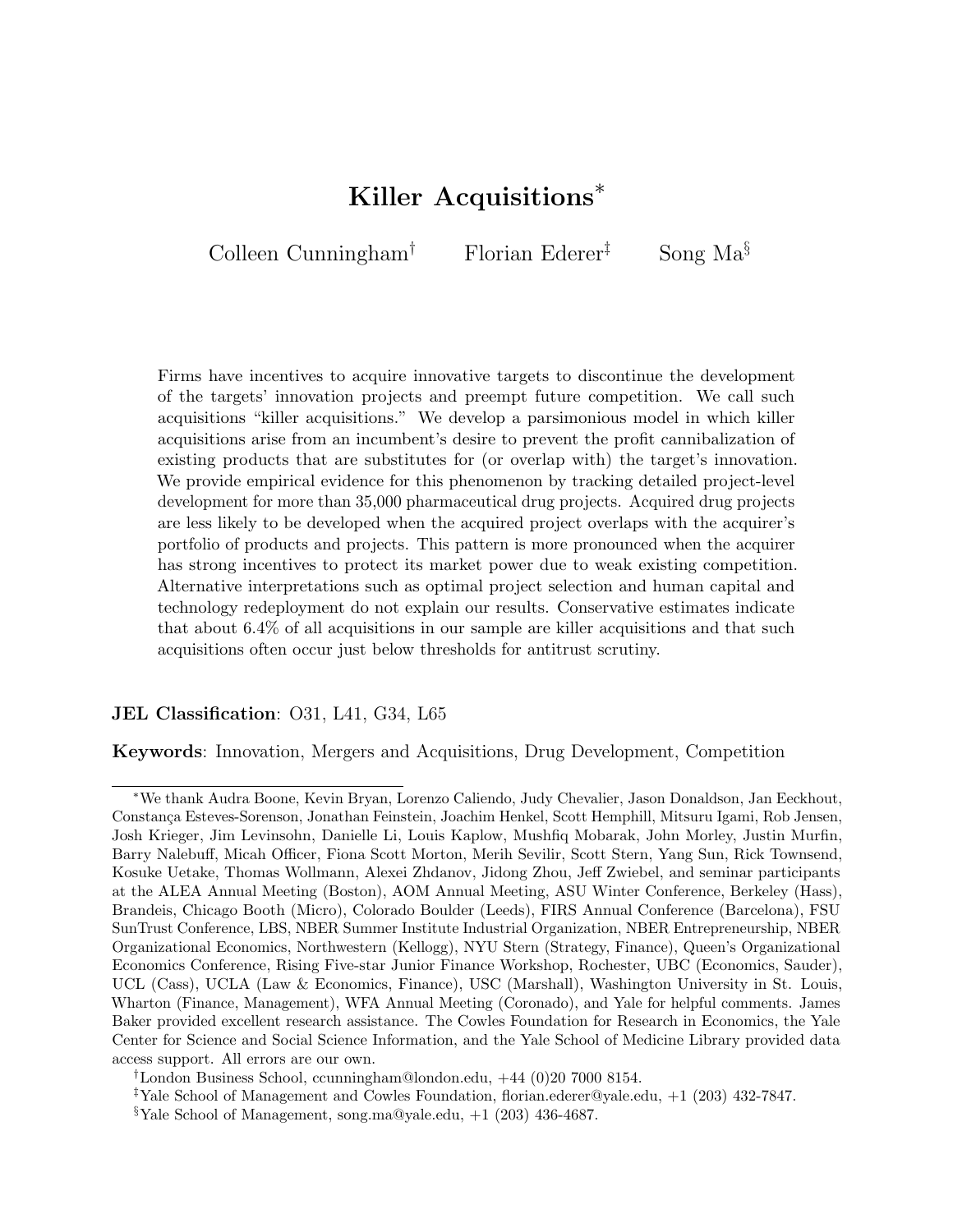Innovation drives economic growth. Innovating firms are often acquired by incumbents, typically in the early stages of product development. Economists traditionally view this positively: firms who are better at exploiting technologies acquire innovative targets to realize synergies, effectively enabling specialization and subsequently increasing innovation and overall welfare. In this paper, we propose and test a different motive for acquisitions of innovating firms. We argue that an incumbent firm may acquire an innovative target and terminate development of the target's innovations to preempt future competition. We call such acquisitions "killer acquisitions" as they eliminate potentially promising, yet likely competing, innovation.

A recent case involving the pharmaceutical firm Questcor (a subsidiary of Mallinckrodt) helps illustrate this phenomenon. In the early 2000s, Questcor enjoyed a monopoly in adrenocorticotropic hormone (ACTH) drugs with its product Acthar, which treats rare, serious conditions, including infantile spasms. In the mid-2000s, Synacthen, a synthetic competitor to Acthar was beginning development for the U.S. market. Questcor acquired the U.S. development rights for Synacthen in 2013. Following the logic of killer acquisitions—that is, shutting down competition even before there is a marketable product—Questcor did not develop Synacthen. As the FTC argued in an antitrust complaint: "With the acquisition of Synacthen, Questcor thwarted a nascent challenge to its Acthar monopoly."<sup>[1](#page-0-0)</sup> In other words, Questcor acquired and eliminated competition preemptively.

In this paper, we theoretically and empirically study killer acquisitions. First, to motivate the empirical analysis, we build a parsimonious model that combines endogenous acquisition decisions, innovation, and product market competition. The key innovation of our theoretical framework is that we allow corporate acquisitions to occur when the target firm's project is still under development and continued development of the project is necessary, costly, and uncertain. In our model, an incumbent firm that acquires an innovative project has weaker incentives to continue developing such a project than an independent entrepreneur if the new project overlaps with (i.e., is a substitute for) the incumbent's existing product. This is a general, well-known result which arises when an acquirer cannibalizes (or replaces)

<sup>&</sup>lt;sup>1</sup>FTC Matter/File Number: 1310172, "Complaint for Injunctive and Other Equitable Relief," [https:](https://www.ftc.gov/system/files/documents/cases/170118mallinckrodt_complaint_public.pdf) [//www.ftc.gov/system/files/documents/cases/170118mallinckrodt\\_complaint\\_public.pdf](https://www.ftc.gov/system/files/documents/cases/170118mallinckrodt_complaint_public.pdf)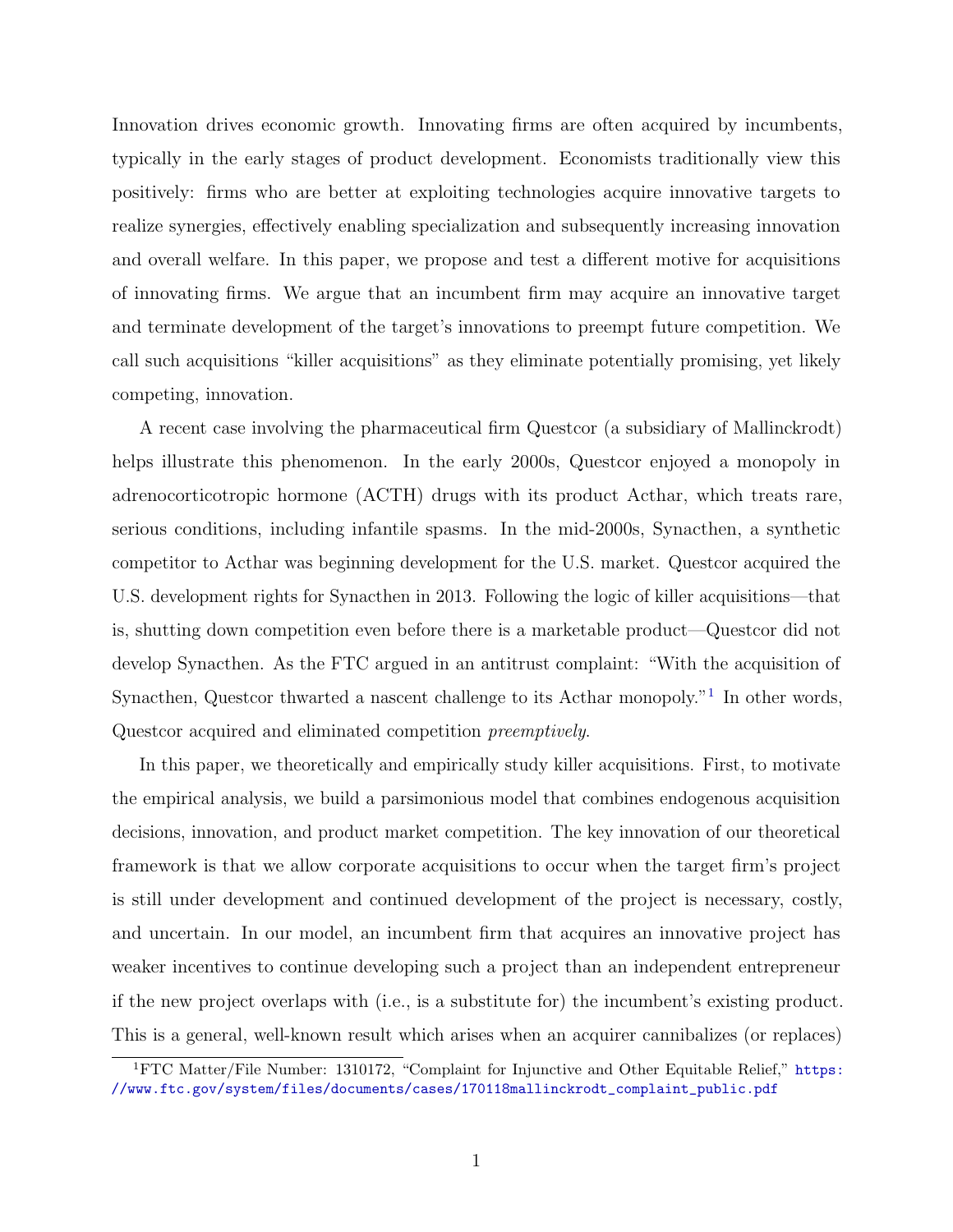some of his own existing product's profits by developing a new product or, in other words, it arises because of "the monopolist's disincentive created by his preinvention monopoly profits" [\(Arrow,](#page-40-0) [1962\)](#page-40-0). We show that this disincentive to innovate in order to protect existing profits from the "gale of creative destruction" of new inventions [\(Schumpeter,](#page-43-0) [1942\)](#page-43-0) can be so strong that an incumbent firm may acquire a startup simply to shut down the startup's projects. As such, killer acquisitions prevent the development of new products that would otherwise reduce the incumbent's profits.

We show that killer acquisitions arise from Arrow's replacement effect which is present for any degree of acquirer-target product overlap. In such cases, acquirers have strictly stronger incentives to discontinue project development than independent entrepreneurs. However, we further show that competition erodes an incumbent's profits and thus diminishes the incentive to protect existing profits. As a result, both existing and future product market competition (i.e., proximate patent expiry) reduce the difference in project development decisions between acquirers and independent entrepreneurs and therefore decrease the prevalence of killer acquisitions.

In the second part of the paper, we seek to provide empirical support for our theoretical predictions. Doing so presents significant empirical challenges. An ideal setting would allow us to observe development activity at the project level. Further, we need to track projects as they move across firms. It is also crucial to accurately characterize overlap between the acquiring firm's products and the target's project and to quantify competition in the relevant product market.

Drug development within the pharmaceutical industry offers all of these features. Further, the pharmaceutical industry is highly innovative, and the successful commercialization of innovative drugs is potentially very socially valuable.[2](#page-0-0) We collect detailed development information on more than 35,000 drug projects originated by more than 6,700 companies in the past two and half decades and follow each drug from initiation. We collect relevant acquisition events from comprehensive data sources. Importantly, we observe development milestones of drug projects independent of project ownership, meaning we can follow the

<sup>2</sup>R&D intensity in the pharmaceutical industry is second only to semiconductors in the U.S. manufacturing sector, at 11.3% in 2014 [\(US NSF, NCSES,](#page-44-0) [2018\)](#page-44-0).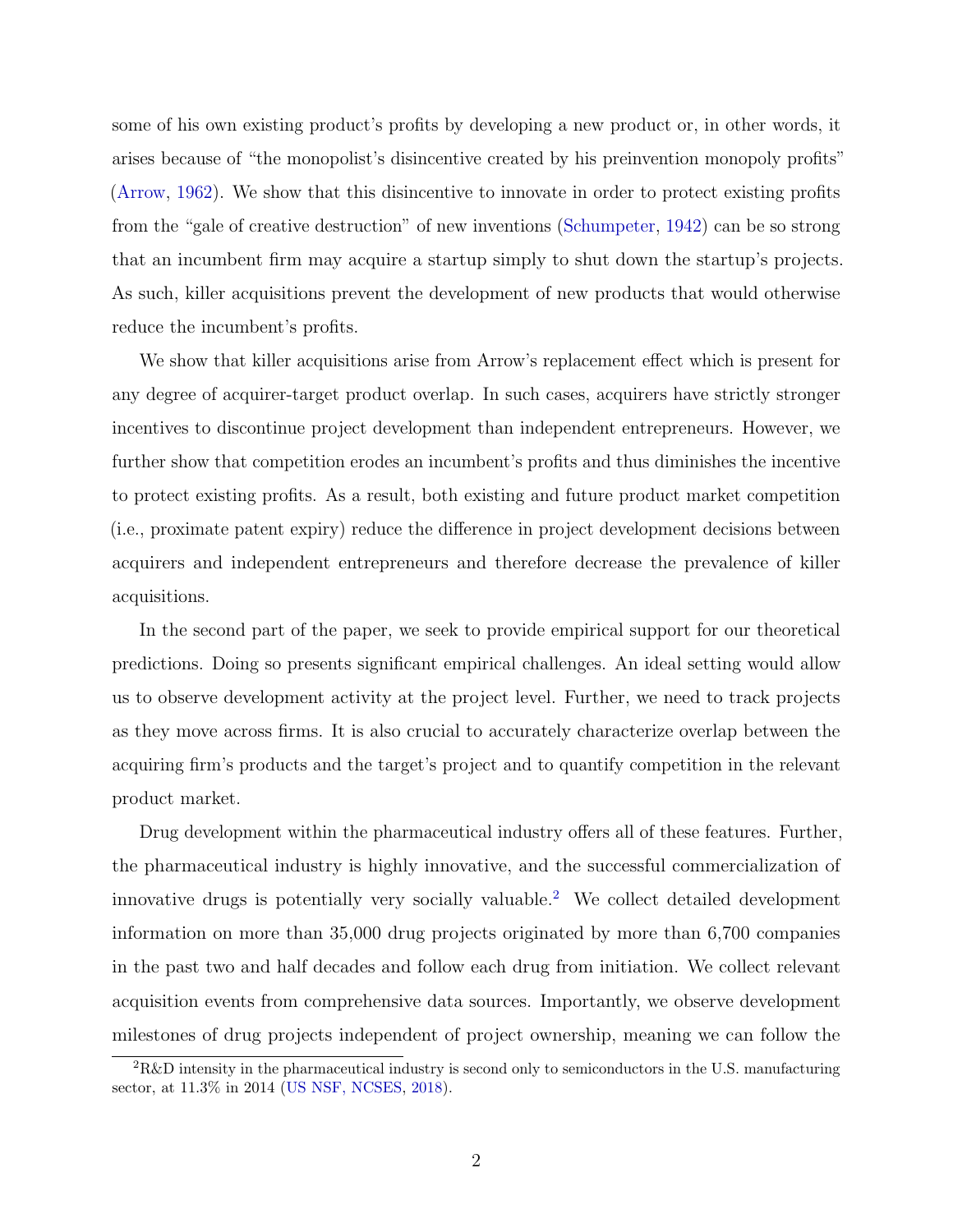same projects pre- and post-acquisition.<sup>[3](#page-0-0)</sup>

To finely categorize acquirer overlap with the target's project, and thus identify potentially competing products, we use uniquely precise pharmaceutical market categories. Specifically, if the target's drug project falls both in the same therapeutic market (e.g., antihypertensives) and uses the same mechanism of action (e.g., calcium channel antagonists), within which the acquirer is developing or has launched a drug, we consider that to be an overlapping acquisition. Using this same tight measure of overlap, we characterize competition in the product market and the development pipeline of the relevant project. Using detailed pharmaceutical categorizations to measure overlap and competition is particularly desirable given the complications associated with coarse industry codes and broad product categorizations often used out of necessity in other settings.

Our key empirical test for killer acquisitions focuses on the development stage of drug projects; it compares projects acquired by overlapping incumbents to those acquired by nonoverlapping incumbents, and to non-acquired projects. Decreased likelihood of development of overlapping projects post-acquisition provides supportive evidence for killer acquisitions.

The baseline regression uses a project-year panel to estimate the annual probability of a development event or milestone. The key finding is that projects acquired by an incumbent with an overlapping drug are 39.6% less likely to be continued in the development process compared to drugs that are not acquired. This estimate accounts for any differences in development life cycles using project age and vintage (initiation year) fixed effects. Reassuringly, the likelihood of a development milestone for acquired drugs, whether overlapping or not, is not statistically distinguishable from non-acquired drugs in years prior to acquisition.

Our theory also predicts that incumbents have a stronger incentive to acquire and terminate overlapping innovation when the market is less competitive. The central idea is that in a less competitive market, an incumbent has more to lose from cannibalization if the target's innovation is successfully developed. We test this idea by repeating the baseline analysis in subsamples with low and high levels of existing competition (as measured by the number of competing drugs), either in the product market or separately in the development

<sup>3</sup>For example, we can observe Dom-0800, an anti-CD40 ligand human domain antibody, originated by Domantis in 2005. Domantis was acquired by GlaxoSmithKline in 2006; yet, we track and document the development of Dom-0800 post-2006, regardless of its change in ownership.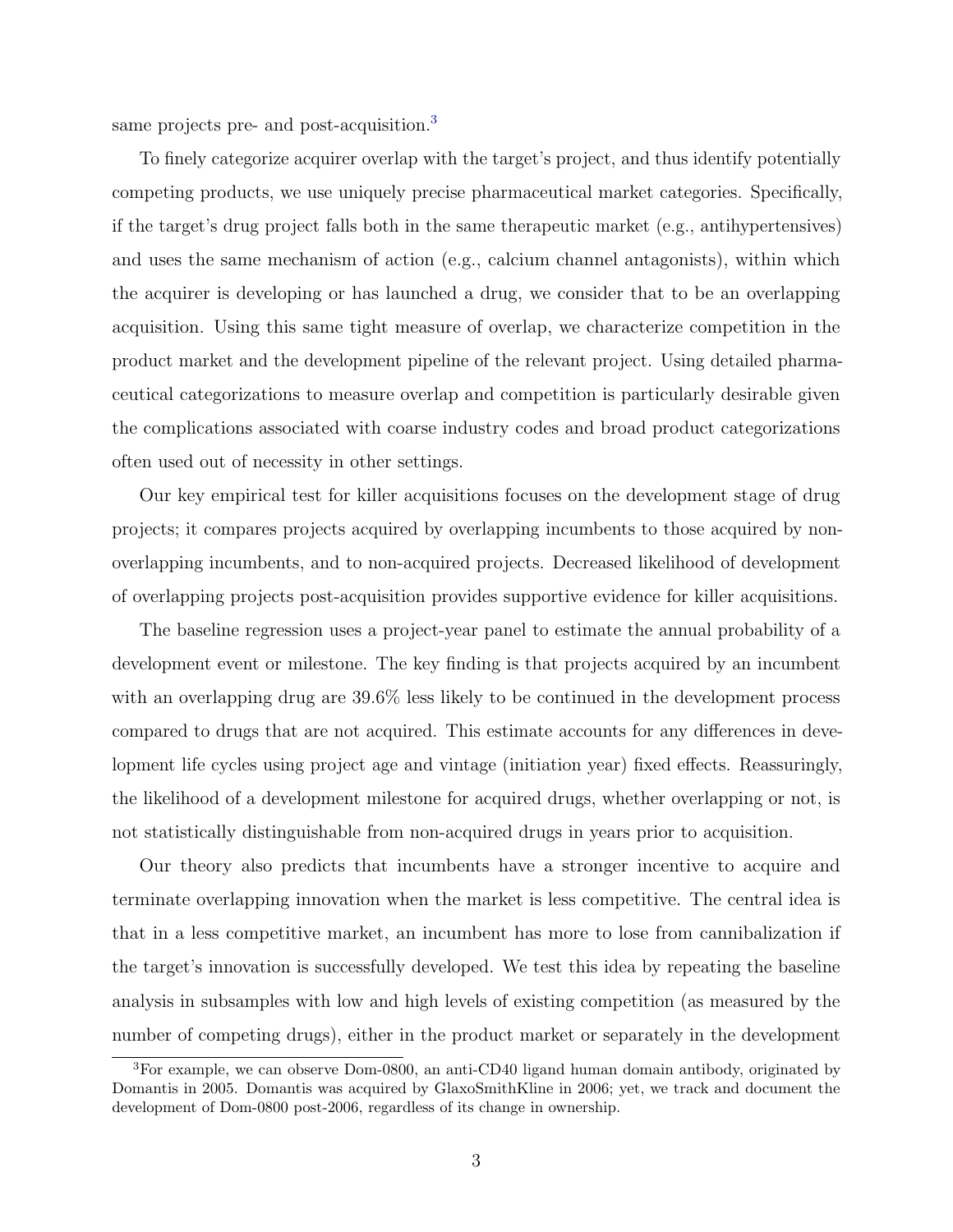pipeline. We find that the decrease in development probability for acquired, overlapping projects is concentrated in markets with low competition of either type. Our theory also predicts that the effects of cannibalization will be strongest when the incumbent's drug is far from patent expiry, i.e., when the incumbent has more to lose. Accordingly, we find that the decrease in development rates is concentrated in overlapping acquisitions for which the acquirer's overlapping drug is relatively far from patent expiry and future generic competition is more distant.

In additional empirical tests, we examine the progression of projects through the phases of clinical trials. While more limited as compared to our main analysis in the types of development milestones as well as the sample of projects, this additional analysis both mirrors prior work on drug development [\(Krieger,](#page-42-0) [2017;](#page-42-0) [Guedj and Scharfstein,](#page-42-1) [2004\)](#page-42-1) and ensures comparison of projects at precisely the same stage of development. Specifically, we focus on projects that start Phase I trials and examine their likelihood of starting Phase II. We find drug projects are 39.8% less likely to enter Phase II if they are acquired during Phase I by an acquirer with an overlapping drug. As in the main analyses, these findings are concentrated in markets with low competition.

We employ several additional tests to address potential alternative explanations. One alternative explanation for our baseline finding is optimal project selection. Specifically, for multi-project targets, the acquirer could strategically and optimally choose to continue the more promising or complementary projects while discontinuing those that are less promising. To assess this concern, we repeat our analysis for acquisitions of single-drug companies, where the acquirer cannot be employing such a strategy. Our results are robust to focusing on only this set of acquisitions. Hence, optimal project selection cannot explain our results.

We also investigate whether changes to the timing of development rather than true discontinuation might be behind our estimates. Acquiring firms might delay development (or accelerate it), or they may be slower at developing, which would result in decreased development events over the observed project life cycle post-acquisition. We find no evidence that such development timing differences are driving our main results.

Another alternative explanation is capital redeployment, in which the acquiring firm's intention is to acquire and redeploy the core assets of the acquired target—i.e., its underlying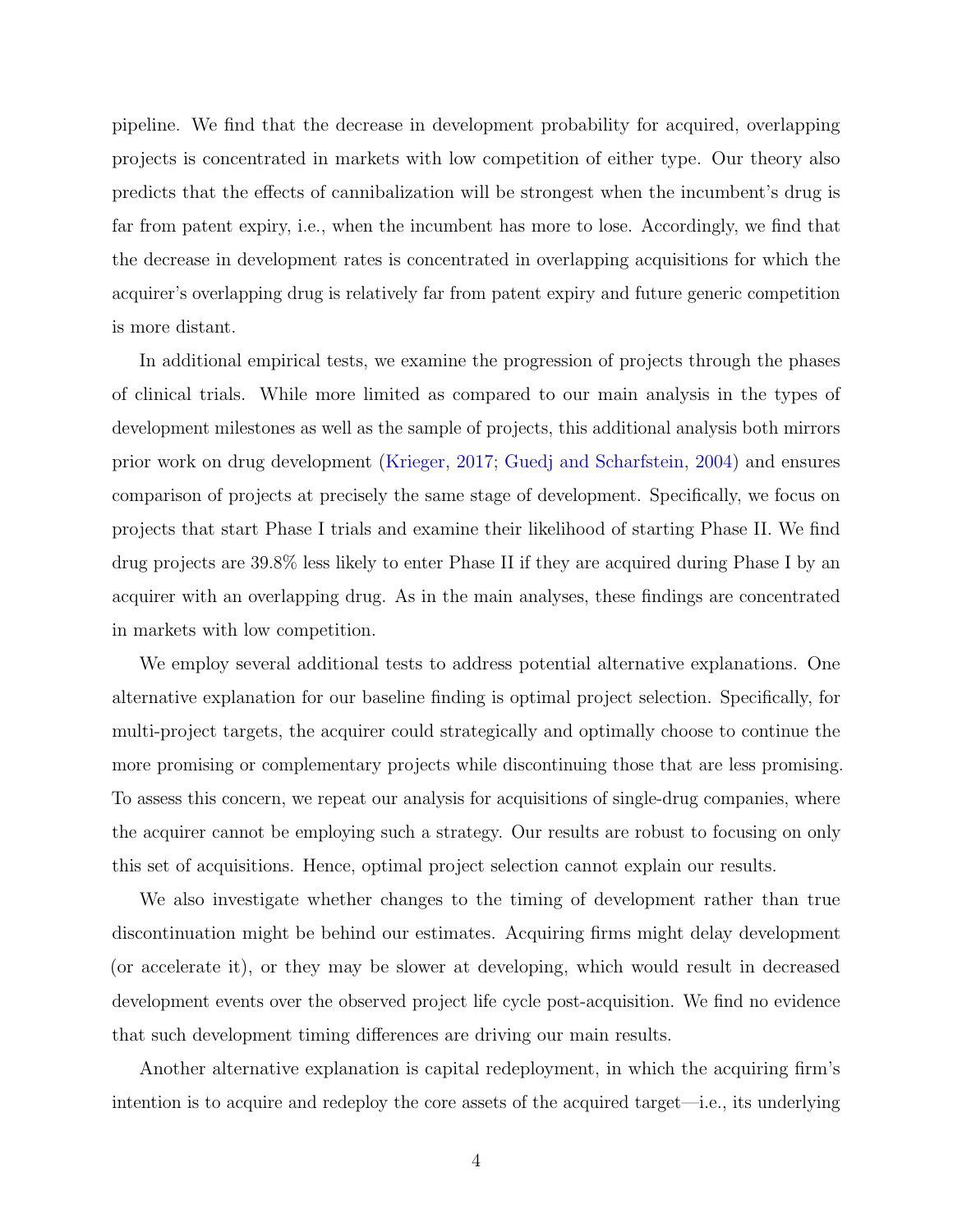technology or human capital—to more productive uses. If this were the case, our results on decreased development of acquired, overlapping projects could be explained simply as a byproduct. To address this, we separately consider technology and human capital redeployment. To explore technology redeployment, we track the chemical similarity of acquired drugs to pre- and post-acquisition projects of the acquirer, finding no evidence supporting the idea that acquired technologies are integrated into acquirers' drug new development projects. To explore human capital redeployment, we examine inventor mobility and productivity around the acquisition events. We show that only 22% of inventors from target firms eventually work for the acquiring firm and further that those inventors do not become more productive post-acquisition. These results are inconsistent with explanations regarding technology or human capital redeployment.

Our conservative estimates indicate that about 6.4% of all acquisitions in our sample (or about 49 pharmaceutical acquisitions per year) are killer acquisitions. Our analysis also reveals that acquirers conducting killer acquisitions are much more likely to undertake acquisition deals that do not trigger FTC notification requirements for pre-merger review and thereby avoid antitrust scrutiny. Acquisitions of overlapping targets bunch just below the FTC acquisition transaction value threshold, while there is no such pattern for non-overlapping acquisitions. In addition, these below-threshold deals exhibit much higher termination rates and much lower launch rates. Eliminating the adverse effect on drug project development from killer acquisitions would raise the pharmaceutical industry's aggregate drug project development rate by nearly 5%.

Overall, this paper makes three contributions. First, we shed light on a fundamental impediment to corporate innovation. Specifically, we highlight how the motive to protect existing profits, thought to discourage an incumbent's own innovation, can also incentivize powerful incumbent firms to stifle the innovation of others. Second, we document the importance of this obstacle to innovation in the pharmaceutical industry, an industry crucial to consumer and social welfare and in which innovation is fundamental. Third, we provide new evidence relating to trends and consequences of increasing market concentration. Incumbents in already concentrated markets further reduce competition by acquiring future product market competitors. Such acquisitions often avoid antitrust scrutiny and pose potentially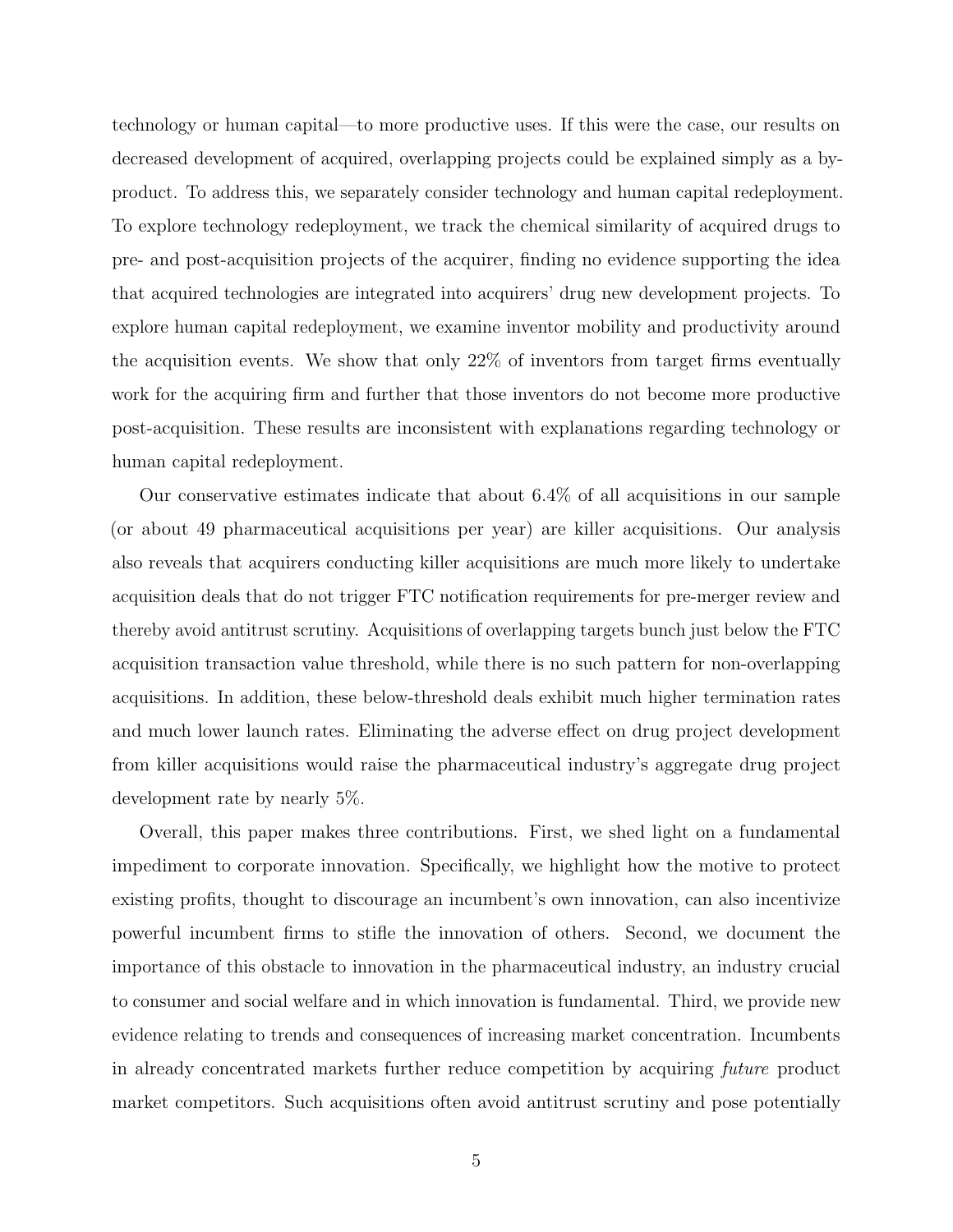grave concerns for consumer welfare.

Related prior literature on corporate acquisitions in corporate finance, the economics of innovation, and industrial organization has focused on agency conflicts, synergies, and existing competition. First, in the absence of appropriate corporate governance mechanisms and incentive design, managerial interests that diverge from shareholder interests can lead to potentially value-destroying acquisitions [\(Roll,](#page-43-1) [1986;](#page-43-1) [Morck et al.,](#page-43-2) [1990\)](#page-43-2). Second, acquisitions may be driven by the pursuit of synergies between the acquirer and the target [\(Rhodes-Kropf](#page-43-3) [and Robinson,](#page-43-3) [2008\)](#page-43-3).<sup>[4](#page-0-0)</sup> In the context of technology acquisitions, [Gans and Stern](#page-41-0) [\(2003\)](#page-41-0), [Arora and Gambardella](#page-40-1) [\(2010\)](#page-40-1), and [Arora et al.](#page-40-2) [\(2014\)](#page-40-2) document that owning a related technology increases the likelihood of a successful acquisition and subsequent innovation performance. Third, M&A transactions between existing competitors may occur in order to increase market power [\(Baker and Bresnahan,](#page-40-3) [1985\)](#page-40-3). This is the focus of much of U.S. (and foreign) antitrust law.[5](#page-0-0)

The central idea of this article, however, is that incumbents have weaker incentives to pursue innovation and may even acquire potential future competitors to terminate innovation if such innovation threatens their existing profits.[6](#page-0-0) Part of this idea dates back to at least [Arrow](#page-40-0) [\(1962\)](#page-40-0) who noted that the benefits of introducing a new product are smaller for incumbents than entrants whenever new and existing products are substitutes for each other ("replacement effect").<sup>[7](#page-0-0)</sup> The other part has its theoretical roots in [Gilbert and Newbery](#page-41-1)

<sup>&</sup>lt;sup>4</sup>Mergers have been shown to increase industry-adjusted cash flows [\(Healy et al.,](#page-42-2) [1992;](#page-42-2) [Andrade et al.,](#page-40-4) [2001\)](#page-40-4) and productivity [\(Maksimovic and Phillips,](#page-43-4) [2001\)](#page-43-4), and an active acquisition market can also spur innovation [\(Phillips and Zhdanov,](#page-43-5) [2013\)](#page-43-5). Post-merger increases in cash flow, new products, and patents are related to the ex-ante similarity of acquirer and target [\(Bena and Li,](#page-40-5) [2014;](#page-40-5) [Hoberg and Phillips,](#page-42-3) [2010\)](#page-42-3), but are harder to realize in markets with product integration difficulty [\(Hoberg and Phillips,](#page-42-4) [2017\)](#page-42-4).

<sup>&</sup>lt;sup>5</sup>In theory, even without the actions of antitrust authorities, an industry may not be inevitably monopolized via mergers [\(Kamien and Zang,](#page-42-5) [1990,](#page-42-5) [1993;](#page-42-6) [Gowrisankaran,](#page-41-2) [1999;](#page-41-2) [Segal,](#page-43-6) [1999;](#page-43-6) [Gowrisankaran and Holmes,](#page-42-7) [2004\)](#page-42-7). Protective antitrust policy may even have conflicting effects on innovation incentives, by raising the profits of new entrants, but lowering those of continuing incumbents [\(Segal and Whinston,](#page-43-7) [2007\)](#page-43-7).

<sup>&</sup>lt;sup>6</sup>Any corporate transaction also requires that a startup firm would want to sell its technology to incumbents instead of competing with them in the product market. [Gans and Stern](#page-41-0) [\(2003\)](#page-41-0) and [Gans et al.](#page-41-3) [\(2002\)](#page-41-3) show that both the presence of patents and incumbent ownership of development assets increase the likelihood that startups will want to sell their ideas. The pharmaceutical industry is characterized by both of these features which explains why acquisitions of startups are frequent and why killer acquisitions would be particularly prevalent.

<sup>7</sup>[Henderson](#page-42-8) [\(1993\)](#page-42-8) and [Igami](#page-42-9) [\(2017\)](#page-42-9) empirically show that such cannibalization makes incumbents reluctant to innovate in the photolithographic alignment equipment and the hard disk drive manufacturing industries. More broadly, the slow response to new technologies by incumbent firms is explored in the large literature on competition and innovation. See [Cohen](#page-41-4) [\(2010\)](#page-41-4) for a comprehensive survey.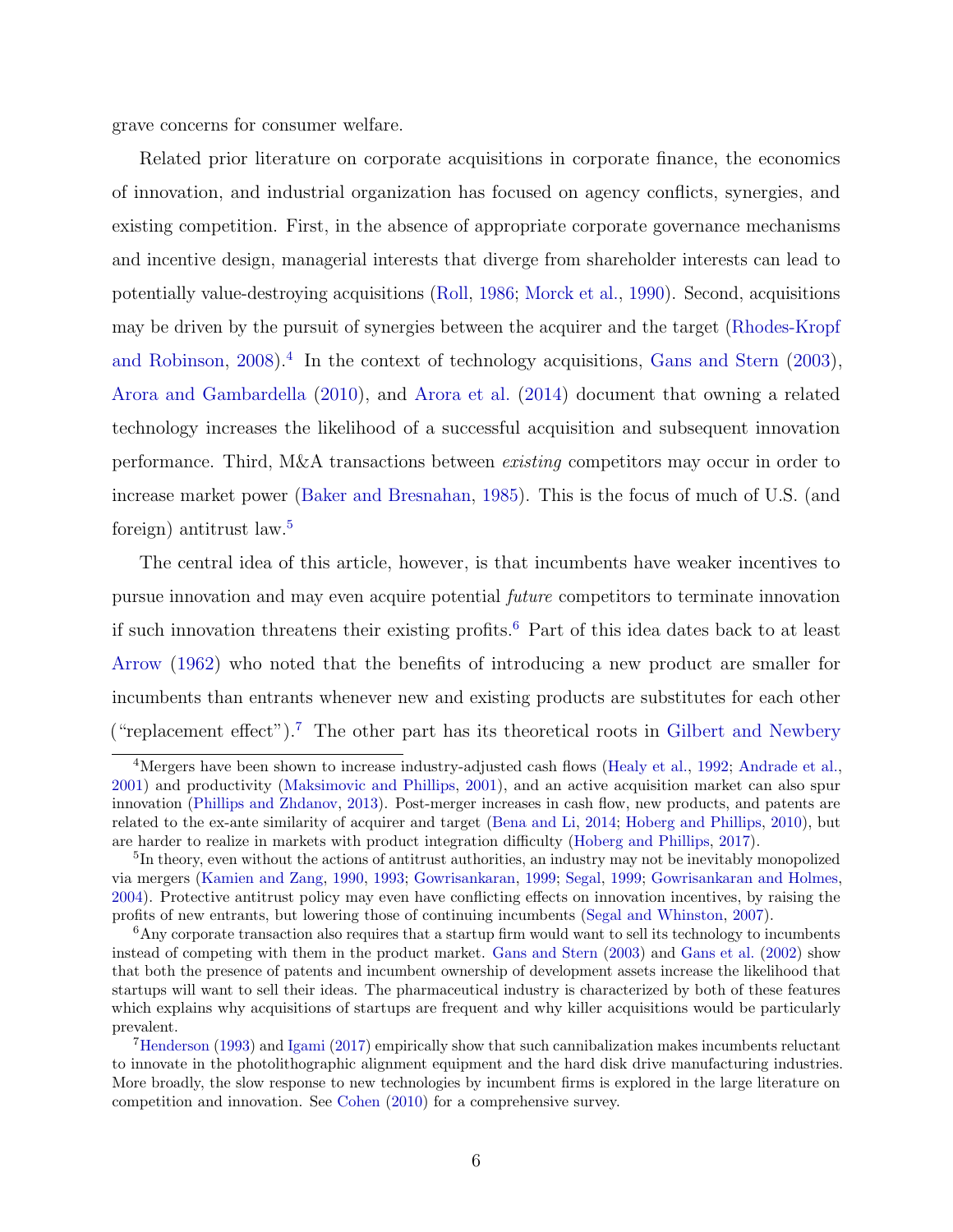[\(1982\)](#page-41-1) who demonstrate that a monopolist has incentives to acquire the property rights to a new innovation to preempt entry ("efficiency effect").<sup>[8](#page-0-0)</sup> Our paper considers both of these forces and offers a theoretical and empirical analysis in the context of drug development. Quite surprisingly, the link between (horizontal) mergers and innovation has received little attention despite its significant policy relevance.[9](#page-0-0) Our data provide detailed information on post-acquisition development at the project level. These detailed data allow us rule out other potential explanations for the innovation gap between acquired and independent firms, and to rule out other underlying acquisition motives as driving our results.

The remainder of the paper proceeds as follows. Section [1](#page-7-0) outlines our theoretical framework and develops testable hypotheses. Section [2](#page-16-0) describes the data and institutional background. Section [3](#page-20-0) presents our main empirical results and shows how other motives cannot explain these findings. Section [4](#page-33-0) discusses implications for antitrust and social welfare and quantifies the industry-wide impact of killer acquisitions. Section [5](#page-38-0) offers concluding remarks.

### <span id="page-7-0"></span>1. Theoretical Framework

We propose a simple theoretical model of acquisition, innovation, and product market competition to investigate acquisitions and project development of entrepreneurial companies and incumbent firms. All proofs are in Appendix [A.](#page-55-0)

### 1.1. Setup

The model has the following timeline shown in Figure [1.](#page-8-0) In  $t = 0$ , an entrepreneurial company  $E$  with a single project is born.  $E$  is the originating company of the project. There are  $n \geq 1$  incumbent firms, each possessing an existing product. One of these *n* incumbents, which we call the (potential) acquirer  $A$ , can acquire the entrepreneur  $E$  at an endogenously

<sup>8</sup>[Katz and Shapiro](#page-42-10) [\(1985\)](#page-42-10) and [Gans and Stern](#page-41-5) [\(2000\)](#page-41-5) offer comprehensive theoretical treatments of R&D competition when cooperative arrangements (e.g., licensing, alliances, acquisitions) are feasible. [Lerner and](#page-43-8) [Merges](#page-43-8) [\(1998\)](#page-43-8) provide empirical evidence for such arrangements between biotech firms and pharmaceutical corporations.

<sup>9</sup>Like us, [Federico et al.](#page-41-6) [\(2017,](#page-41-6) [2018\)](#page-41-7), [Motta and Tarantino](#page-43-9) [\(2017\)](#page-43-9), and [Gilbert](#page-41-8) [\(2018\)](#page-41-8) present theoretical models in which merging parties have diminished innovation incentives after the merger. In [Cabral](#page-41-9) [\(2017\)](#page-41-9) such mergers can also be used to "stand on the shoulders of dwarfs" and cement the dominance of incumbents.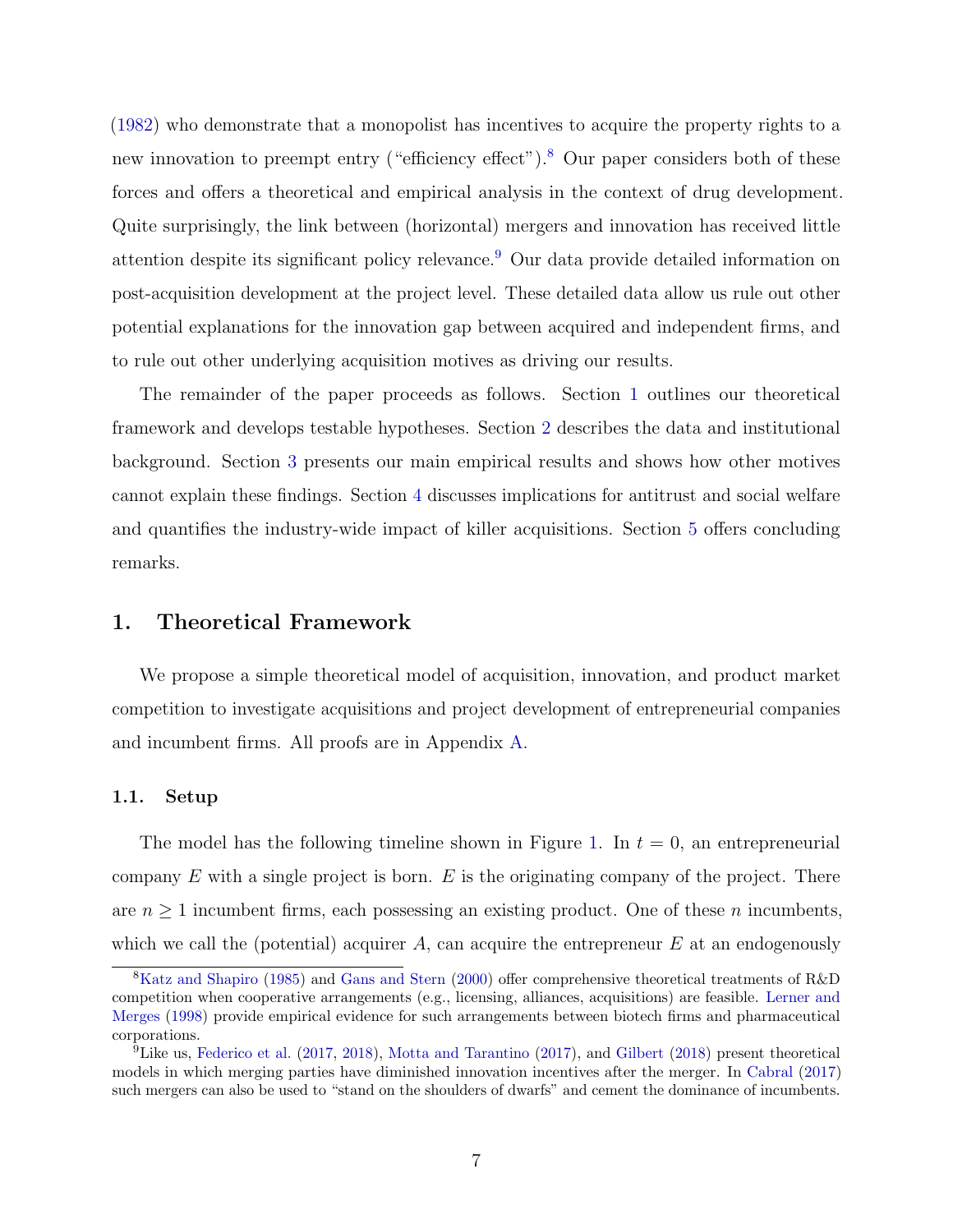<span id="page-8-0"></span>

| $t=0$               | $t=1$                      | $t=2$                   |
|---------------------|----------------------------|-------------------------|
| A chooses to        | Project owner continues    | Firms engage in product |
| acquire $E$ or not. | or terminates development. | market competition.     |
|                     |                            |                         |

### Figure 1. Model Timeline

determined takeover price  $P^{10}$  $P^{10}$  $P^{10}$ . We use the subscript  $acq$  if the entrepreneur was acquired in  $t = 0$  and  $\neg acq$  otherwise.

In  $t = 1$ , the owner of the project—the acquirer A if the project has been acquired, or the entrepreneur E if it remains independent in  $t = 0$ —decides whether to develop the project. Let  $\rho$  be the probability that the project will ultimately be successful, k be the cost of developing the project, and  $L$  be the liquidation value of the project if development does not continue. This structure captures how a pharmaceutical firm decides whether to proceed with the development of a new drug. At this stage the original project idea exists and is commonly patented; however, continued development of the drug is necessary, very costly, and the eventual success is highly uncertain. $^{11}$  $^{11}$  $^{11}$ 

Finally, in  $t = 2$ , uncertainty about the success of the project is resolved and all the firms engage in product market competition with imperfect substitutes.<sup>[12](#page-0-0)</sup> We assume that if the project is successfully developed in  $t = 2$ , the drug has a product market payoff which depends on the degree of competition (i.e., the number of active firms in the market) and product differentiation in the market. If the project is unsuccessful, the payoff is zero. There are no informational asymmetries or agency problems in this model as we assume that the values of  $\rho$ ,  $k$ , and  $L$  are commonly known and identical for all the involved parties.

<sup>10</sup>Our theoretical and empirical analysis focuses on an environment in which intellectual property is well protected. This allows us to abstract away from contracting difficulties in the sale of ideas as in [Anton and](#page-40-6) [Yao](#page-40-6) [\(2002\)](#page-40-6).

<sup>&</sup>lt;sup>11</sup>[DiMasi et al.](#page-41-10) [\(2003\)](#page-41-10), [Adams and Brantner](#page-40-7) [\(2006\)](#page-40-7) and [Dubois et al.](#page-41-11) [\(2015\)](#page-41-11) estimate that a new drug incurs approximately \$800 million to \$1 billion in development costs with average expenditure on drugs in human clinical trials in Phase I, II, and III amounting to around \$27 million per year [\(Adams and Brantner,](#page-40-8) [2010\)](#page-40-8).

<sup>12</sup>We choose to model competition using differentiated Bertrand competition because price-setting behavior by firms best captures the form of competition in the branded drug market [\(Berndt and Newhouse,](#page-40-9) [2012\)](#page-40-9). However, our results are not sensitive to this particular form of competition. They also hold for Cournot competition as we show in Appendix [A.2.](#page-60-0)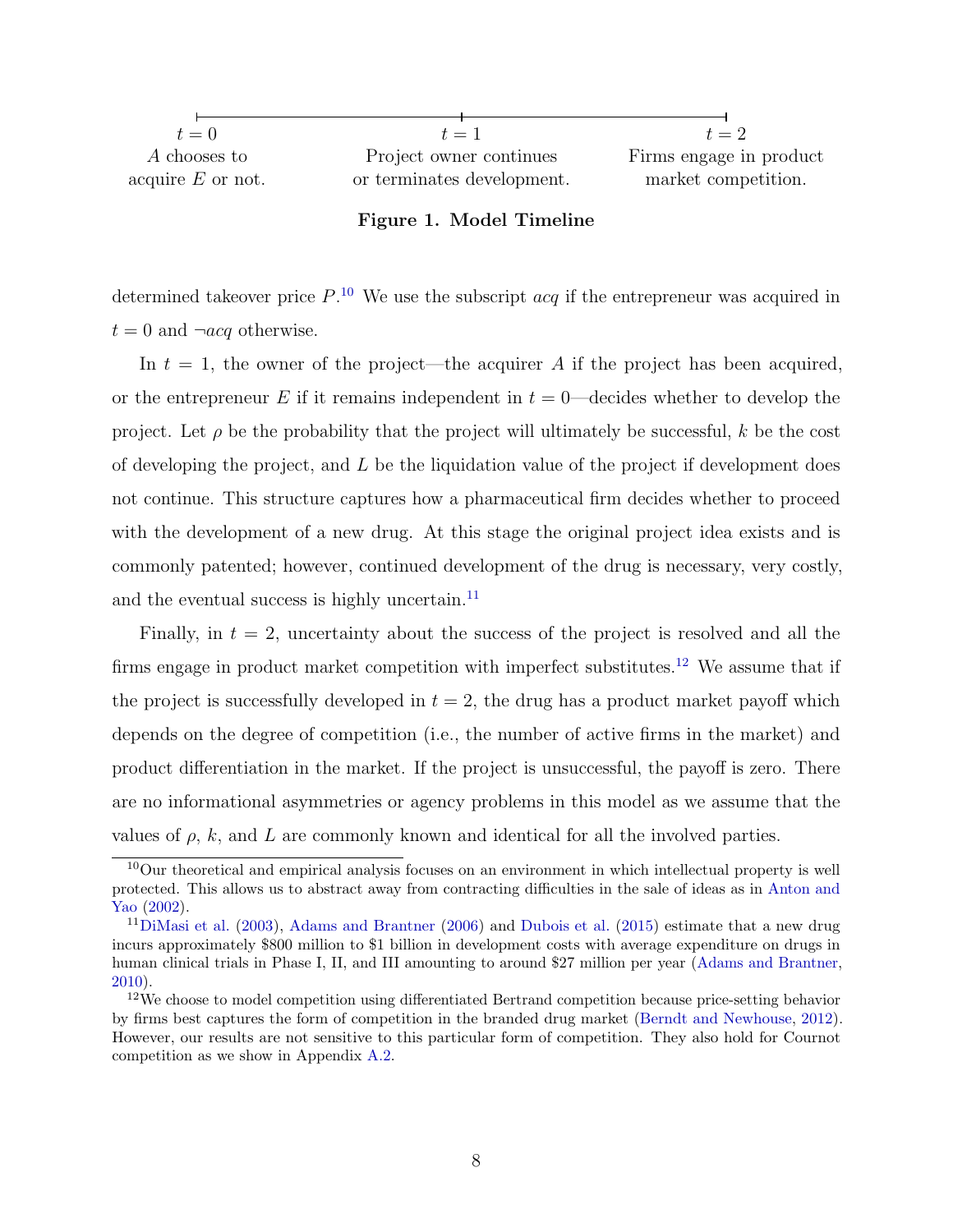### 1.2. Product Market Competition  $(t = 2)$

Consider first the product market choices of the entrepreneur when her project is not acquired  $(\neg acq)$ . If the project is successful  $(S)$ , the resulting newly developed product competes against  $n$  other single-product incumbent firms and the entrepreneur maximizes  $p_Eq_E$ . Given that all  $n+1$  single-product firms are symmetric we solve for the symmetric equilibrium which yields profits  $\pi_{\neg acq,S}^E = \pi_{\neg acq,S}^A > 0$ . Note that the product market profits for the entrepreneur and the acquirer (as well as the other  $n-1$  incumbent firms) are identical.

If the new project fails  $(F)$ , the entrepreneur does not have any product to sell in  $t = 2$ , and thus her profit is equal to  $\pi_{\text{-}acq,F}^E = 0$ . The *n* incumbent firms each have a single existing product to sell, and thus the acquirer's profit is equal to  $\pi^A_{\neg acq,F}$ . Profits are higher  $\pi_{\neg acq,F}^A > \pi_{\neg acq,S}^A$  because competition now only involves n single-product firms.

Next consider the product market choices of an acquirer in the case of an acquisition (*acq*). If the project is unsuccessful, the acquirer can still sell his existing product in  $t = 2$ . In contrast to the case of no acquisition, the acquirer only has to compete against  $n-1$  other single-product incumbents. The resulting profit for the acquirer is  $\pi_{acq,F}^A$ . This is the same as when no acquisition occurs and the entrepreneurs fails, hence  $\pi_{acq,F}^A = \pi_{-acq,F}^A$ .

If the project is successful, he becomes a two-product oligopolist who optimally chooses prices for his two products and competes against  $n - 1$  other single-product incumbents. The acquirer's objective function is to maximize the profits from both of his products  $p_1q_1 + p_2q_2$ , whereas the remaining  $n - 1$  other single-product incumbent firms maximize single-product profits.<sup>[13](#page-0-0)</sup> The profit of the multi-product incumbent acquirer is  $\pi_{acq,S}^A$ . This profit is obviously higher than when he sells only a single product with the same  $n - 1$  competitors, hence  $\pi^A_{acq,S} > \pi^A_{\neg acq,F}.$ 

As a result, we obtain the following profit ranking

(1) 
$$
\pi_{acq,S}^A > \pi_{acq,F}^A = \pi_{-acq,F}^A > \pi_{-acq,S}^A = \pi_{-acq,S}^E > \pi_{-acq,F}^E = 0.
$$

<sup>&</sup>lt;sup>13</sup>Given our symmetry assumptions, in equilibrium, the resulting prices are  $p_1^* = p_2^* = p^A$  and  $p_i^* = p^I$  for any  $i \neq 1, 2$ .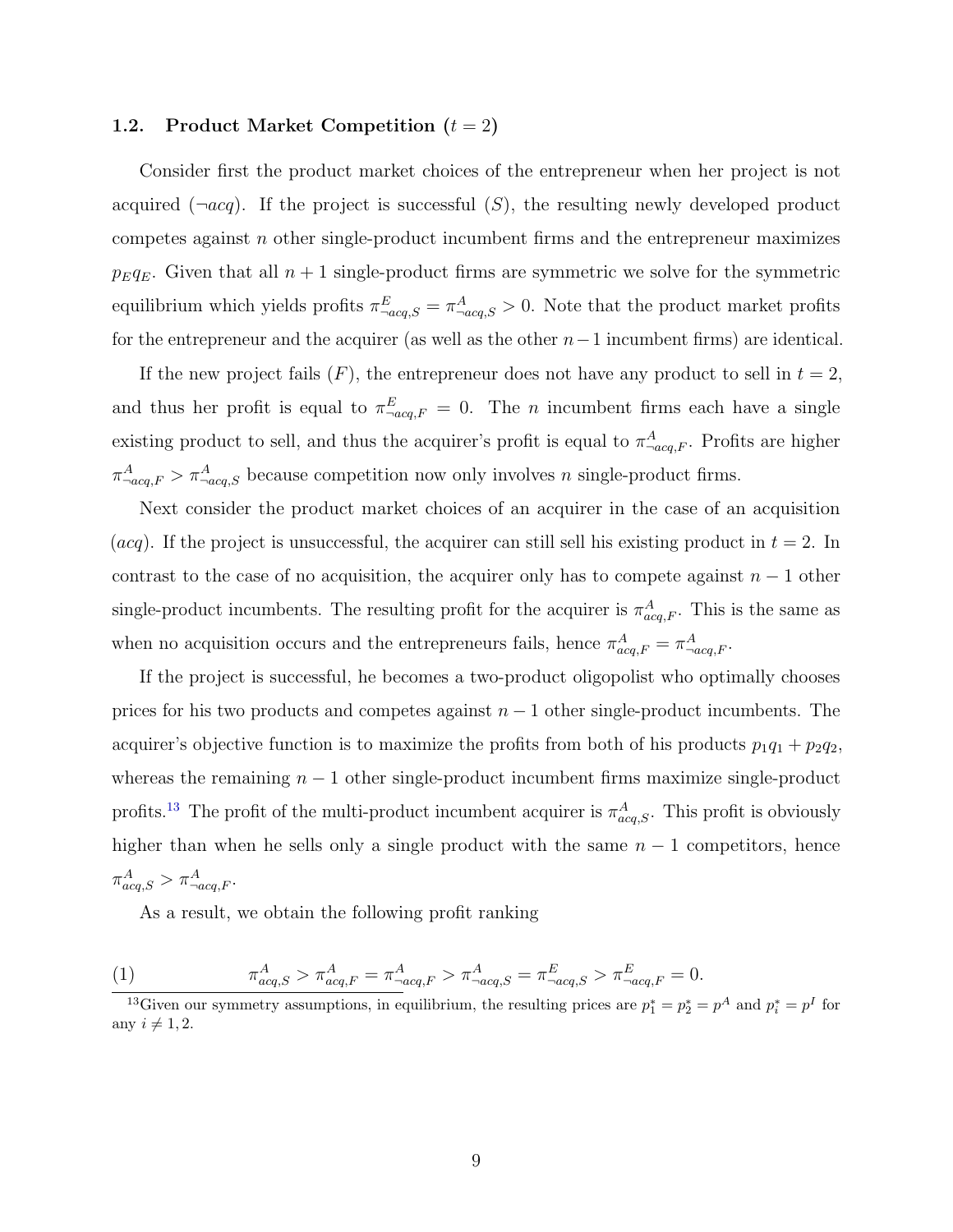### 1.3. Development Decision  $(t = 1)$

**1.3.1. Product Market Overlap.** We now investigate the development decision in  $t = 1$ . This is akin to a pharmaceutical firm deciding whether to proceed with the development of a new drug. What matters for the development decision in  $t = 1$  are the difference between  $\pi_{acq,S}^A$  and  $\pi_{acq,F}^A$  for the incumbent and the difference between  $\pi_{-acq,S}^E$  and  $\pi_{-acq,F}^E$  for the entrepreneur. It is straightforward to show that for all imperfect substitutes, we have

(2) 
$$
\Delta^E \equiv \pi^E_{-acq,S} - \pi^E_{-acq,F} > \pi^A_{acq,S} - \pi^A_{acq,F} \equiv \Delta^A
$$

As long as products are imperfect substitutes the acquirer gains strictly less from developing a new product than an entrepreneur would. This is because the new product cannibalizes some of the profits of the acquirer's existing product. In contrast, an entrepreneur has no product to sell and hence no profit if she does not successfully develop the project. This is a very general result with a simple, well-known intuition. It is Arrow's famous "replacement effect" [\(Arrow,](#page-40-0) [1962\)](#page-40-0) which causes the entrepreneur and the acquirer to obtain different benefits from continuing development.<sup>[14](#page-0-0)</sup>

The development decisions of the entrepreneur  $(d^E = \{0, 1\})$  and the acquirer  $(d^A = \{0, 1\})$ are determined by

<span id="page-10-0"></span>(3) 
$$
\rho \Delta^E - k \geq L, \quad \rho \Delta^A - k \geq L.
$$

Rewriting these two inequalities yields the development cost thresholds used by the entrepreneur and the acquirer

<span id="page-10-1"></span>(4) 
$$
k^E = \rho \Delta^E - L, \quad k^A = \rho \Delta^A - L.
$$

Comparison of these thresholds shows that  $k^E > k^A$  for any imperfect substitutes because in that case  $\Delta^E > \Delta^A$ . This immediately yields our first prediction. Any form of product market

<sup>&</sup>lt;sup>14</sup>If products are independent, the incentives to innovate are identical for the incumbent and the entrepreneur because in that case bringing a new product to market does not cannibalize the profits of any existing product the incumbent already owns.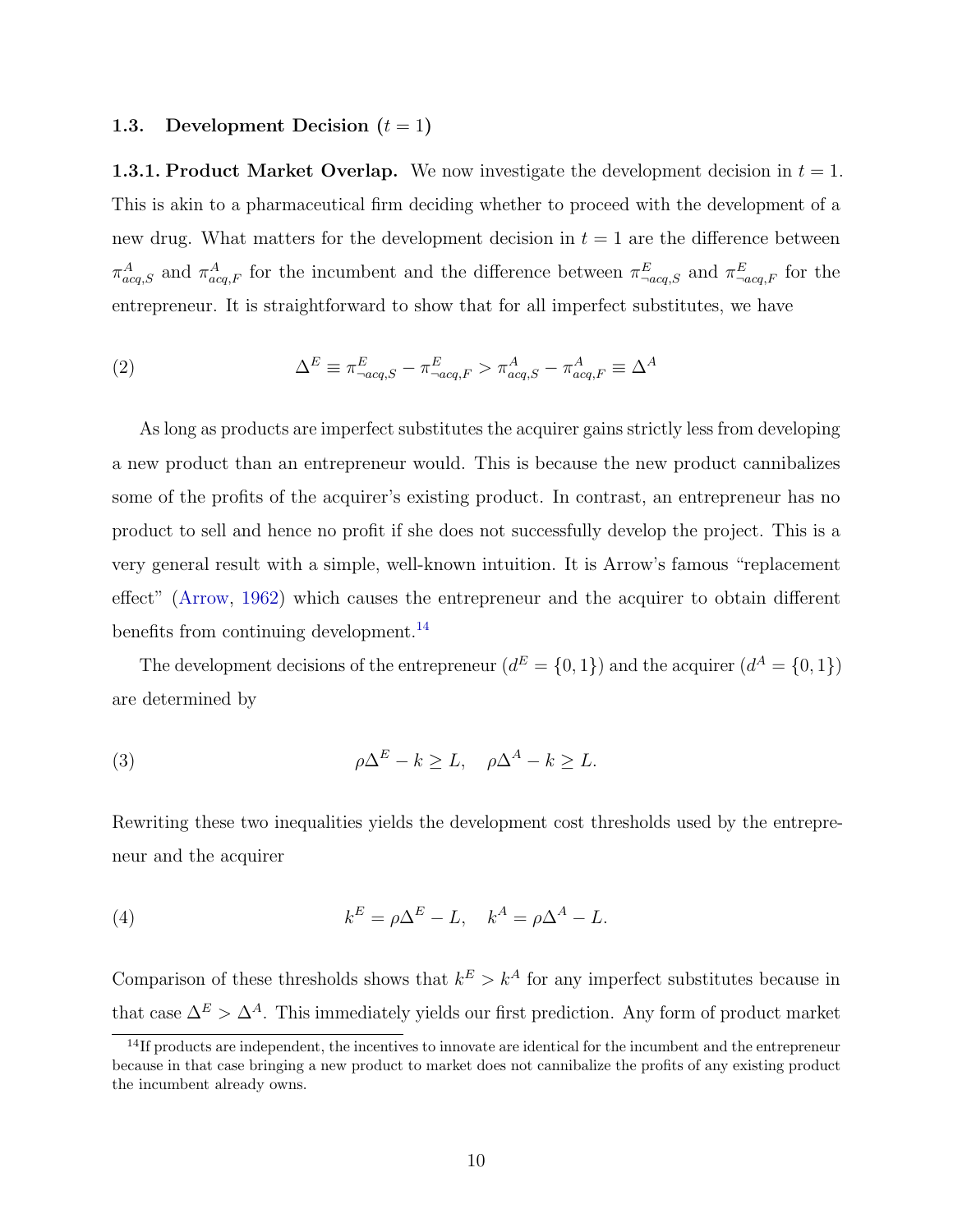overlap with the existing drug in the acquirer's portfolio reduces the acquirer's propensity to continue development of the acquired project relative to the case in which the project remains independent.

<span id="page-11-1"></span>**Proposition 1** (Project Development and Market Overlap). An incumbent firm that acquires a project continues development if  $k \leq k^A$  while an independent entrepreneur continues if  $k \leq k^E$ . For any positive product market overlap, we have  $k^E > k^A$ .

The difference in development behavior between incumbent acquirer and entrepreneur occurs when k is in the intermediate range between  $k^A$  and  $k^E$ . This region exists for any positive degree of product substitutability, and its size depends on the difference between the entrepreneur's and the acquirer's development gains  $\Delta^E$  and  $\Delta^A$ . If  $\Delta^E$  is much larger than  $\Delta^A$  then the entrepreneur's development incentives are much larger than the acquirer's. But when  $\Delta^E$  is only slightly larger than  $\Delta^A$ —i.e., when the two products are close to independent goods—then the two development policies are quite similar.

Finally, note the crucial role that the development cost k plays in our model. Without costly development (i.e., if  $k = 0$ ) all firms would continue development and thus killer acquisitions would never occur. Necessary and costly ongoing development of a drug project is what generates the differential development decisions of the incumbent acquirer and the independent entrepreneur.

1.3.2. Existing Competition. The degree of existing competition as measured by the number of incumbents n plays an important role in determining the relative size of  $\Delta^E$  and  $\Delta^A$ . In particular, the difference between  $k^E$  and  $k^A$  is decreasing in n.

<span id="page-11-0"></span>Proposition 2 (Project Development and Competition). For any positive product market overlap, the difference  $k^E - k^A$  is positive and strictly decreasing in n.

Successfully developing a new product equally draws consumer demand away from existing products and hurts the profits of all incumbent firms. In our model when the acquiring incumbent is a monopolist, he is particularly hesitant compared to an entrepreneur to develop an overlapping product because this new product draws demand away entirely from his own existing product. But when he already faces many other existing competitors, introducing a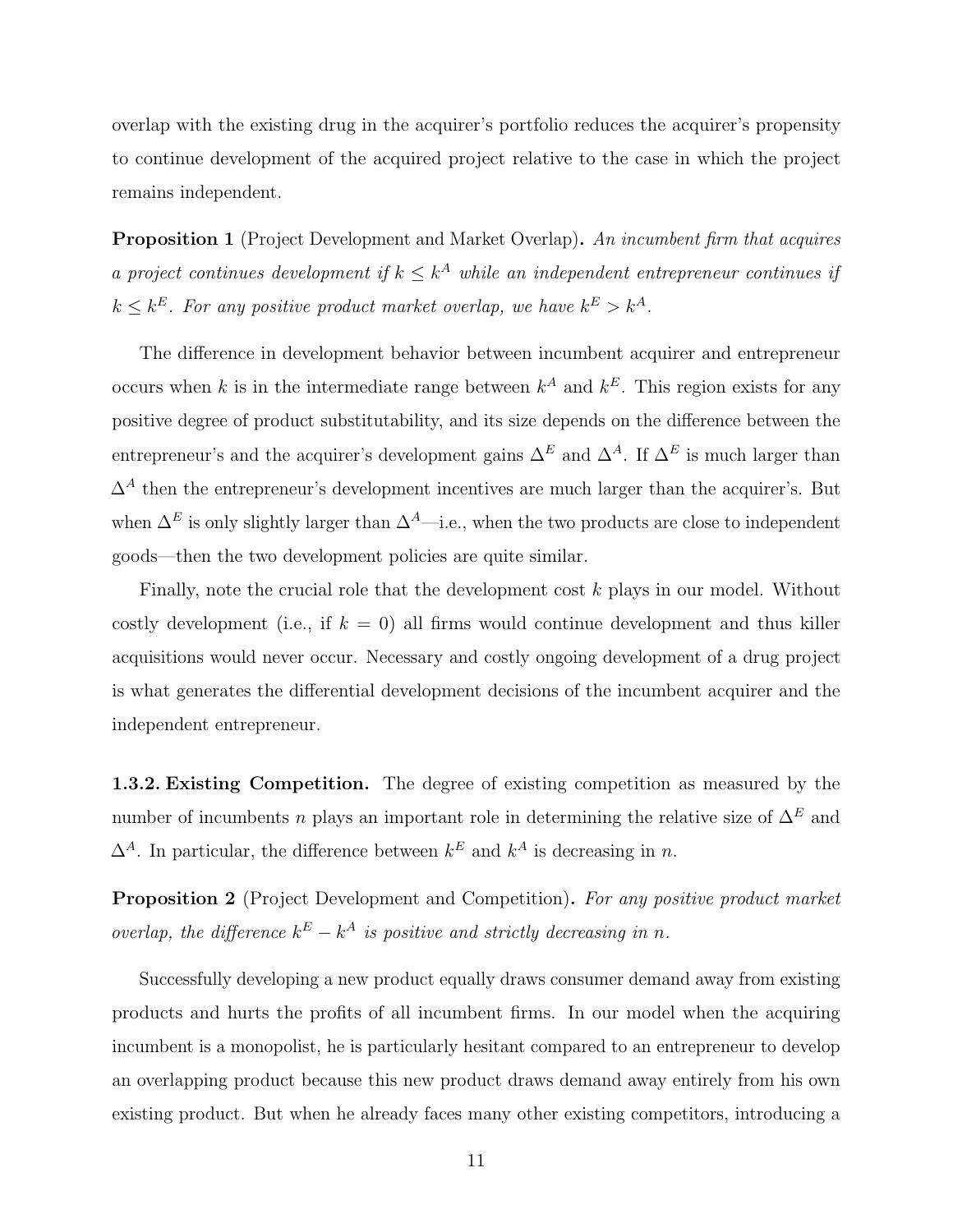new product draws demand away from all existing products, only one of which is his own. In other words, when there are many existing competitors the cannibalization losses from the successful development of a new product are spread over a large number of firms. As a result, when there are more existing competitors the development decisions of the acquirer become more similar to those of the entrepreneur. Figure [2](#page-45-0) illustrates this point by plotting the development thresholds as a function of the number of incumbents. These are closer together when there are more existing incumbents.

### [Insert FIGURE [2](#page-45-0) Here.]

1.3.3. Patent Life and Future Competition. Until now, we have only considered the impact of competition with imperfect substitutes which captures the competition between branded drugs. However, another important aspect is competition from undifferentiated generic drugs that enter the market when a branded product's patent expires. Denote the number of years of remaining patent life of the entrepreneur's new project by  $T<sup>E</sup>$  and those of the acquiring incumbent's existing product by  $T^A$  where  $T^E > T^A \geq 0$ . Assume, for simplicity, that the firms earn their static game profits every year.

We assume that as soon as a product's patent expires, an identical, undifferentiated product (e.g., a generic drug) enters the market. Bertrand competition between undifferentiated products then implies that prices and profits for the acquirer's existing product drop to zero. Thus, for the  $T^A$  years in which the existing product's patent is still valid, the acquirer either earns  $\pi^A_{acq,S}$  (successful development of new project) or  $\pi^A_{acq,F}$  (unsuccessful development) each year. This yields the same development gain  $\Delta^A$  as before multiplied by the number of years  $T^A$ . Similarly, the entrepreneur's development gain over that time span is  $T^A \Delta^E$ . Thereafter, the profits for the acquirer's existing product drop to 0, and hence his incentives to develop coincide with those of the entrepreneur. Denote the development gains for the entrepreneur and the acquirer in the presence of undifferentiated generic competition after the expiry of the acquirer's existing product's patent in  $T^A$  years by  $\Delta_{gen} = \Delta_{gen}^E = \Delta_{gen}^A$ .<sup>[15](#page-0-0)</sup>

<sup>&</sup>lt;sup>15</sup>Note that these (equal) development gains are different from the previous expressions  $\Delta^E$  and  $\Delta^A$ . This is because when a generic product (that is undifferentiated from the acquirer's existing product) enters, it not only drives profits of that product to zero, but due to its low price it also reduces the profits of the other products that are differentiated from it.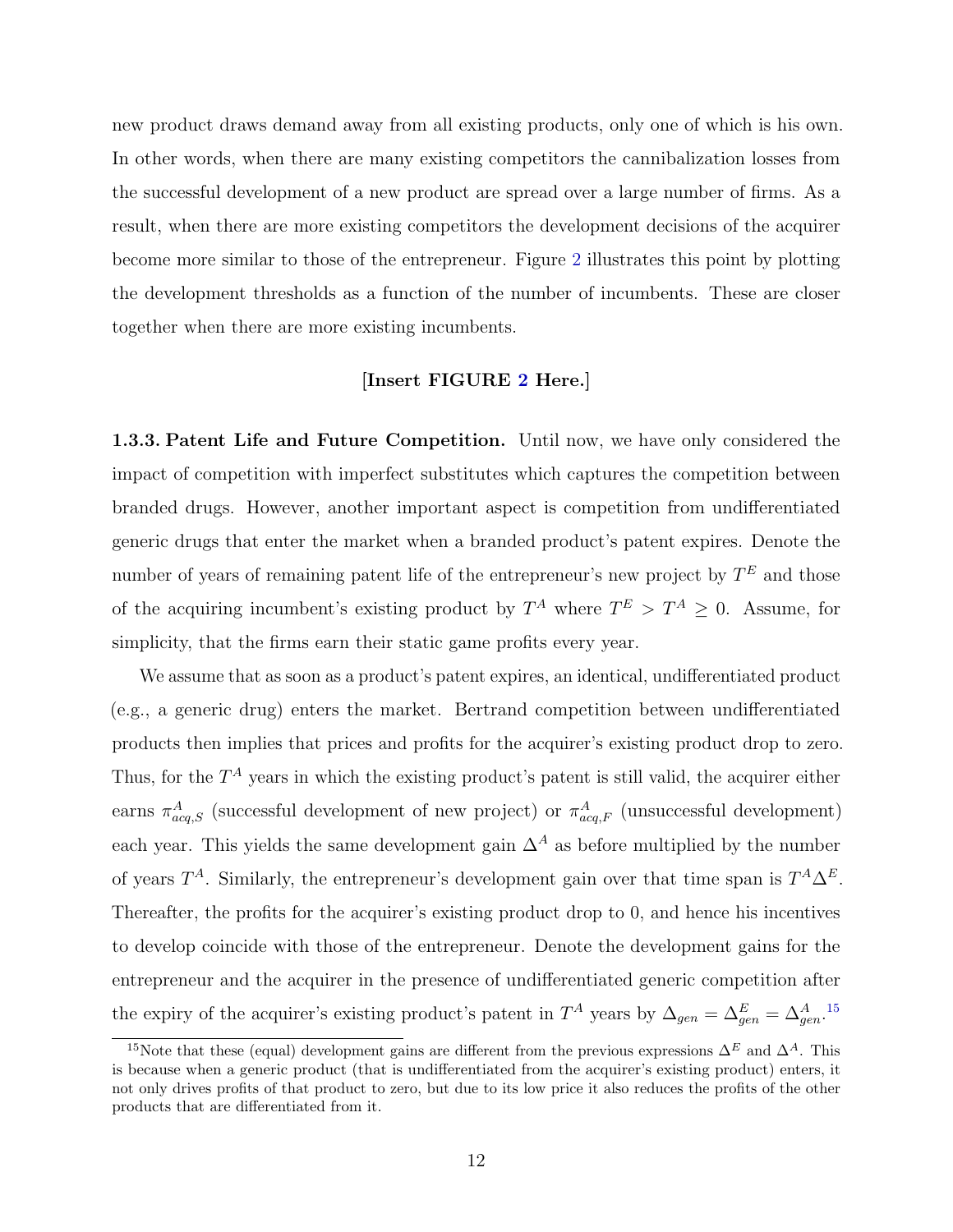The reason why these development gains after generic entry are the same for the acquirer and the entrepreneur is that when the incumbent's patent on his existing product expires, he no longer has to be concerned about a new product cannibalizing the profits of his existing product: generic competition has already destroyed all those profits. As a result, after  $T^A$ years it is as if the acquiring incumbent did not have any existing overlapping product.

Thus, the development decisions of the entrepreneur  $d_{gen}^{E}$  and the acquiring incumbent  $d_{gen}^A$  are now determined by

<span id="page-13-2"></span><span id="page-13-1"></span>(5) 
$$
\rho[T^A \Delta^E + (T^E - T^A) \Delta_{gen}] - k \geq L
$$

(6) 
$$
\rho[T^A \Delta^A + (T^E - T^A) \Delta_{gen}] - k \geq L
$$

where  $\Delta_{gen}$  is the development gain for the entrepreneur and the incumbent in the presence of undifferentiated generic competition after the expiry of the acquirer's existing product's patent in  $T^A$  years.

<span id="page-13-0"></span>**Proposition 3** (Project Development and Patent Life). For any positive product market overlap, the difference  $k^E - k^A$  is weakly positive and strictly increasing in  $T^A$ .

The longer the patent life  $T^A$  of the acquirer's existing product, the weaker are his incentives to continue development relative to those of the entrepreneur. When the acquirer's existing overlapping product has only little remaining patent life  $(T^A$  close to 0), his development policy for the new project is quite similar to that of the entrepreneur.<sup>[16](#page-0-0)</sup>

### 1.4. Acquisition Decision  $(t = 0)$

We now show that "killer acquisitions" are theoretically possible. Although the acquirer has weaker development incentives than an entrepreneur, he may nonetheless want to acquire the entrepreneur. This is because acquiring the project prevents (by terminating the project) or softens (through multi-product pricing) the destruction of the acquirer's existing profits. In making the acquisition decision the acquiring incumbent must weigh this benefit against

<sup>&</sup>lt;sup>16</sup>The intuition for this result is essentially the same as that of Proposition [2.](#page-11-0) Generic entry is just a particularly intense form of competition that already destroys any profits of the acquirer's existing product and thus turns self-cannibalization from the development of a new product into an entirely moot point.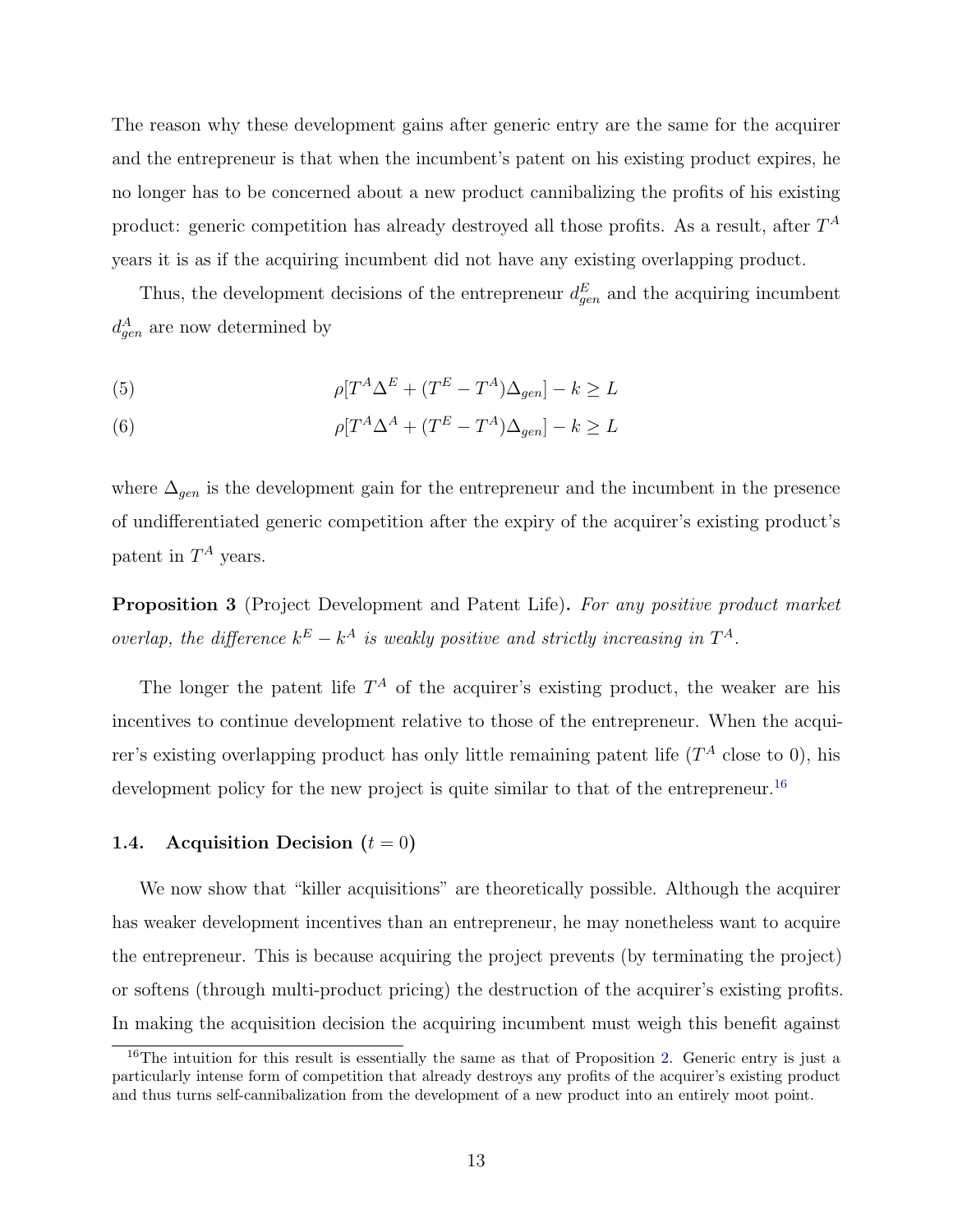paying the purchase price  $P^{17}$  $P^{17}$  $P^{17}$  Our analysis shows that even when acquirers selectively choose which projects to acquire, our theoretical predictions about differential project development decisions between acquired and non-acquired projects still apply.

We assume that to compensate the entrepreneur for selling the project, the acquirer must pay an endogenously determined takeover price  $P$  equal to (or greater than) the expected payoff of the project when the entrepreneur remains independent.<sup>[18](#page-0-0)</sup> Because both the acquisition decision as well as the takeover price depend on the entrepreneur's and the acquirer's development decisions, there are three cases to consider.

First, if  $k > k^E$ , neither the entrepreneur nor the acquirer chooses to develop the project. Both parties also have the same (liquidation) value  $L$  for the project and are indifferent as to who owns it.

Second, for  $k^E \geq k > k^A$ , the acquirer terminates the project, but the entrepreneur continues development. Thus, such an acquisition is a "killer acquisition" which occurs if

(7) 
$$
\underbrace{\rho(\pi^A_{acq,F} - \pi^A_{-acq,S})}_{\text{efficiency effect}} \geq \underbrace{\rho\Delta^E - k - L}_{\text{replacement effect}}.
$$

If the acquirer acquires the entrepreneur's project and shuts it down, he only competes against  $n-1$  other firms and earns a profit equal to  $\pi_{acq,F}^A$ . However, if the incumbent does not acquire the entrepreneur's project, the incumbent has to compete against n other firms. This yields a lower profit  $\pi^A_{\text{neg},S}$ . The difference between these (multiplied by the probability  $\rho$  with which the entrepreneur successfully develops the project) is the "efficiency effect," first discussed by [Gilbert and Newbery](#page-41-1) [\(1982\)](#page-41-1) in the context of monopoly persistence due to preemption incentives. However, the expected marginal profit for the entrepreneur from

<sup>&</sup>lt;sup>17</sup>It is straightforward to include acquirer-specific synergy components in our analysis such that acquisitions can also occur for synergistic reasons. Doing so does not qualitatively change our theoretical predictions.

<sup>&</sup>lt;sup>18</sup>Note that this price is the same as that of an acquiring incumbent making a take-it-or-leave-it offer to the entrepreneur in a bilateral bargaining game. It is also the same price as that resulting from a bidding contest between the acquiring incumbent and an outside bidder without an overlapping existing product. Such an outside bidder would face exactly the same development decision as the entrepreneur in  $t = 1$  and have the same valuation. Our takeover price assumption also means that the entrepreneur has no more incentive to innovate in the first place than it would if acquisitions were impossible. As we discuss in Section [4,](#page-33-0) in a more general model, the existence of the acquisition exit option may be valuable enough to increase ex-ante innovation incentives. Finally, although different assumptions regarding the number of potential bidders or the relative bargaining weights of acquirer and target influence the takeover price  $P$ , they do not affect whether or not the acquisition takes place.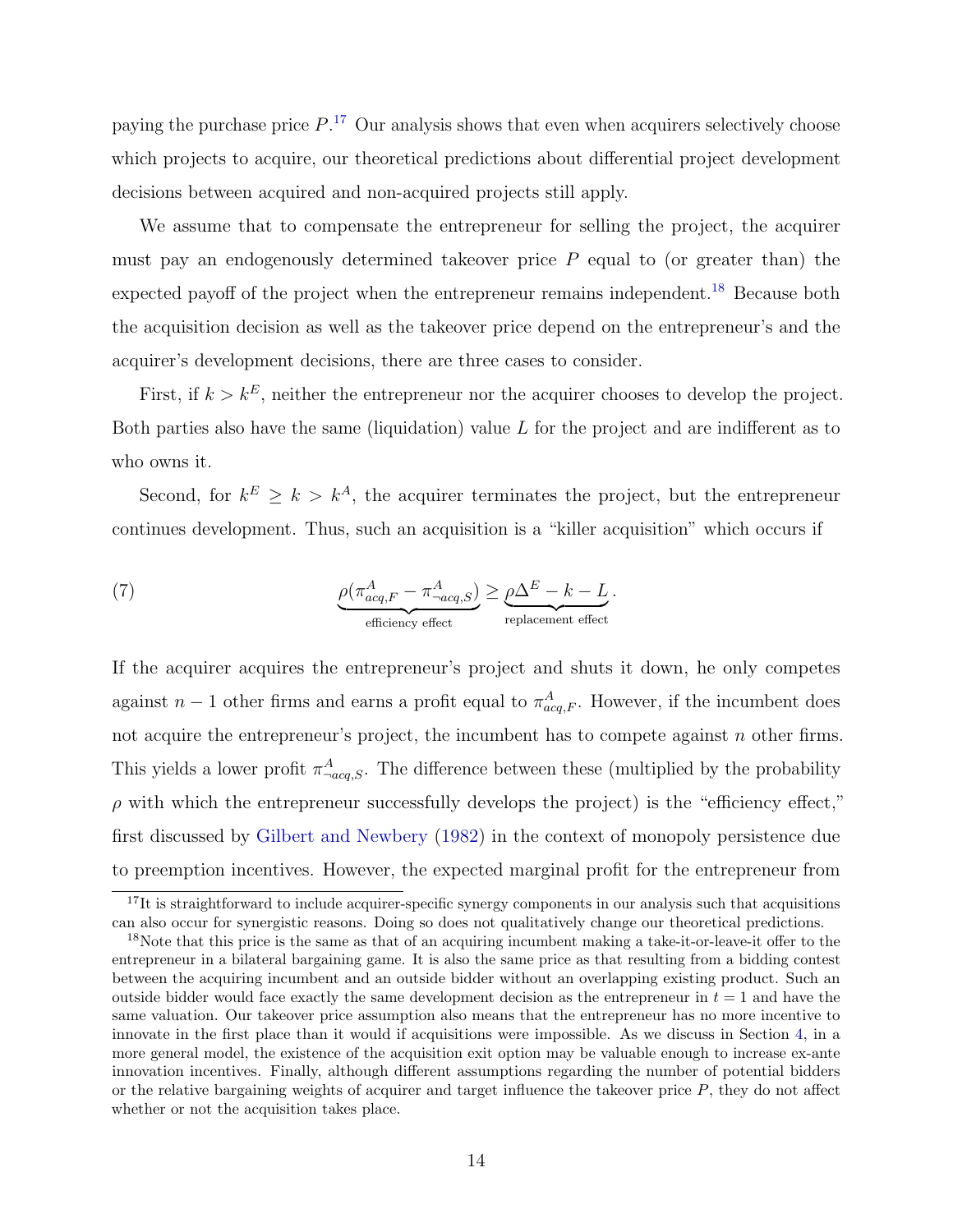continuing development ( $d^{E} = 1$ ) given by  $\rho \Delta^{E} - k$  is larger than the liquidation value L that the acquiring incumbent  $(d^A = 0)$  would obtain. This difference is the "replacement" effect." It decreases the incentive to acquire because when paying  $P$  the acquirer still needs to compensate the entrepreneur for her higher valuation.

Third, for  $k \leq k^A$ , both acquired and non-acquired firms develop the project. The acquisition occurs if

(8) 
$$
\underbrace{\pi_{acq,F}^{A} - \pi_{-acq,S}^{A}}_{\text{efficiency effect}} \geq \underbrace{\Delta_{E} - \Delta_{A}}_{\text{replacement effect}}
$$

Here, the "replacement effect" is the difference in marginal project development gains because both parties develop the project.<sup>[19](#page-0-0)</sup>

<span id="page-15-0"></span>**Proposition 4** (Acquisition Decisions). In  $t = 0$ , the acquirer acquires the entrepreneur if

- $k^E \ge k > k^A$ :  $\rho(\pi^A_{acq,F} \pi^A_{-acq,S}) \ge \rho \Delta^E k L$  ("Acquire to Kill")
- $\bullet \ \ k \leq k^{A}$ :  $\qquad \qquad \pi_{acq,F}^{A}-\pi_{\neg a}^{A}$  $(*Acquire to Continue")$

Ownership is indeterminate if  $k > k^E$ .

Figure [3](#page-45-1) plots the acquirer's payoffs from different acquisition choices for specific parameter values for which the efficiency effect is always stronger than the replacement effect. If  $k$  is above  $k^E$ , the acquirer is indifferent between "Don't Acquire" and "Acquire to Kill," and thus the two lines overlap. In the intermediate region where k is between  $k^E$  and  $k^A$ , it is optimal for the acquirer to "Acquire to Kill" whereas for particularly promising projects for which  $k \leq k^A$ , he will choose "Acquire to Continue."

### [Insert FIGURE [3](#page-45-1) Here.]

To summarize, in our model acquisitions take place when the "efficiency effect" is sufficiently large relative to the "replacement effect." Even though the entrepreneur generally has

 $19$ Under symmetric (differentiated) Bertrand competition, the efficiency effect is always larger than the replacement effect in this region, but this is not necessarily true under Cournot competition. In the latter case, the acquirer can have a lower valuation than the entrepreneur, and therefore the entrepreneur retains the project.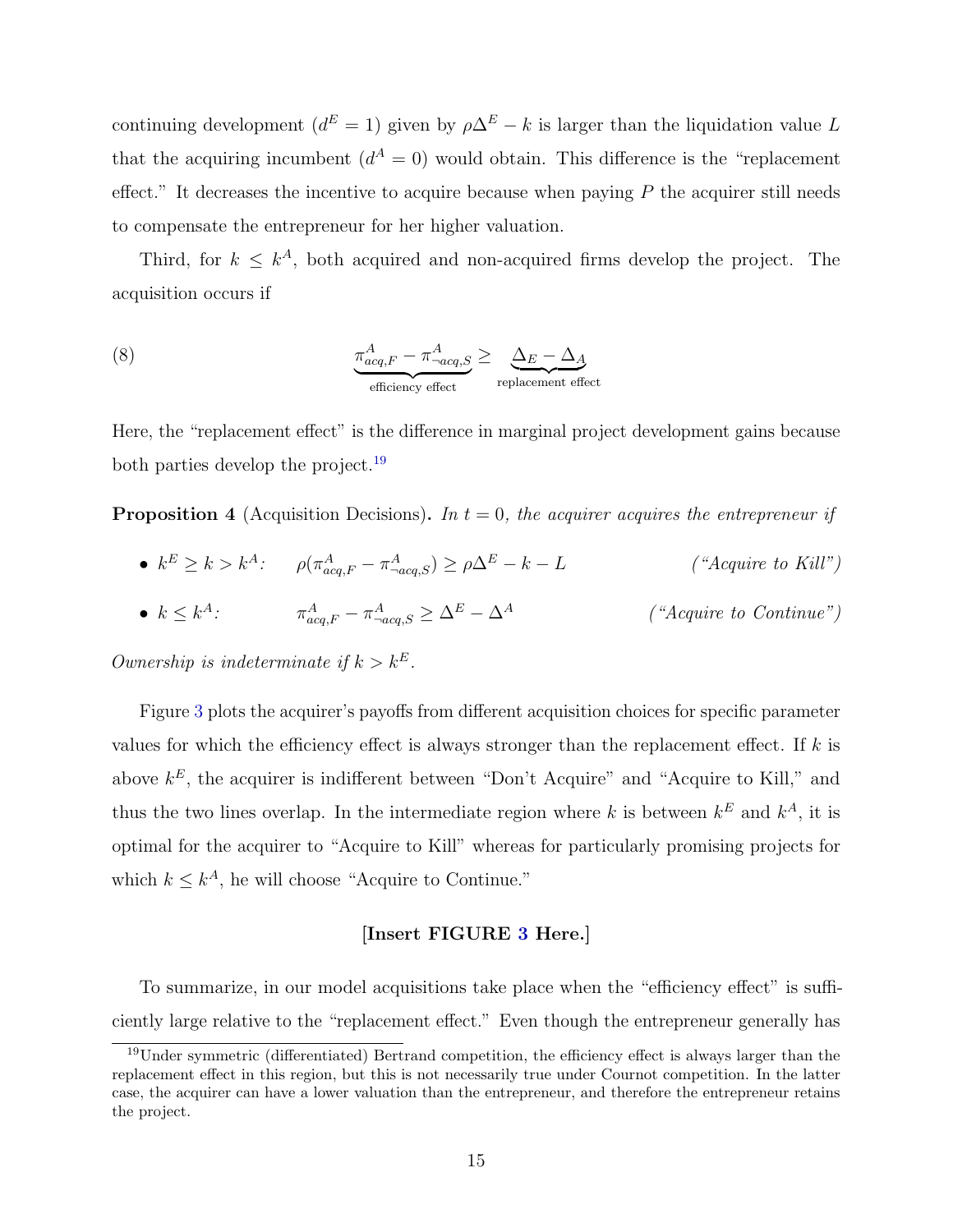a higher propensity for developing a project (due to the "replacement effect"), acquisitions occur because they prevent the entrepreneur from reducing the existing profits of the acquirer ("efficiency effect"). Note further that even though the acquirer only has a strictly positive incentive to acquire the entrepreneur when project development is sufficiently profitable  $(k \leq k^E)$  so  $\rho \Delta^E - k$  is positive), it is still true that the acquirer has a weaker incentive to develop the projects he acquires than the entrepreneur does with the projects she retains. This is because whenever the acquirer has a strictly positive incentive to acquire, the entrepreneur always develops any project she retains whereas the acquirer only ends up developing a subset of his acquired projects  $(k \leq k^A)$ .

### <span id="page-16-0"></span>2. Background and Data

To empirically document the phenomenon of killer acquisitions, we use the setting of drug development. Adequately testing the predictions of our theoretical framework requires comprehensive data on project level outcomes, for both acquired and non-acquired projects. We also need to finely measure overlap between acquirer and target firms and to capture market and technological competition. As described in detail below, pharmaceutical project development offers all of these features.

### 2.1. Drug Development Background

New pharmaceutical products, or drugs, are developed following a set of structured milestones en route to commercialization. First, firms identify potential drug compounds through routinized discovery processes. Then, for any promising molecules, firms run preliminary screening in vitro and/or in vivo to explore both efficacy and toxicity prior to any clinical trials in humans. Following these pre-clinical evaluations, for promising drug projects, firms undergo three phases of clinical trials in human subjects (Phase I, II, and III).<sup>[20](#page-0-0)</sup> In tandem with these regimented clinical tests, firms engage in additional commercialization activities, including patent applications, regulatory filings in the U.S. and abroad, applications

<sup>&</sup>lt;sup>20</sup>Drug developers must submit an Investigation New Drug (IND) application to the FDA prior to starting clinical trials which must include: animal study and toxicity data; manufacturing information; clinical protocols (i.e., study plans); data from any prior human research; and information about the investigator.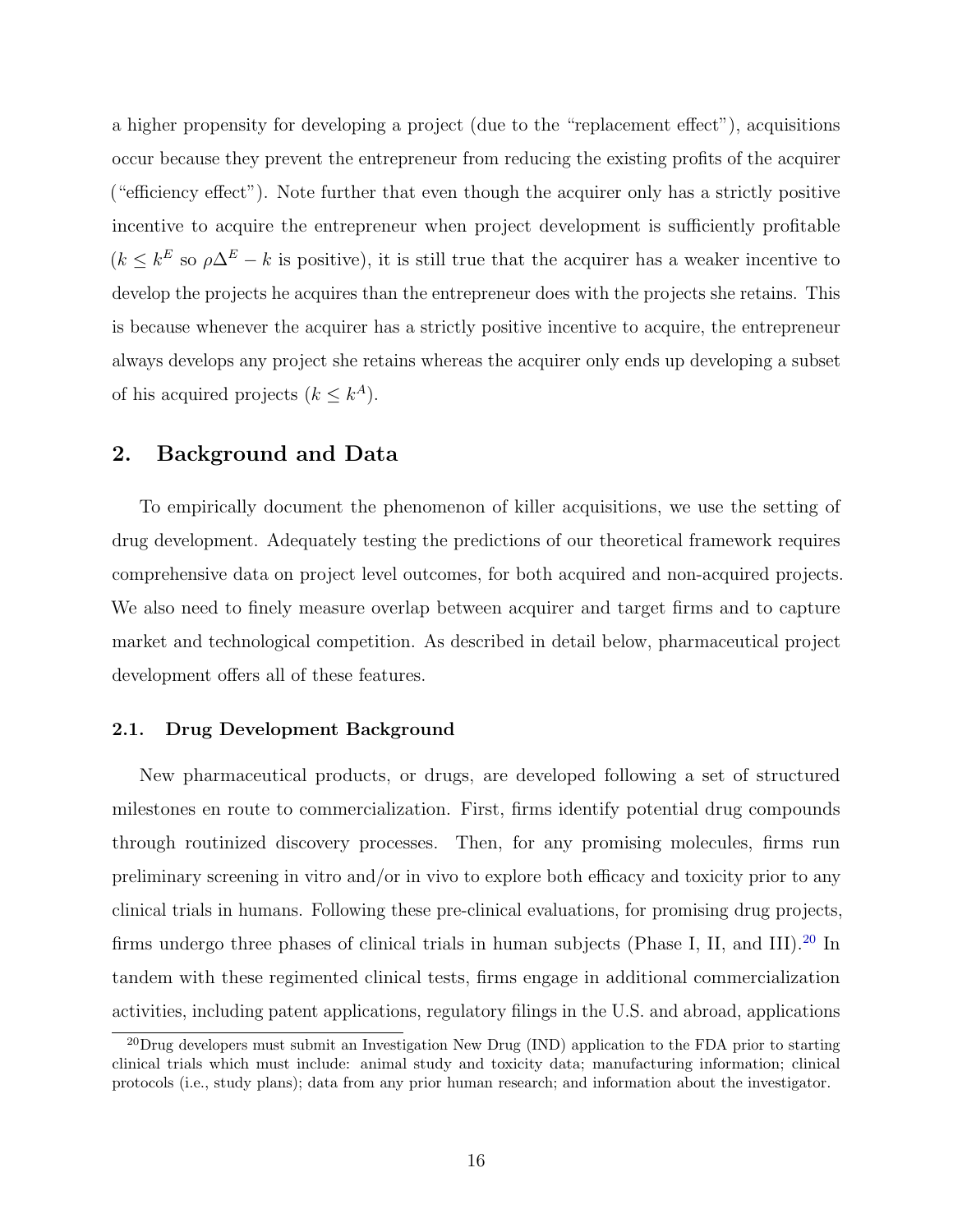for coverage to various public and private insurance agencies, and, finally, launching of the product in various countries around the world.

Each component of drug development represents significant expenditure; for example, clinical trials cost in the tens of millions USD [\(Morgan et al.,](#page-43-10) [2011\)](#page-43-10). Given the lengthy pre-approval process, post-approval, patented drugs usually only have a few years to earn monopoly profits before patent expiration and generic entry [\(Scherer,](#page-43-11) [1993\)](#page-43-11). Along with the routinized nature of drug development, which allows us to observe both development and (some) termination events, these features—significant cost of development milestones with a short window to recoup said costs—allow us to credibly interpret development events as significant markers of project-level development. Observing key development milestones—or lack thereof—at the project level is crucial to identifying killer acquisitions.

### 2.2. Drug Development Data

To build our analytical dataset at the drug project level, we use Pharmaprojects from Pharma intelligence, which has been used by other economists studying drug development (for example, [Branstetter et al.](#page-40-10) [\(2014\)](#page-40-10)). Pharmaprojects is a comprehensive dataset that tracks drug projects from a very early stage through to launch or discontinuation. Pharmaprojects provides nearly universal coverage of all candidate drugs developed or under development for eventual sale in the U.S. market, along with the originating firm associated with each drug project.[21](#page-0-0)

Importantly for our purposes, the dataset also includes information about each drug's intended therapeutic market (e.g., "osteoporosis") and mechanism of action (e.g., "calcium channel antagonist"), which we use to identify competing projects and products. Pharmaprojects also documents the occurrence and timing of key product development milestones (e.g., "new patent application", "target identified", "first launch", and "additional registration for clinical trial"), including drug discontinuations. As detailed in Appendix [B,](#page-60-1) we code all of the 28 types of events tracked by Pharmaprojects into three categories: development events, termination events, and neutral events that impart little information regarding the progress

<sup>&</sup>lt;sup>21</sup>In the raw dataset. Pharmaprojects typically updates the "originator" firm name associated with each project when and if it is acquired. We therefore re-constructed the historical originator firm using text descriptions included in the dataset. More details are provided in Appendix [B.](#page-60-1)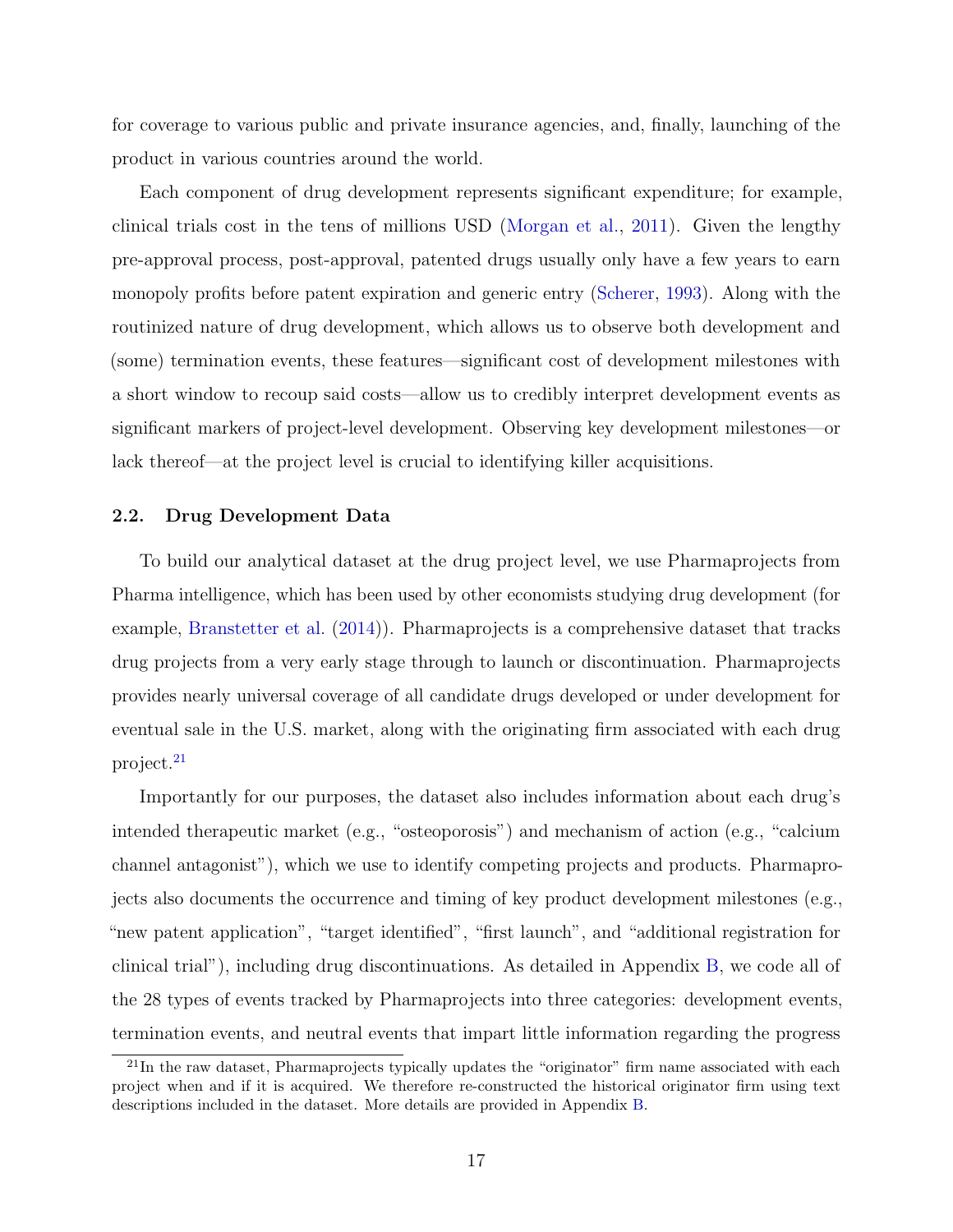(or termination) of drug development. Development events reflect both research and development milestones and important steps in the commercialization process for the underlying drug project. Pharmaprojects therefore allows us to identify and capture milestones that signify development of a drug, including, but not limited to, progress through clinical trials.

### [Insert TABLE [1](#page-47-0) Here.]

Pharmaprojects provides complete development information for 55,894 projects initiated between 1989 and 2017, inclusive. From our sample we exclude projects initiated in 2011 or later so that we are able to observe project development events, discontinuations, and any acquisitions for each project in our sample for at least five full years from initiation. Our analytical sample therefore covers projects initiated between 1989 and 2010, or 35,712 drug projects, originated by 6,709 firms. Table [1](#page-47-0) provides a tabulation of project initiation over the entire time span of our sample. Over the period of our analysis, drug project initiations increase from around 1,000 per year in the 1990s to around 2,000 projects per year in more recent periods. Table [1](#page-47-0) also tabulates projects by broad disease groups. The largest disease areas include therapies targeting cancer (4,673 or 13% of the sample) and neurological conditions (4,049 or 11% of the sample).

Figure [4](#page-46-0) plots the distribution of the number of new drugs originated by a company between 1989 and 2010. We find that 43% of companies originate only one drug over this period (and 60% originate two projects or fewer). These patterns align with general perceptions of drug development over this period: small innovator firms initiate innovative drug projects which are subsequently developed by large, commercialization-focused incumbent firms [\(Cockburn,](#page-41-12) [2004\)](#page-41-12).

### [Insert FIGURE [4](#page-46-0) Here.]

We supplement the Pharmaprojects data with Pharma intelligence's Trialtrove data on clinical trials, linked at the project level. Drug clinical trials comprise three main phases: Phase I trials, which are small (20 and 100 healthy volunteers), short, and are intended to test safety; Phase II trials, which are larger (100s of affected patients), typically randomized control trials lasting up to two years, and are intended to test efficacy; and Phase III trials,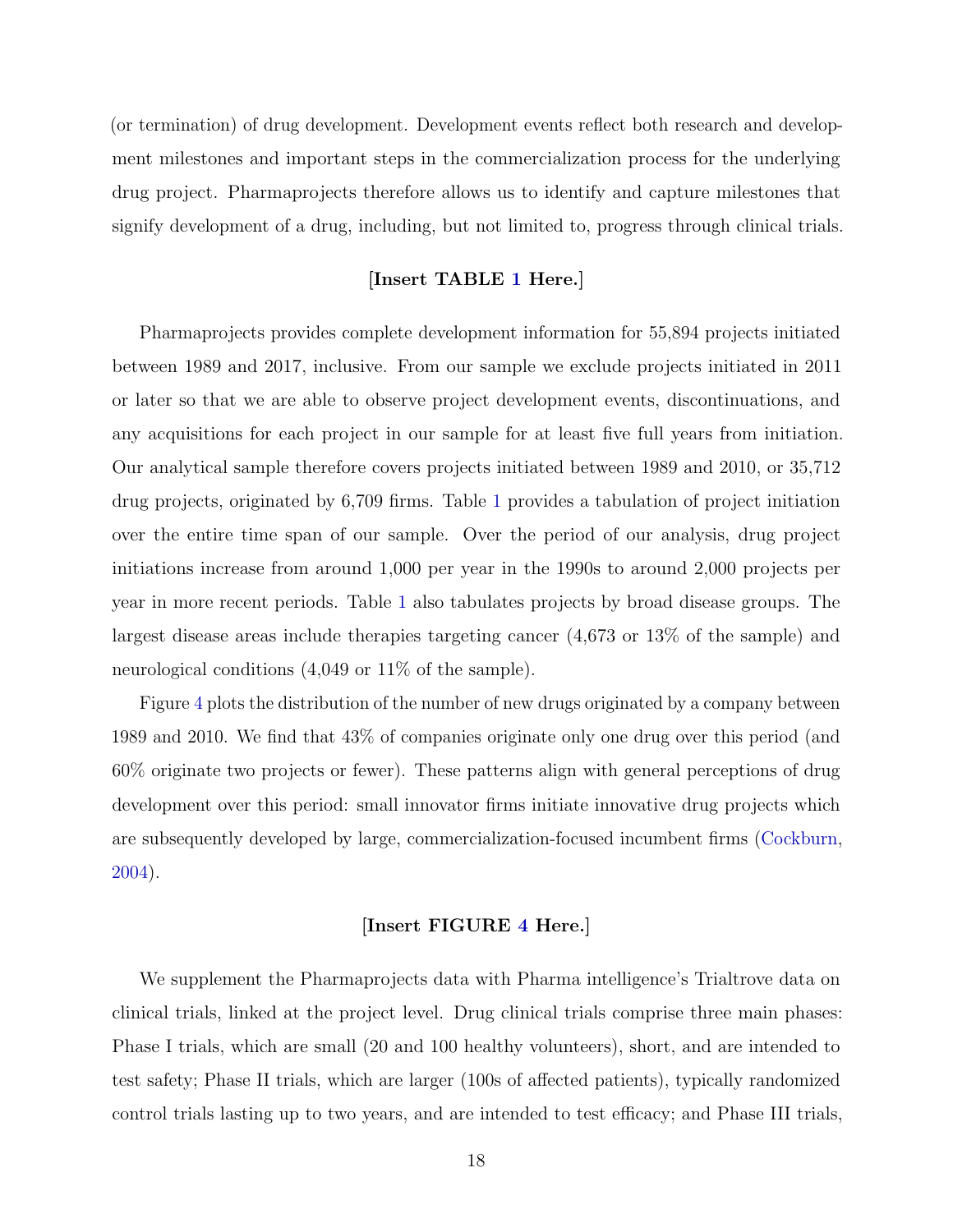which are expanded versions of Phase II trials, involving hundreds or thousands of participants, and typically lasting one to four years [\(US Food and Drug Administration,](#page-44-1) [2017\)](#page-44-1). Following successful trials, firms may submit a New Drug Application (NDA) to the FDA, which then determines if, and under what conditions, the drug can be marketed to U.S. patients. We use Trialtrove data to identify the initiation of clinical trials by phase, including the timing of trial initiation.

Notably, clinical trial phase data are widely available only from 1997 onward, when the U.S. Federal government first mandated the National Institutes of Health (NIH) to collect and make publicly available a comprehensive, clinical trials database.<sup>[22](#page-0-0)</sup> Therefore, we have comprehensive trial phase data only for a limited subset of all projects in our sample, specifically those initiated after 1997. Within this limited sample, we identify projects for which we observe the start date of Phase I trials and track their progression, following prior studies that use progression through phases of clinical trials as a measure of project development [\(Krieger,](#page-42-0) [2017;](#page-42-0) [Guedj and Scharfstein,](#page-42-1) [2004\)](#page-42-1).

### 2.3. Acquisition Data

We collect acquisition data from three sources. The first source is the M&A data from Thomson Reuters SDC Platinum, from which we extract all announced and completed M&As (with complete information on acquirer and target firms) and announced and effective dates. To supplement the SDC M&A data, the second data source of acquisition information we use is Thomson Reuters RecapIQ (now Cortellis Deals Intelligence). RecapIQ focuses on deals in the biotechnology industry, collecting detailed information from company press releases, SEC filings, and company voluntary disclosures. Our third source of acquisition data is the SDC VentureXpert database, which covers mainly VC-backed, early stage startups. Using VentureXpert we identify entrepreneurial companies that exited via an acquisition. However, since VentureXpert does not provide details on the acquirer and dates of the acquisition, we manually collect that information.

Armed with the original acquisition events compiled from multiple data sources, we then

 $^{22}$ More details on the timeline of publicly available clinical trials database can be found at  $http://www.$ [clinicaltrials.gov](http://www.clinicaltrials.gov).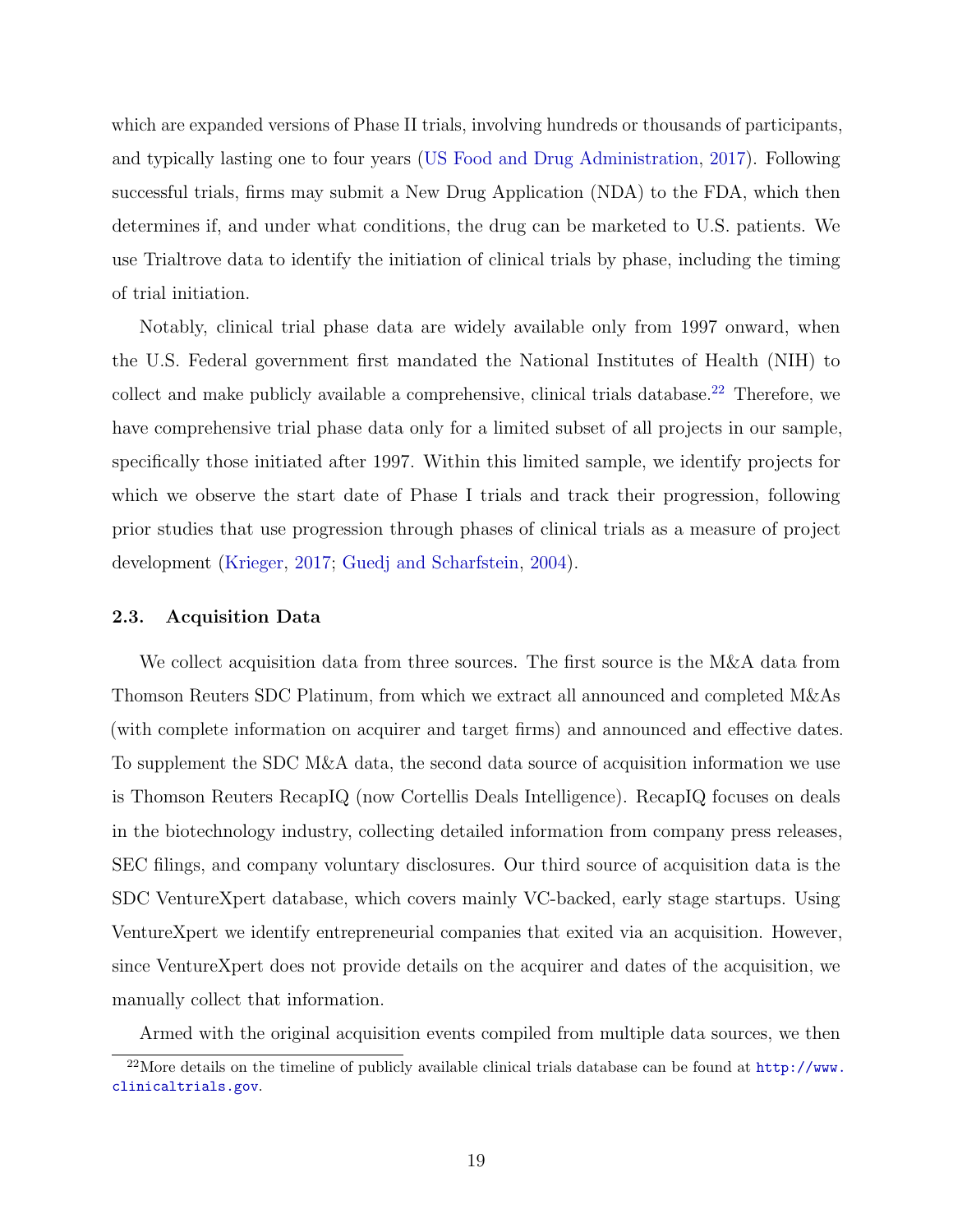conduct a multi-step cleaning process. We first standardize company (both acquirers and targets) names and collect demographic information for each company. Second, since a same firm could appear in different databases with slightly different names, we create a unique firm identifier by linking firms with close standardized names and demographic marks (such as location). Third, based on cleaned names of acquirers and targets and on the deal dates, we drop duplicated acquisition events (possibly due to overlap of the datasets). To the best of our knowledge, this is the most comprehensive database on acquisitions in the pharmaceutical industry.[23](#page-0-0)

We combine the acquisition database with the Pharmaprojects drug development data through a fuzzy matching algorithm and a large scale, manual check. We consider a drug project acquired if the originator firm is acquired. In the end, for each drug in our database, we are able to identify whether it went through any acquisition event during its development life cycle; and, if it did, we identify the acquirer, the timing of acquisition, and development events pre- and post-acquisition.

The merged drug development and acquisition data show an active acquisition market in the pharmaceutical industry, with about 24% of drug projects acquired at some point during development. As tabulated in Table [1,](#page-47-0) the rate of acquisition is lower for drugs originated more recently, which is likely a result of right truncation. That is, acquisitions typically occur a few years into development, and some acquisitions might have not been realized by the time of data construction for more recent projects.

### <span id="page-20-0"></span>3. Empirical Analysis

### 3.1. Empirical Specification

The model in Section [1](#page-7-0) provides several predictions for when projects will be less likely to be developed post-acquisition. The first main implication of the theoretical framework (building from Proposition [1\)](#page-11-1) is that if the target project overlaps with projects or products marketed by the acquirer, the acquirer has weaker incentives to continue development. We therefore need a measure of overlap between the target's and the acquirer's projects to test

<sup>&</sup>lt;sup>23</sup>Each of the three data sources, SDC M&A Database, RecapIQ, and VentureXpert, contributes at least 10% of cases in the final database.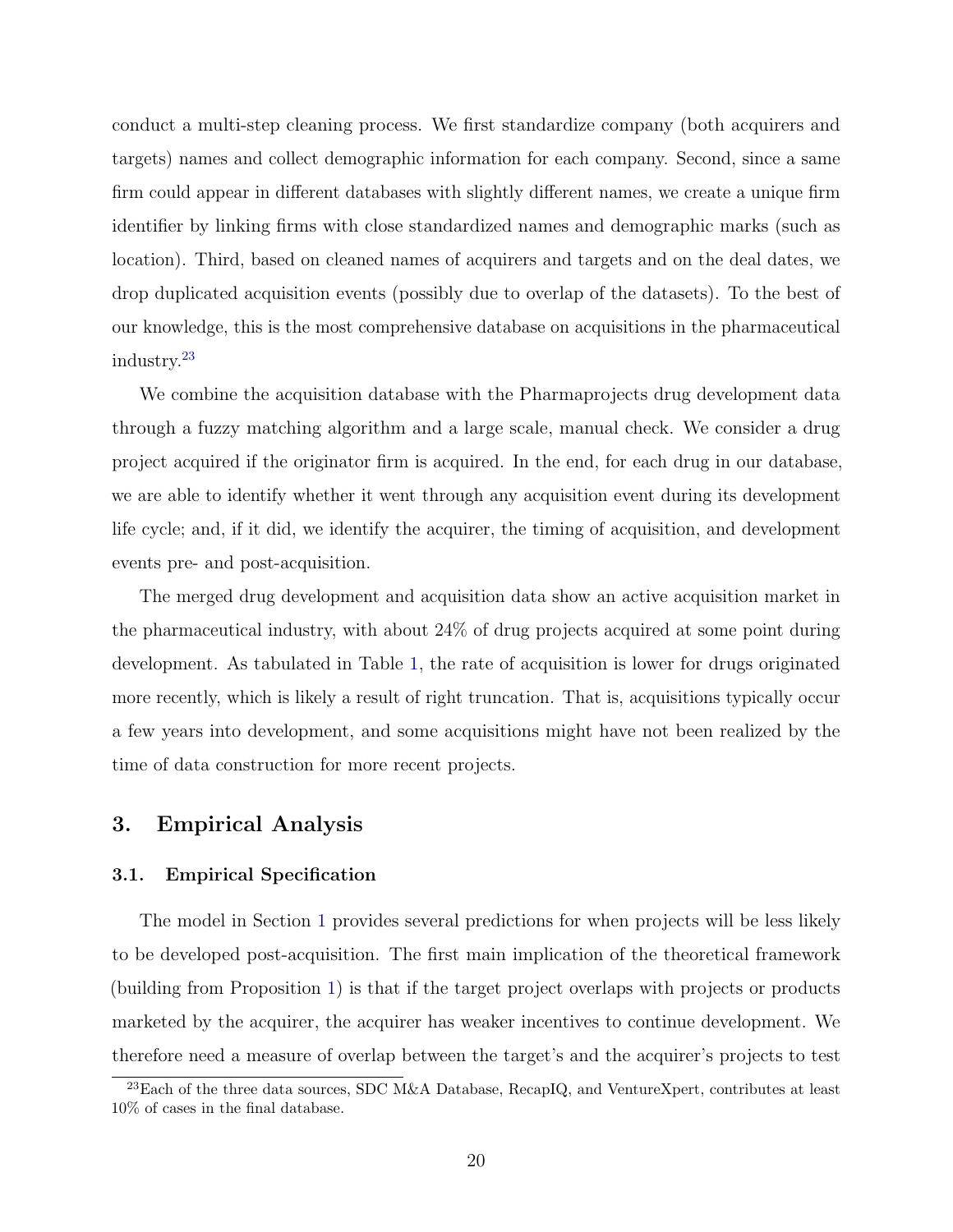for differences in the likelihood of development across overlapping acquired, non-overlapping acquired, and non-acquired projects post-acquisition.

We measure overlap between a drug project and the acquiring firm based on a combination of the market and technology categorizations of the focal product. To categorize a drug project's "market" we use its therapeutic class, which is the disease or condition the therapy targets (e.g., antihypertensive). We use Pharmaprojects therapeutic categories, which represent 230 different narrowly defined therapeutic markets. To categorize a drug project's "technology" we use its mechanism of action, which describes the biological interaction involved in the drug achieving its desired end and which usually describes both the molecular target (e.g., beta adrenoreceptor, angiotensin I converting enzyme) and the intended effect (e.g., agonist, antagonist, reducer, inhibitor). There are 2,749 potential mechanisms in Pharmaprojects. If the acquiring firm has an active project in the same market using the same technology as that of the acquired drug project, we categorize the project as overlapping with the acquirer. This means that our measure is quite tightly defined. The logic for measuring overlap this narrowly is to ensure that we are capturing potential substitutes rather than complements. If we instead simply used the market (therapeutic class) criterion we would also capture drugs that are complementary as they capture different sub-markets (i.e., treat different symptoms of the same disease). As outlined in Table [1,](#page-47-0) about one fifth of acquired drug projects are overlapping with the acquirer. Table [1](#page-47-0) also provides some information on the narrow categories we use to define overlap. For example, there are 783 market-technology (or therapeutic class - mechanism of action) combinations in the disease group of "Anti-Cancer" alone.

For our main empirical analyses, we use panel data of drug development events. We compare overlapping acquired, non-overlapping acquired, and non-acquired projects. A project is included in the sample from the origination year and is removed from the sample after a successful U.S. launch if any. The empirical specification is as follows,

(9)

$$
Development_{i,t} = \beta \cdot I(Aequired)_i \times I(Post)_{i,t} \times I(Overlap)_i + \gamma_1 \cdot I(Aequired)_i \times I(Post)_{i,t}
$$

$$
+ \gamma_2 \cdot I(Aequired)_i \times I(Overlap)_i + \gamma_3 \cdot I(Aequired)_i
$$

$$
+ \alpha_{age} + \alpha_{vintage} + \varepsilon_{i,t},
$$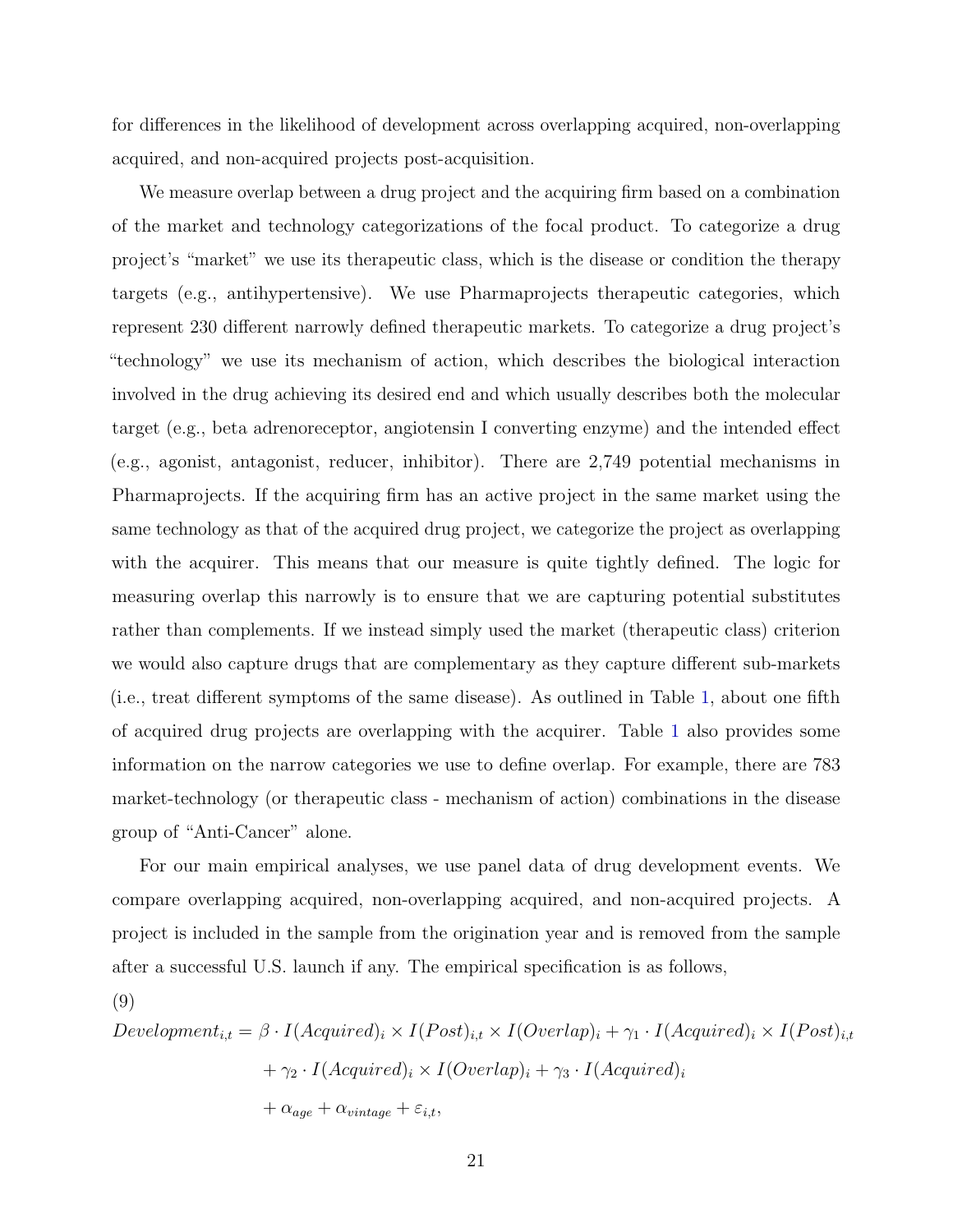where the dependent variable  $Development_{i,t}$  is a dummy variable indicating whether drug i has a development event in year t.  $I(Aequired)_i$  indicates whether drug i undergoes an acquisition event and  $I(Post)_{i,t}$  indicates whether the drug-year  $(i, t)$  observation is after the drug is acquired.  $I(Overlap)_i$  indicates whether drug i overlaps with any project in the acquirer firm. We control for the potential effects of age and vintage (the year of origination) using fixed effects and cluster standard errors at the drug project level.

In this panel specification, the interaction term  $I(Aequired)_i \times I(Post)_{i,t}$  captures the change of development progress for all acquired drug projects in the years after the acquisition. The term  $I(Acquired)_i \times I(Overlap)_i$  captures the overall development conditions for drugs acquired by overlapping buyers in years before the acquisition. The key term for our test is the triple interaction term  $I(Aequired)_i \times I(Post)_{i,t} \times I(Overlap)_i$ , which captures the additional change in development event probability for acquisition cases when the target and the acquirer overlap. Our model predicts a negative coefficient, consistent with the interpretation that when acquired projects overlap with the acquirer's portfolio they are more likely to be terminated.

In an ideal setting where terminations are reported accurately and in a timely manner, we would use a survival analysis to test if and when drugs are terminated in development. However, project terminations are typically not observed, either at a specific point in time or at all. Hence, in the above main specification, we are effectively using a lack of development events to proxy for termination. We use a panel structure to test for the likelihood of observed, active development of a project. There are additional advantages to a panel structure which are not possible in a survival analysis structure, including the ability to account for differences between acquired and non-acquired projects, as well as the ability to account for pre-acquisition differences between overlapping and non-overlapping projects. Furthermore, we perform additional analysis to address the issue of accurately capturing drug terminations (as outlined in the section following our main results).

### 3.2. Main Results: Development of Drug Projects Post-Acquisition

Table [2](#page-48-0) presents the regression results. In column  $(1)$ ,  $\beta$  estimate of -0.019 is statistically significant, meaning that acquired drug projects that overlap with the acquirers' pipelines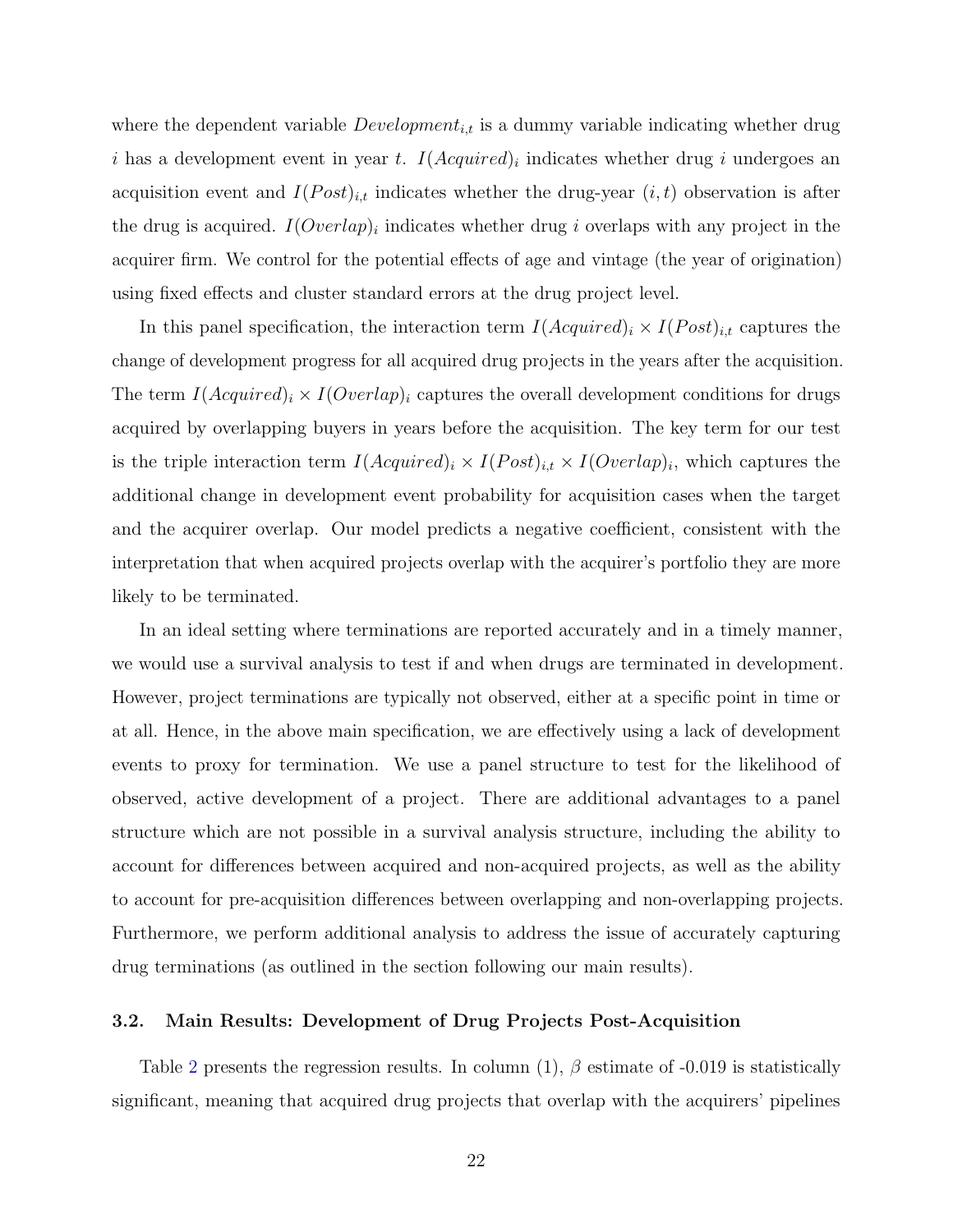are 1.9% less likely to have a development event during the years post-acquisition. The unconditional probability of having a development event in the sample is 9.1%, leading the economic magnitude to be roughly  $(1.9\%+1.7\%)/9.1\% = 39.6\%$ . That is, being acquired by a firm with an overlapping project is associated with a 39.6% lower development probability. In column (2) we incorporate drug-level fixed effects in the regression analysis to absorb variation due to unobservable drug-project-specific characteristics. We find that the estimate of  $\beta$  is statistically significant and of similar economic magnitude to column (1). In this setting, being acquired by a firm with an overlapping project is associated with a 28.9% decrease in development rate.

One potential concern for our analysis is right truncation, especially given the long development timelines for pharmaceuticals (e.g., two to seven years for Phase I, II, and III [\(US Food and Drug Administration,](#page-44-1) [2017\)](#page-44-1)). To ensure this is not an issue, we re-run our main analysis on samples of projects originating before 2000 (columns (3) and (4)). Our results are robust to using the pre-2000 sample.

### [Insert TABLE [2](#page-48-0) Here.]

Beyond our main finding on overlap, Table [2](#page-48-0) also includes several other results that warrant discussion. The  $\gamma_1$  coefficient associated with  $I(Aequired)_i \times I(Post)_{i,t}$  is -0.017, meaning a lower probability of development or milestone events post-acquisition. This is surprising if we were to assume, as is plausible, that typically higher-quality projects are acquired and that development synergies materialize post-acquisition [\(Andrade, Mitchell](#page-40-4) [and Stafford,](#page-40-4) [2001\)](#page-40-4). This is, however, consistent with an interpretation that differences between acquirers (which are typically larger firms) and targets (which are typically smaller) may affect development choices. For instance, [Guedj and Scharfstein](#page-42-1) [\(2004\)](#page-42-1) argue and show that larger firms more efficiently terminate projects than small firms because their managers have lower private benefits from continuing development. Alternatively, this finding is also consistent with agency problems inherent in the organization of large firms [\(Seru,](#page-43-12) [2014\)](#page-43-12). One additional explanation could be that our measure of overlap is quite tight (same therapeutic class and same mechanism of action) and therefore some of the non-overlapping acquisitions are in fact "killer." However, to be clear, our main test is based on the triple interaction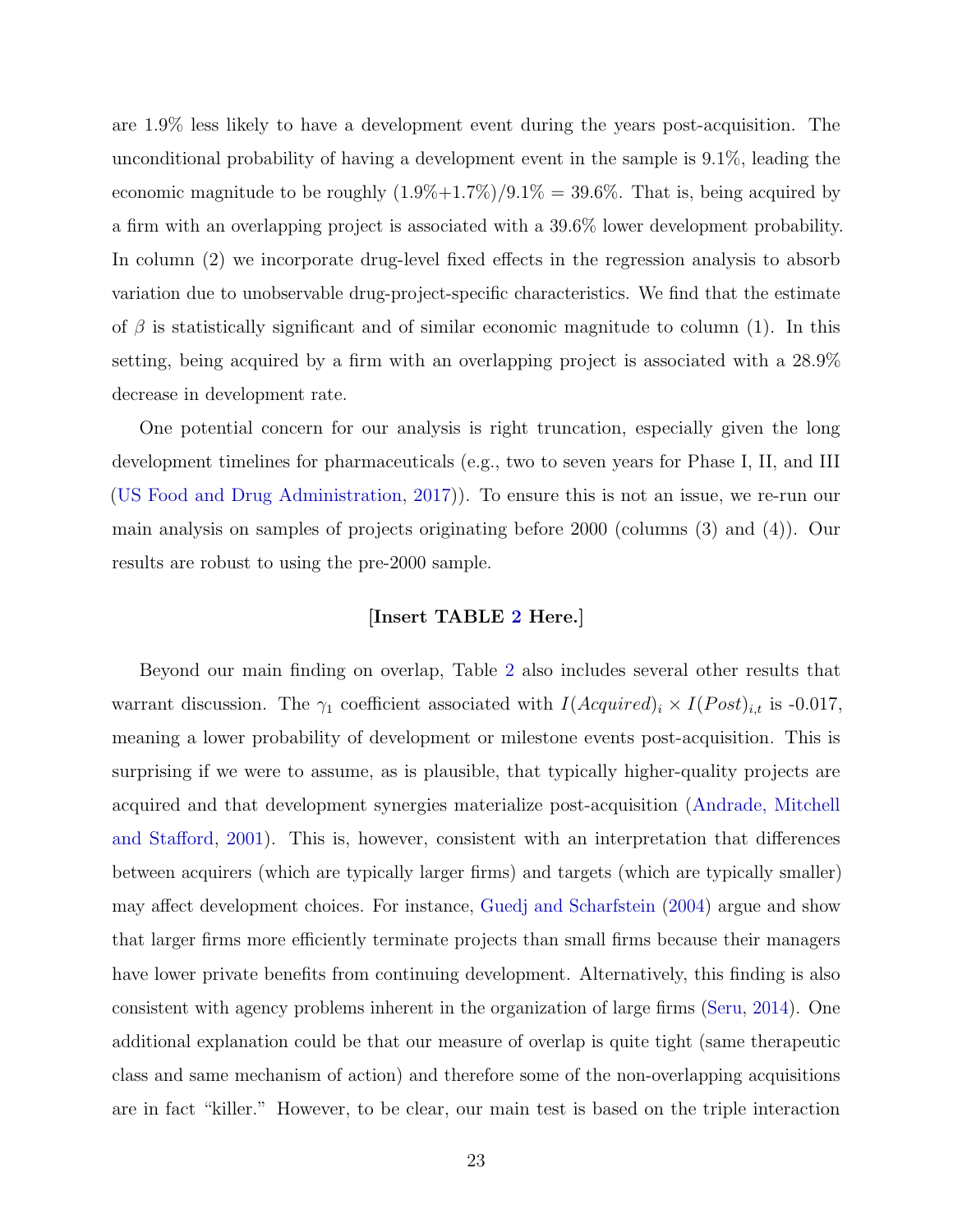term: based on these estimates, projects acquired by buyers that have an overlapping project are  $\frac{3}{4}$  as likely to have a development event post-acquisition  $(5.7/7.6 = 75%)$  than those acquired by buyers without an overlapping project. A further reassuring result is that the dummy variables on  $I(Acquired)_i \times I(Overlap)_i$  and  $I(Acquired)$  do not carry any load in the regressions, meaning that acquired drugs do not appear to have a significantly different unconditional likelihood of development pre-acquisition.

Note that if we were to simply compare development for acquired and non-acquired drugs to assess "killer acquisitions," a valid critique would be that the result could be due to the buyer's inability to identify profitable projects and to integrate them internally, i.e., some form of informational asymmetry. However, following this logic, we would expect overlap to mitigate rather than intensify our results, as having developed a closely related project should at least partially resolve information asymmetries. In fact, acquired projects with overlap are less likely to be developed post-acquisition, inconsistent with informational asymmetry based explanations.

We interpret the decreased development rates after a project is acquired by firms with an overlapping project as attributable to the desire to preempt competition, i.e., as evidence for "killer acquisitions." Yet, the target firms in our main analysis in Table [2](#page-48-0) may be developing multiple projects. An alternative explanation for our results could therefore be that acquirer firms develop only the most promising of the acquired projects of multi-project targets and shut the others down. For multi-product targets, the discontinuation of overlapping projects may be a side-effect of the goal of the acquisition.

To investigate this, we only analyze deals with single-drug targets—that is, we try to identify post-acquisition development only for the cases in which the target owns one and only one drug at the time of acquisition. In doing so, we focus on the small sub-sample of drug projects that are initiated in single-project companies and examine how their development progresses are affected by acquisitions. If project selection is driving our results, we should expect that our focal patterns are much less prevalent among single-project acquisitions. As outlined in Table [2](#page-48-0) columns (5) and (6), we find the post-acquisition development rate in cases involving single-drug targets to be similar to our main results. The baseline development rate is 19.5% in this subsample, significantly higher than 9.1% in the full sample, consistent with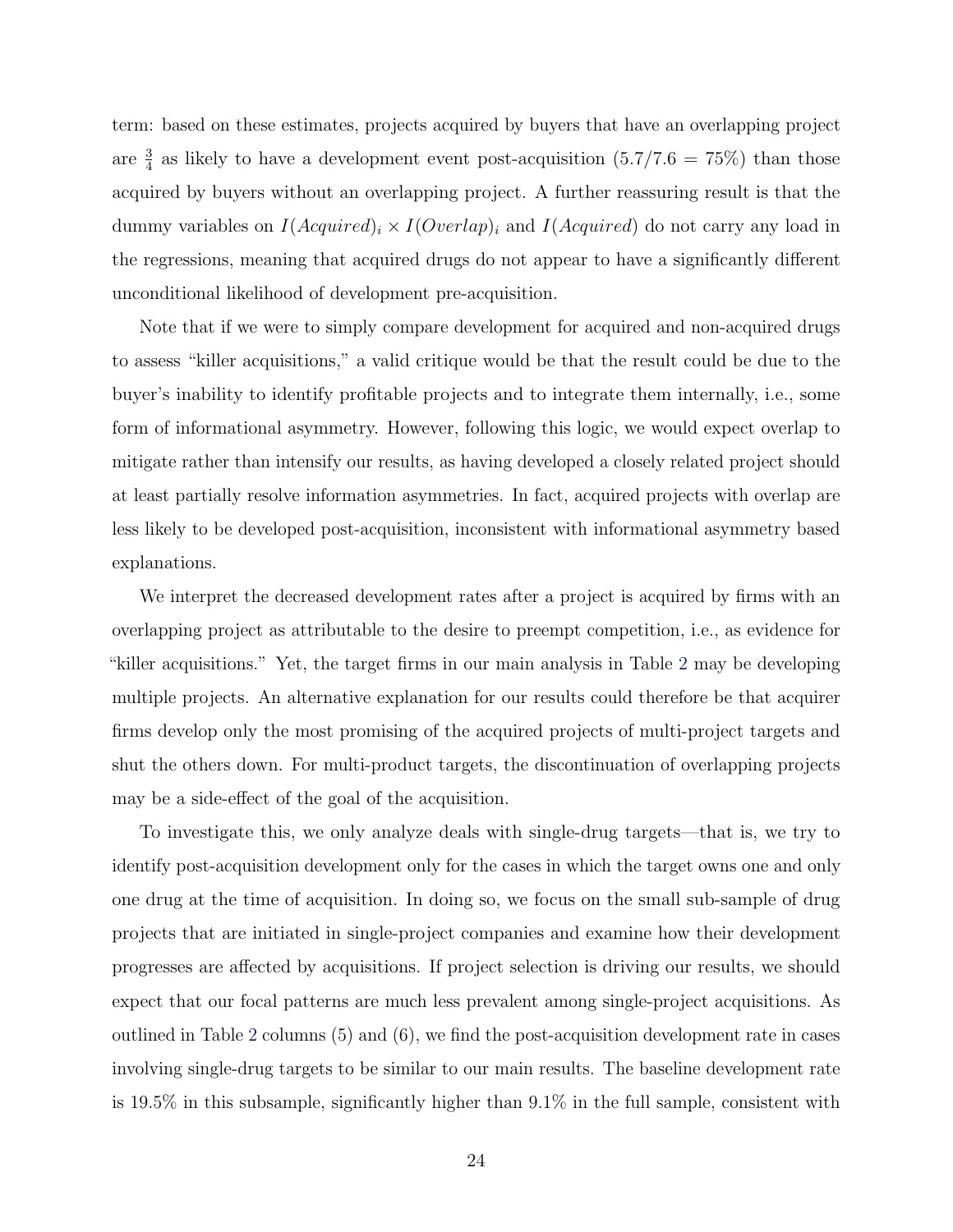[Guedj and Scharfstein](#page-42-1) [\(2004\)](#page-42-1). In the specification with both age and project fixed effects, the estimate of -0.177 means acquired single-project targets are 17.7% less likely to have a development event if they are acquired by a firm with an overlapping project.

Overall, Table [2](#page-48-0) provides evidence that acquired drug development projects are less likely to be developed under the possession of an acquirer that has potentially competitive projects, consistent with the model prediction.

Thus far, we infer project discontinuation from decreased likelihood of development events for acquired overlapping projects. However, one concern is that this decrease could reflect different patterns of development for acquired overlapping projects instead of actual project terminations. Acquiring firms might delay development (or accelerate it), or they may be slower at developing, which would result in decreased development events over the observed project life cycle post-acquisition. Although our analysis to investigate right truncation concerns suggests that this is not an issue, we further address this concern by running two analyses of post-acquisition development that compare overlapping and non-overlapping acquisitions.

### [Insert TABLE [3](#page-49-0) Here.]

First, we look at whether a project is ever developed post-acquisition. A purposefully terminated project should incur no post-acquisition development events; hence, we would expect the likelihood of never having a post-acquisition development event to be significantly higher for overlapping acquisitions. To test this, we temporarily focus only on the sample of acquired projects and examine the possibility that they never incur any development events post-acquisition. For each acquired project, we create one pre-acquisition observation and one post-acquisition observation. The outcome variable is if the project experiences no development milestone during the pre- or post-acquisition period. Table [3](#page-49-0) column (1) presents this analysis. We find overlapping projects are 4.9% more likely to have no development events—that is, to appear to be fully discontinued—in the post-acquisition period compared to non-overlapping projects.

Second, we aim to confirm that the main results in Table [2](#page-48-0) are driven by acquired projects that never incur any development events post-acquisition, i.e., terminated projects. To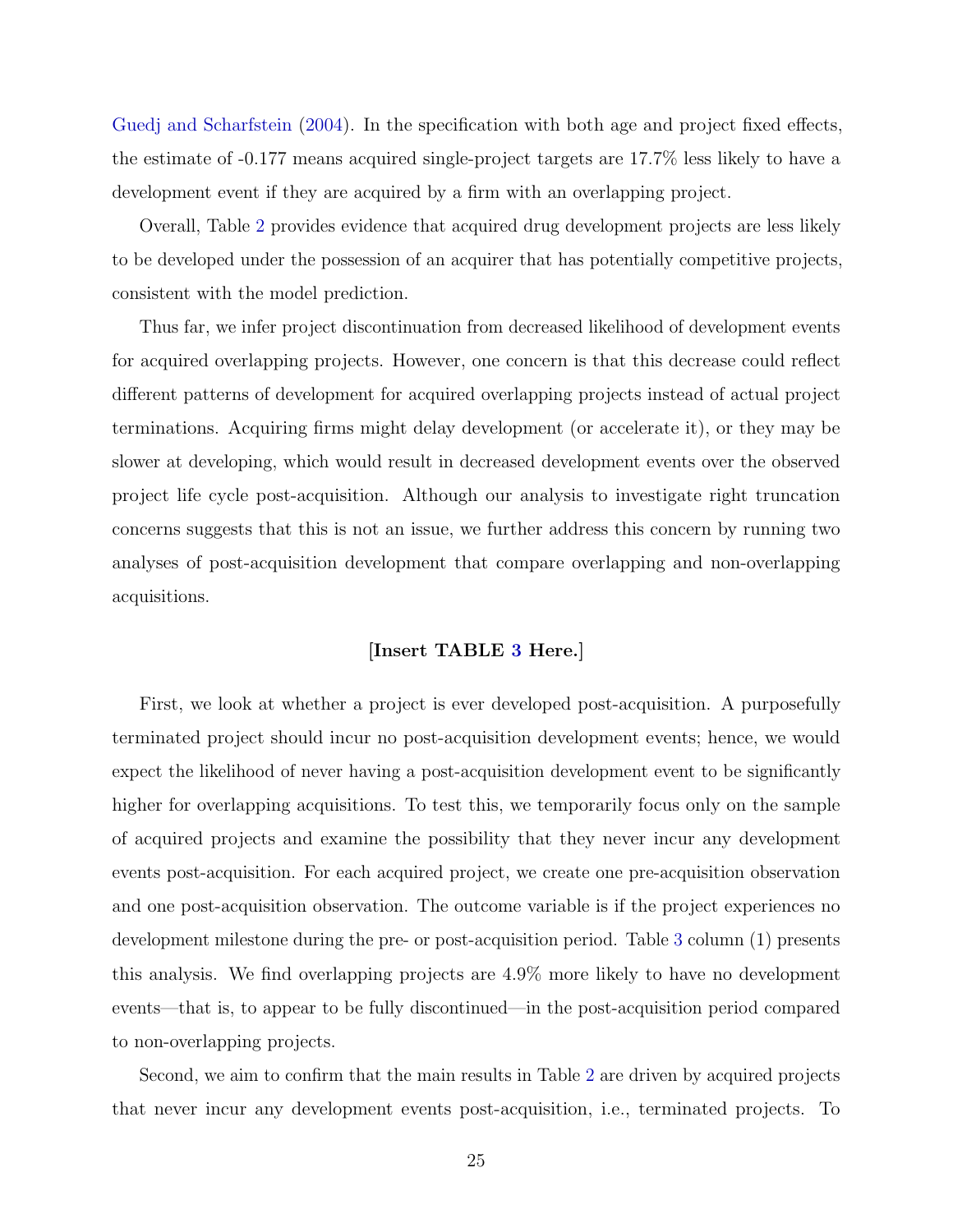do so, we re-run our main analyses focusing on acquired projects that have at least one development event post-acquisition, i.e., we take out the "never-developed" projects identified in the first analysis (from Table [3](#page-49-0) column (1)). If terminated projects are driving our main findings, after removing them from the analysis we should find no significant differences remain between acquired-overlap and acquired-non-overlap projects. In other words, a null result after we take out projects that are never developed post-acquisition is consistent with our predictions. In Table [3](#page-49-0) column (2) we find no significant differences in likelihood of development events between acquired-overlap and acquired-non-overlap projects. Overall, then, terminated projects—those with no post-acquisition development—appear to be driving our main results.

### 3.3. The Role of Market Competition

To investigate the predictions of Proposition [2,](#page-11-0) we examine how our results change across different levels of competition. We measure competition as the count of drugs currently marketed or under development that overlap with the target product. Specifically, we count launched products in the same market using the same technology as the focal project (our measure of "existing product" competition) or projects under development in the same market using the same technology (our measure of "pipeline" competition).  $24$ 

### [Insert TABLE [4](#page-50-0) Here.]

Table [4](#page-50-0) presents the regression results which examine whether the post-acquisition development pattern of acquired projects varies under different competition environments. We categorize drug development projects into high and low competition by the sample median of competition measures described above. In columns  $(1)$  to  $(4)$ , the competition measure is calculated using existing, launched products while in columns (5) to (8), the measure is

<sup>24</sup>Note that each drug product can fall into multiple technologies (mechanisms of action) and multiple intended markets (therapeutic classes). In the Pharmaproject dataset, drug projects have on average 1.3 mechanisms of action (median 1; 81% have 1) and on average 1.9 therapeutic classes (median 2; 46% have 1). In constructing our aggregate counts of competitors, we count each project in all possible technology-market categories in which it falls. For our measures of competition for the focal projects, we use the technologymarket category with the most competition. That is, if a project falls into two technology-market categories, one with 0 pipeline competitors and one with 5, we use 5.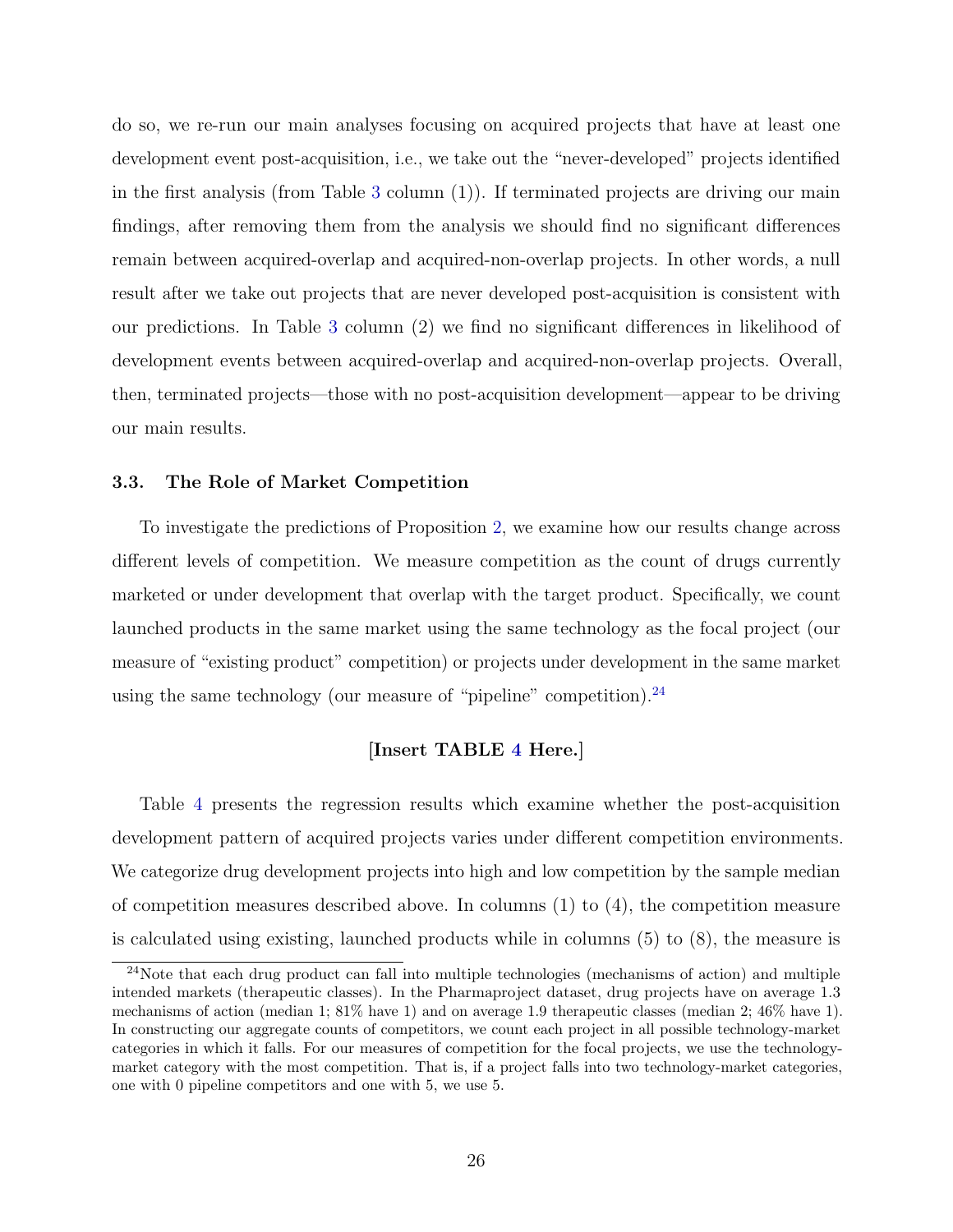calculated using projects in the development pipeline.[25](#page-0-0)

The results suggest that the decreased likelihood of development during the post-acquisition period for overlapping projects concentrates in product markets with relatively low competition. Comparing columns (1) and (3), development of an overlapping acquired drug in the low competition environment decreases by 2.1%, while under high competition, the coefficient is -0.002, which is both insignificant and economically negligible. Similar patterns arise when we compare the parallel regressions with project fixed effects (columns (2) and (4)). The results in columns (5) to (8), which measure competition in the drug development pipeline, convey a similar message. However, the economic significance is slightly weaker in the setting with project-level fixed effects.

Thus, our analysis highlights a positive reinforcement loop that competition provides. If incumbents already face significant existing competition, acquired projects are not significantly more frequently discontinued than independent projects. Thus, in addition to well-known benefits for consumers, increased competition also deters incumbents from acquiring and terminating the projects of potential future competitors.

### 3.4. Heterogeneity across Patent Expiry

To further explore how overlap relates to project development and to provide empirical evidence for the theoretical predictions of Proposition [3,](#page-13-0) we investigate how the time remaining on acquirer patents influences the results in Table [2.](#page-48-0) This additional analysis focuses only on projects that are acquired and overlap with the acquirer's project(s). For each of those projects, we identify the patents associated with the relevant (overlapping) approved drugs of the acquiring firm using FDA Orange Book data (which are linked into Pharmaprojects) and then merged with United States Patent and Trademark Office (USPTO) data on patent filing dates. Proposition [3](#page-13-0) predicts that the likelihood of termination declines (or likelihood of development increases) as the acquirer's patent nears expiry, i.e., when the expected remaining profits are comparatively small. Following that logic, we expect the negative

<sup>&</sup>lt;sup>25</sup>As a result of various reporting requirements tied to regulation, pharmaceutical firms can observe what other firms have in their development pipelines. Further, data providers (including Pharmaprojects) aggregate and sell pipeline data to firms. Because competitor's pipelines are observable, we use pipeline data as a measure of future or expected competition.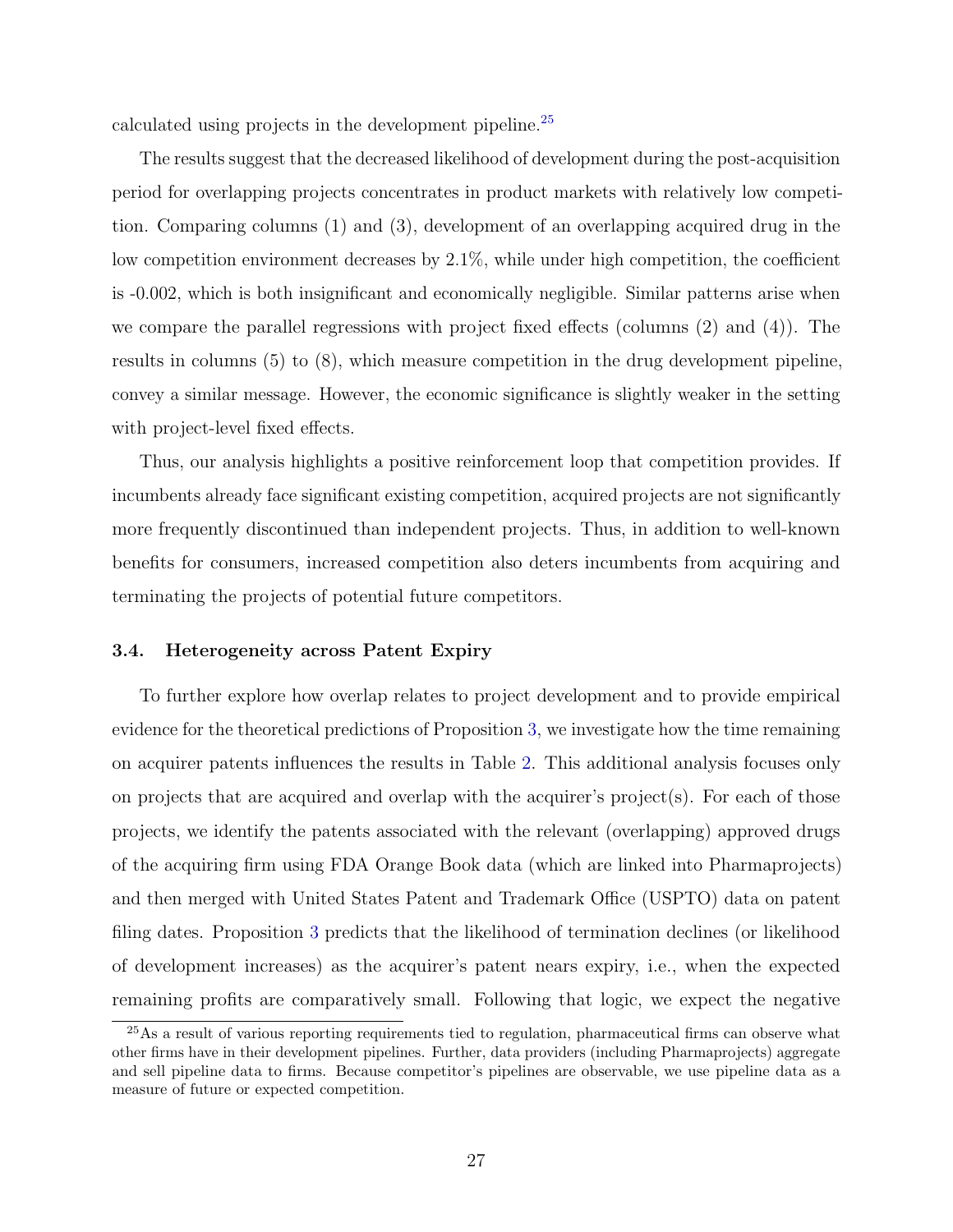relationship between overlap and development to be most pronounced among acquirers with overlapping drug patents with a long remaining patent life and to be mitigated when the acquirer's relevant patent is near expiry.

### [Insert TABLE [5](#page-51-0) Here.]

Table [5](#page-51-0) presents the results on development outcomes among acquisitions with overlapping acquirers. The key result is  $I(Post) \times I(NearPatentExpiry)$  which contrasts those with patents near expiry (i.e., within five years) with those with longer remaining patent life. Consistent with our predictions, we find that if the relevant acquirer patents are near expiry, the decrease in development appears to be mitigated. That is, for projects that overlap with acquirer drugs, those for which the acquirer patents are near expiry are more likely to have development events post-acquisition compared to projects that overlap with acquirer drugs and with patents relatively far from expiration. In other words, the decrease in development post-acquisition is concentrated among overlapping projects acquired by firms with relatively long life left on the overlapping patents.

### 3.5. Evidence from Clinical Trials

To supplement the preceding analyses of development events, we also examine the likelihood that a project continues in the clinical trials process. In addition to providing robustness, analyzing progression through the stages of clinical trials is useful because it ties closely with related research on drug development [\(Guedj and Scharfstein,](#page-42-1) [2004;](#page-42-1) [Krieger,](#page-42-0) [2017\)](#page-42-0) and because it allows us to focus, albeit narrowly, on drugs at the same stage of development, i.e., moving forward from one particular phase to another. Focusing in this way helps to alleviate concerns that our main results are driven by differences in stage of development across projects that might remain after controlling for age and vintage. Because our main analyses include a much larger sample of projects and also include many additional key development events besides trial starts (e.g., patent applications, launches), we use the clinical trial analysis as supplementary material to ensure robustness.

In this analysis, we focus on whether drugs that start Phase I clinical trials and are acquired by firms with overlapping projects are less likely to subsequently start Phase II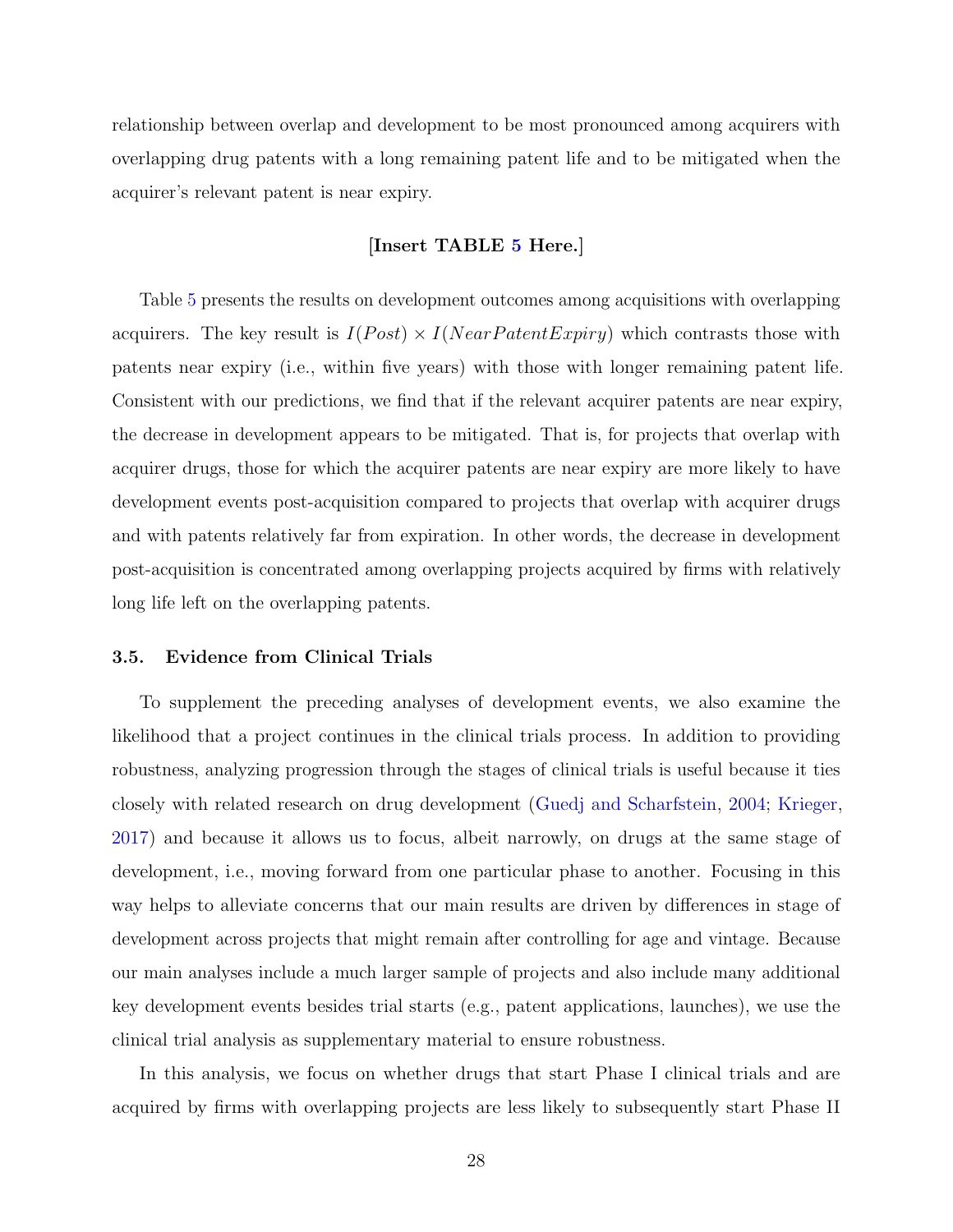trials, by examining the following specification,

(10) 
$$
PhaseII_i = \beta \cdot I(Aequired\ PI)_i + \gamma \cdot I(Aequired\ PI)_i \times I(Overall_i) + \alpha_{vintage} + \varepsilon_i
$$
.

In this analysis, each observation is a drug project which we observed initiate Phase I clinical trials. The key variables are  $I(Acquired\,PI)$ , which indicates whether the drug is acquired during Phase I trials, and  $I(Acquired\,PI) \times I(Overlap)$ , which, as before, indicates if the acquisition was made by an acquirer with overlapping projects (same therapeutic market and same mechanism of action). The analysis is performed on the subsample for which information about Phase I start dates is available. As in our previous analyses, we limit the sample to those projects started before 2011 to ensure sufficient time to observe an acquisition and, specific to this analysis, to give the analyzed projects sufficient time to enter Phase II trials.

### [Insert TABLE [6](#page-52-0) Here.]

Table [6](#page-52-0) presents the clinical trial based regression results. Compared to projects that aren't acquired in Phase I, those that are acquired are less likely to move forward into Phase II trials. Further, this relationship is stronger when the acquirer has overlapping projects. In terms of economic magnitude, in column (2), the decreased probability of -0.254 (or 25.4%) is 48.7% of the base rate (for firms that performed Phase I trials) of entering Phase II of 52.1%. Further, being acquired by an acquirer with overlapping products decreases the likelihood of starting Phase II trials by an additional 14.4%. Corresponding to the analysis on competition in Table [4,](#page-50-0) columns (3) through (6) examine how competition conditions the results. Similar to development events, we find that our results for clinical trials are concentrated in markets with low competition.

### 3.6. Alternative Explanations

In this section we sharpen our empirical analysis by addressing several potential alternative explanations. Importantly, a plausible alternative explanation would have to explain not just why acquired drug projects are more likely to be terminated, but why in particular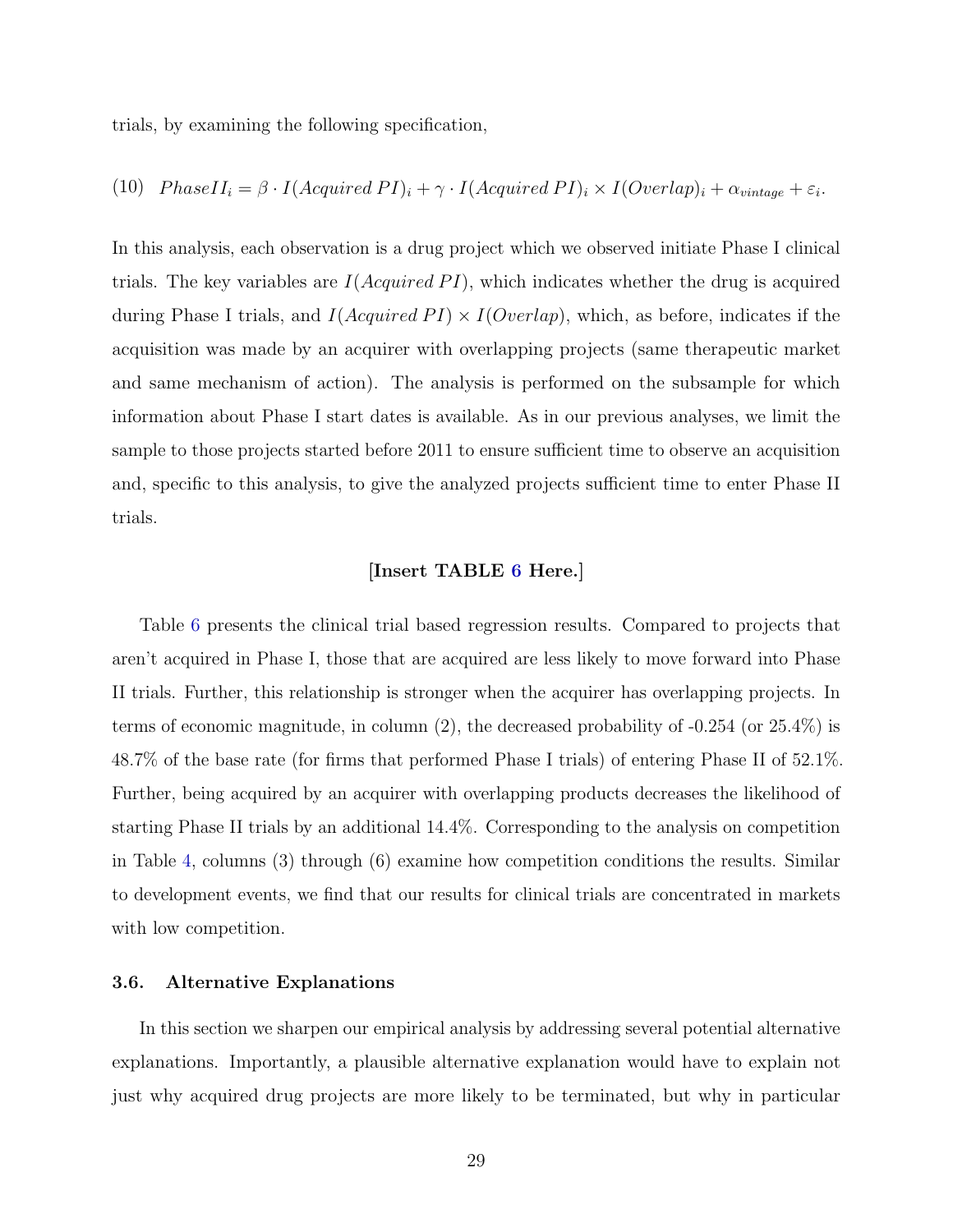overlapping acquired drug projects are more likely to be terminated than non-acquired or non-overlapping acquired drug projects.

3.6.1. Information Asymmetry in the Acquisition Market. Focusing on overlapping projects means that asymmetric information or "market for lemons" type arguments are an implausible candidate explanation. While an acquiring firm likely knows less than the target about the quality of the target's projects and may therefore sometimes buy lemons, this asymmetry should be much lower when the acquirer has its own overlapping projects and therefore has knowledge of both the therapeutic category and the mechanism of action of the drug candidate. Our main results are therefore unlikely to be a simple market for lemons story.

3.6.2. Optimal Project Selection. Given that some targets are multi-project, our results could reflect acquirer firms choosing optimally to develop only the most promising projects and to shut down the rest, in particular those that overlap with their own projects. However, when we investigated single-project acquisitions (in Table [2\)](#page-48-0), we found results similar to those in the full sample. Our main results are therefore unlikely to be driven by optimal project selection.

3.6.3. Redeployment of Technologies. A remaining alternative explanation for our results is that firms acquire targets not for their projects but for their technologies. Under such circumstances, acquirers would shut down the target's projects and redeploy the technologies to more productive ends, i.e., to start newer, more promising drug projects. The possibility of technology redeployment as a motive poses a concern for us since it is consistent (or at least not inconsistent) with our findings on overlap. That is, overlapping projects are the most likely to represent useful and redeployable technologies.

We assess whether and how the technologies of acquired projects are redeployed by exploiting molecule-level information for each drug candidate. To do so, we use each drug's chemical structure and compare the structure of acquired projects to those developed by the acquirer pre- and post-acquisition. We assess whether acquirer firms' projects postacquisition are more similar to the acquired project than their pre-acquisition drugs. To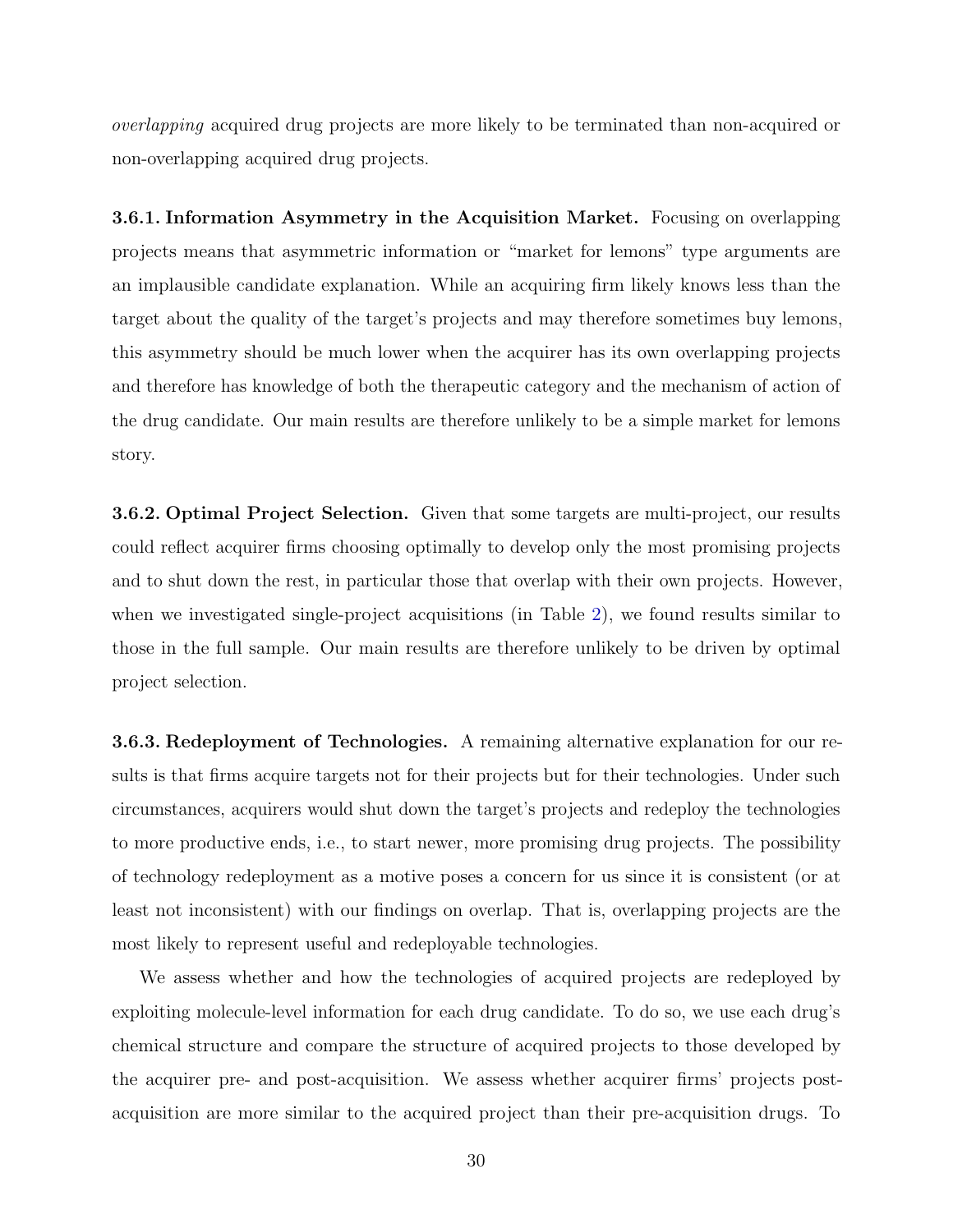measure similarity, we follow recent research in economics by [Krieger et al.](#page-42-11) [\(2017\)](#page-42-11) and use the Tanimoto distance. The Tanimoto distance between two chemical structures is the most commonly used method to measure similarity in the chemical informatics literature [\(Nikolova](#page-43-13) [and Jaworska,](#page-43-13) [2003\)](#page-43-13). It is defined as the proportion of chemical fragments shared by any two chemicals divided by their union and it is bounded by 0 and 1, with 0 indicating the pair share no common chemical fragments. If acquired drugs are redeployed, one would expect new, post-acquisition projects in acquirer firms to be more similar to the acquired project than to their pre-acquisition projects.

### [Insert TABLE [7](#page-53-0) Here.]

Table [7](#page-53-0) Panel A outlines chemical similarities to the acquired drug for drugs initiated by the acquirer post-acquisition compared to pre-acquisition drugs. In this analysis, each observation is a pair consisting of an acquired drug and a drug that was initiated by the acquirer within the 10-year window (i.e.,  $+/-$  5 years) around the acquisition. We are particularly interested in the coefficient associated with  $I(Post) \times Overlap$ . Contrary to a redeployment explanation, we find that drugs developed in acquirer firms post the acquisition of a drug actually are not more similar to the acquired overlapping drug. The economic magnitude of 0.001 is also negligible compared to the global similarity mean of 0.133. Overall, these results do not support a technology redeployment explanation.

**3.6.4. Redeployment of Human Capital.** Similar to technology redeployment, the key motivation behind acquisitions could be human capital such as the research team or other key individuals [\(Ouimet and Zarutskie,](#page-43-14) [2011\)](#page-43-14). Under this view, the lack of development of acquired, overlapping projects could be a by-product of acquiring and efficiently redeploying valuable human capital post-acquisition within the acquired company. Again, we would expect that human capital underpinning overlapping projects would be the most useful for the acquiring firm, and so this alternative explanation applies to our main analyses.

Before empirically addressing human capital, it is worth highlighting that acquisitionas-hiring might not be as common in the pharmaceutical industry as in other industries. The pharmaceutical industry is typically and uniquely project-driven [\(Gompers et al.,](#page-41-13) [2016\)](#page-41-13),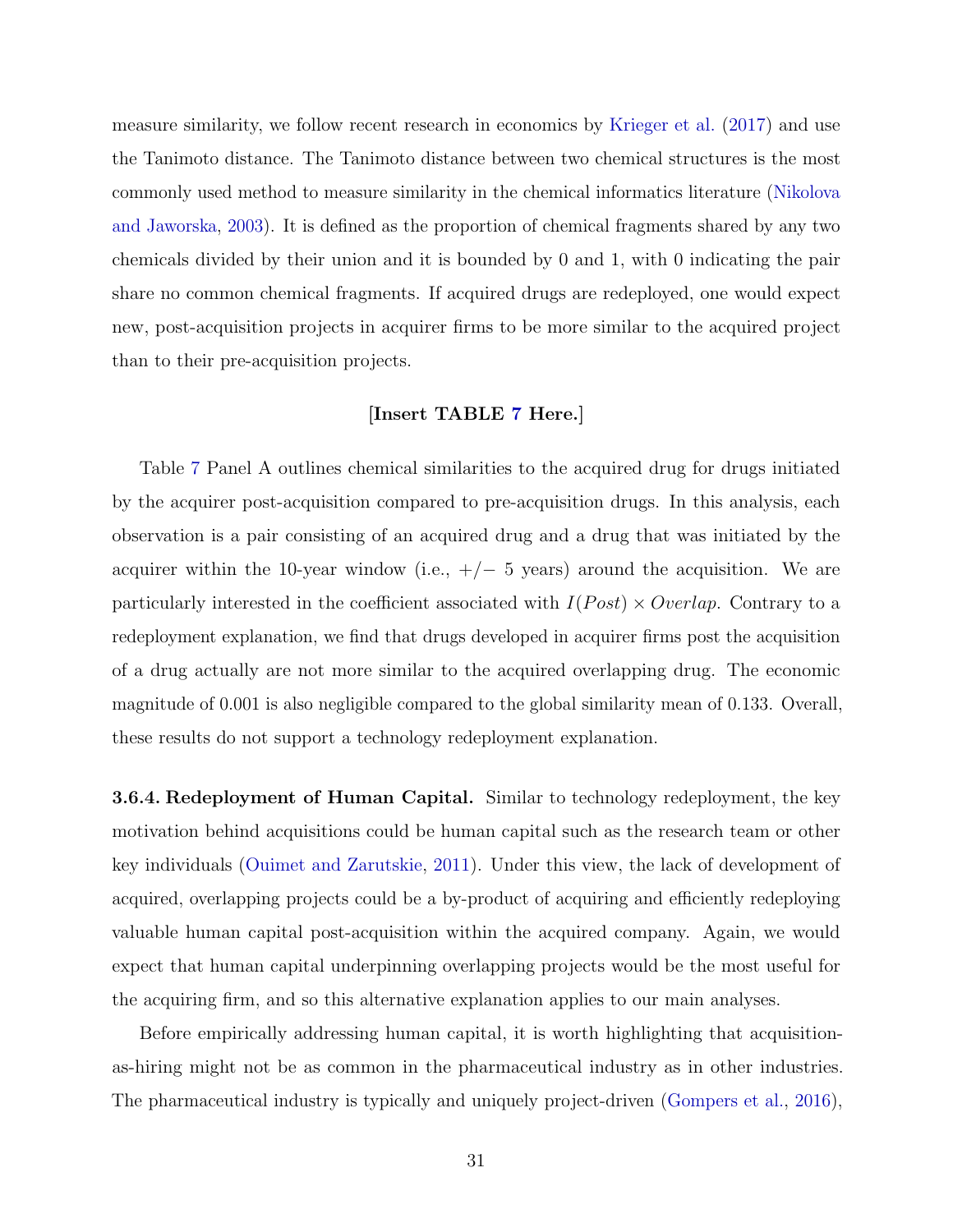compared to other industries where startups are valued based more on human capital. Further, human capital and technological are closely linked in drug development. Since we didn't find any evidence of for technology redeployment, it suggests human capital is unlikely to be driving our main results. Yet, to further investigate human capital redeployment independent of technology redeployment, we explore inventor mobility and productivity post-acquisition.

To measure the reallocation of human capital subsequent to acquisition events and any changes in inventor productivity associated with acquisition, we use the target firm inventors patenting patterns. We track inventors across firms using the Harvard Patent Dataverse (see [Lai et al.](#page-42-12) [\(2009\)](#page-42-12) for details). This database includes disambiguated inventor names and organizational affiliations (via patent assignees), enabling us to track individuals over time and across organizations following a similar approach to [Bernstein](#page-40-11) [\(2015\)](#page-40-11) and [Brav et al.](#page-41-14) [\(2017\)](#page-41-14). Specifically, we construct a list of target firm pre-acquisition inventors by identifying those who filed at least one patent within the five-year window pre-acquisition. We track how many of the target firm inventors remain in the acquiring firm and whether there is any evidence that those who remain are efficiently redeployed. Human capital redeployment would predict both that a significant proportion of pre-acquisition inventors in the target firm should be retained and that the inventors that stay should become more productive as they are moved from the terminated projects.

Table [7](#page-53-0) Panel B shows the human capital results. First, just 22% of pre-acquisition inventors move to the acquirer after the acquisition, while 78% move to other firms. Second, while those two sets of inventors are statistically comparable before the acquisition event, patenting roughly 4.5 times for the target within the 5 years leading up to the acquisition, post-acquisition, we find little evidence that the retained inventors become more productive in the combined firm. In fact, their average patenting quantity drops by 30% from 4.57 to 3.16 patents in five years. In contrast, inventors who move to other firms have a smaller productivity drop  $(< 10\%)$ .

One word of caution about these results is that we cannot link target firm patents to a specific drug project because of their early stage.<sup>[26](#page-0-0)</sup> As a result, we are not able to identify

<sup>&</sup>lt;sup>26</sup>That information is typically disclosed late in the drug development stage when the FDA requires systematic reporting. Patents linked at a product level are available systematically in the FDA Orange Book only for approved drugs.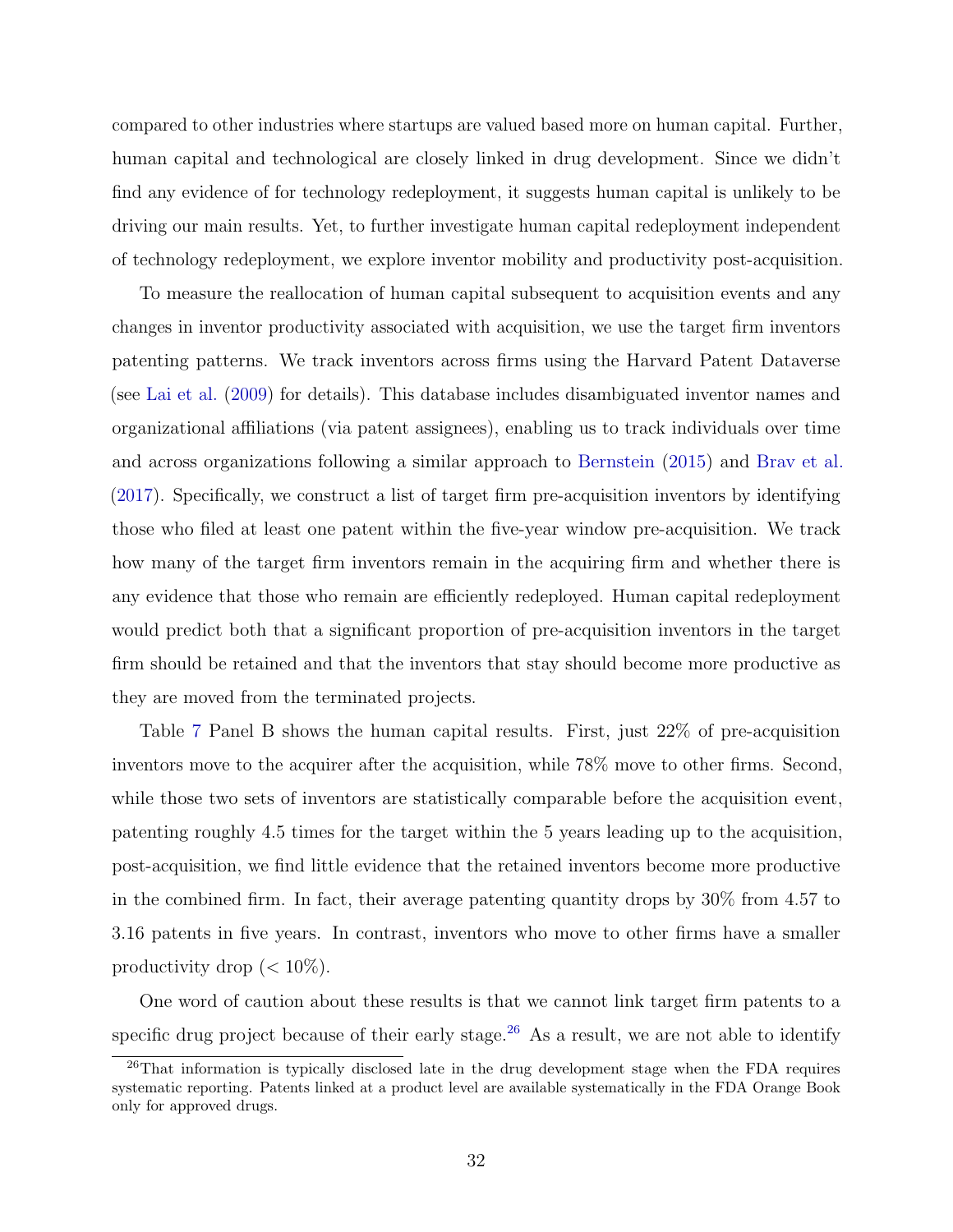whether inventors are associated with projects that are shut down. However, if we focus on cases with a single-drug target, we find that an even larger proportion of inventors leave the combined firm after the acquisition (although the sample becomes quite small).

### <span id="page-33-0"></span>4. Discussion

### 4.1. Antitrust and FTC Review Thresholds

Killer acquisitions significantly decrease the number of developed drugs and thus contribute to lower product market competition, potentially causing consumer harm. As a result, the anticompetitive effect of killer acquisitions should make them subject to antitrust scrutiny. However, as shown in our paper, many such acquisitions occur when the technology or project is still at a nascent stage and thus many such acquisitions are exempted from the pre-merger review rule of the FTC under the Hart-Scott-Rodino (HSR) Antitrust Improvements Act of 1976. In 2000, Congress amended the HSR statute to require the annual adjustment of these thresholds based on the change in gross national product. As a result, reportability under the act changes from year to year as the statutory thresholds adjust. Under HSR, deals under \$50 million (all amounts referenced here are annually adjusted) are not required to submit filings for pre-merger review. For deals between \$50 million and \$200 million, the size-of-the-person test is conducted, and if the larger party has less than \$100 million in assets or sales and the smaller party has less than \$10 million in assets, the deal does not need to be reviewed by the FTC. Since the size-of-the-person test is typically not satisfied for smaller pharmaceutical companies, acquisitions below \$200 million will usually not be investigated. [Wollmann](#page-44-2) [\(2018\)](#page-44-2) shows that these review exemptions can result in stealth consolidation: anticompetitive acquisitions whose small size enables them to escape regulatory scrutiny but whose cumulative effect is large.

Do acquirers conducting killer acquisitions attempt to avoid FTC review by making acquisition deals that do not trigger FTC reporting requirements under HSR? We answer this question by examining acquisitions around the HSR review threshold and comparing the project development decisions of transactions above and below the threshold. If firms conduct killer acquisitions intentionally under the radar of the FTC, we would expect to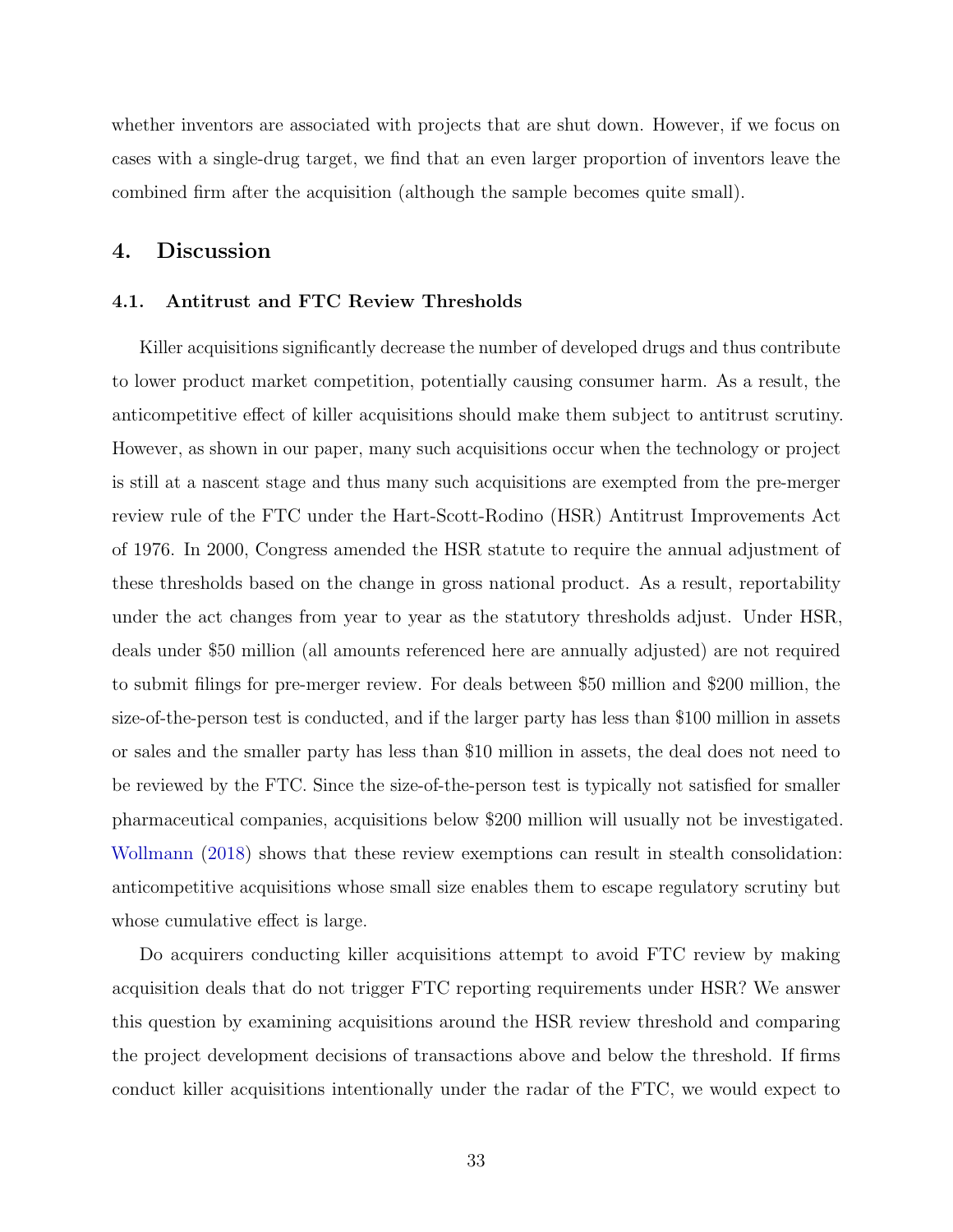see two empirical patterns. First, there should be bunching of acquisitions, particularly acquisitions of overlapping targets, just below the threshold. Second, for below-threshold deals, the project termination rate should be higher and the launch rate lower.

### [Insert FIGURE [5](#page-46-0) Here.]

In Figure [5](#page-46-0) we plot the distribution of acquisition sizes for a narrow window around the HSR review threshold, specifically, [−5%, 0]) and just above it ([0, 5%]. The size of the acquisition is proxied using the acquisition deal amount. We also categorize acquisitions into acquisitions of non-overlapping targets (left panel) and acquisitions of overlapping targets (right panel). We observe a clear bunching pattern of deals clustering right below the review threshold, but this pattern is only detected for deals in which the target has projects that overlap with the acquirer, i.e., "killer acquisition" suspects.

### [Insert TABLE [8](#page-54-0) Here.]

In Table [8,](#page-54-0) we test the termination and launching rates of acquisitions around the threshold. We construct two buckets which include all acquisitions with a transaction value just below the FTC review threshold. The survival rate of below-threshold acquisitions is drastically lower than those right above the threshold. Specifically, we find that the eventual product launch rate is much lower (1.8% versus 9.1%) and the discontinuation rate is much higher (94.6% versus 83.3%). Although this analysis is simple and purely descriptive, these patterns are consistent with acquirers conducting more killer acquisitions in situations in which they can expect to avoid FTC scrutiny.

### 4.2. Frequency and Importance of Killer Acquisitions

Our empirical estimates document large and significant effects of acquisitions that overlap with acquirers' existing product portfolios on project development. Our findings on differential project development also allow us to roughly calculate the pervasiveness of killer acquisitions as well as their impact on industry-wide development decisions.

In particular, we document that when an acquired project overlaps with a product in the acquirer's existing product portfolio, the project is less likely to be continued: acquired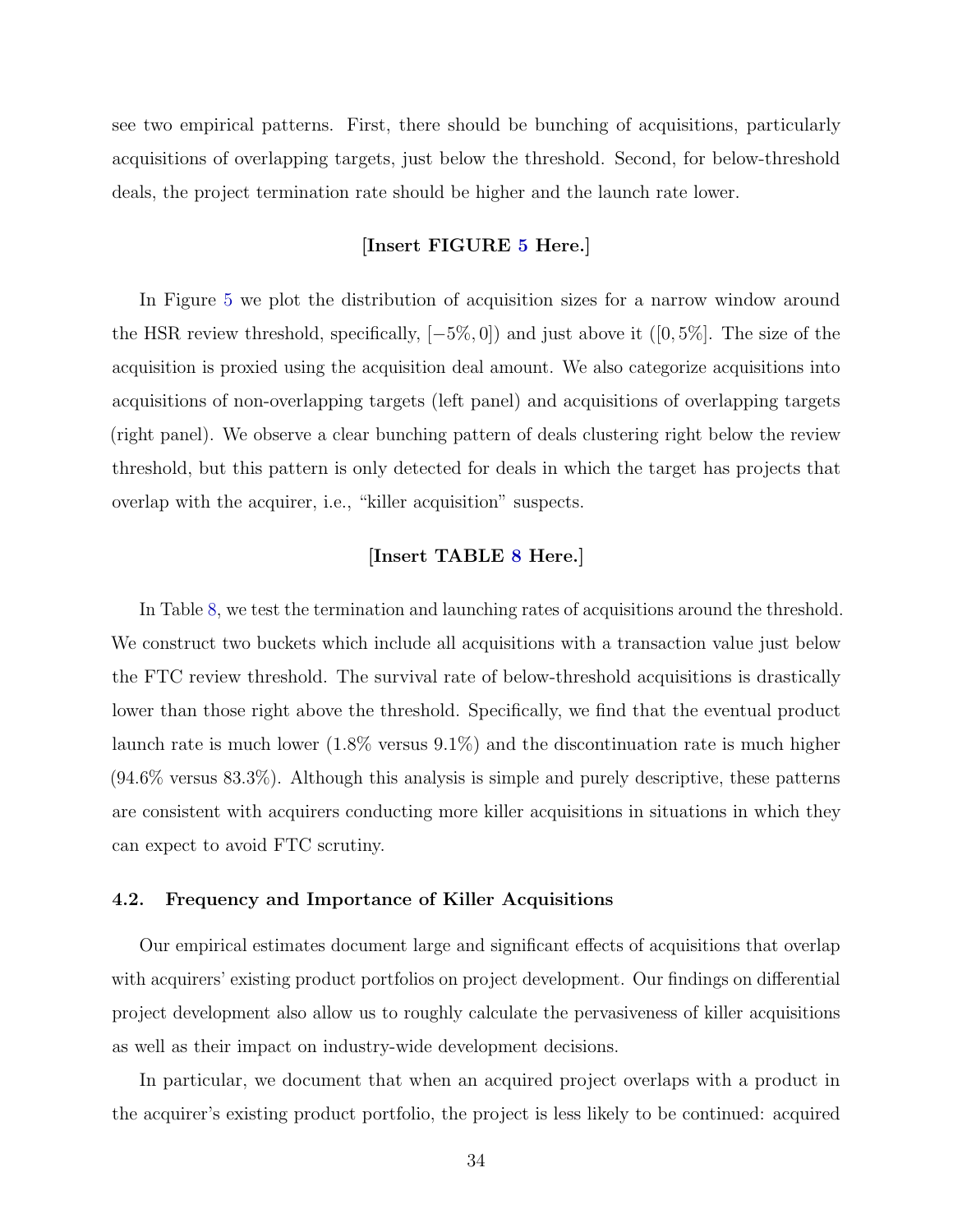projects with overlap (25.5% of acquired projects) continue at an adjusted rate of 5.7%, while acquired projects without overlap (74.5% of acquired projects) continue development at an adjusted rate of 7.6%. Given the reduction in likelihood of development, it is natural to ask how many of these acquisitions of overlapping projects are purely killer acquisitions. To roughly calculate this number, assume that there are two types of acquisitions that fall into the acquired with overlap category: killer acquisitions which are purely intended to shut down future competitors (and thus have a 0% likelihood of development) and acquisitions that have the same development likelihood as acquisitions without overlap (7.6%). Given these assumptions and estimates, what would the fraction  $\nu$  of pure killer acquisitions among transactions with overlap have to be to result in the lower development of acquisitions with overlap (5.7%)? Specifically, we solve the equation  $5.7\% = \nu \times 0 + (1 - \nu) \times 7.6\%$  for  $\nu$  which yields  $\nu = 25.0\%$ . Therefore, we estimate that  $6.4\%$  (=  $\nu \times 25.0\%$ ) of all acquisitions or about  $49 (= 6.4\% \times 758)$  acquisitions every year are killer acquisitions.

Note that these back-of-the-envelope calculations provide a lower bound for the actual number of killer acquisitions. This is because they assume that killer acquisitions lead to immediate termination and that there are no additional synergies in the development of overlapping drugs. If pure killer acquisitions had a smaller, but positive, likelihood of development, the implied fraction  $\nu$  of killer acquisitions would have to be even higher to be consistent with our empirical results. Similarly, if there are synergies in the development of overlapping drugs, they would provide a countervailing positive force that masks the observed negative effects on development of acquired projects with overlap relative to those transactions without overlap.

Having quantified the approximate frequency of killer acquisitions, it is natural to ask what this means in terms of innovation and antitrust policy. How would overall development rates in the pharmaceutical industry be affected if antitrust policy directly targeted such killer acquisitions? The average development likelihood in our sample is 8.3%. Consider first the case in which acquisitions of overlapping projects are no longer allowed and that all such projects instead have the same development likelihood (9.3%) as non-acquired projects (56% of all projects). In that case, the number of total drug projects for which development continues would increase by  $4.8\%$  (= $\frac{9.3\% - 5.7\%}{8.3\%} \times (1 - 56.1\%) \times 25.5\%$ ) or by about 7 drug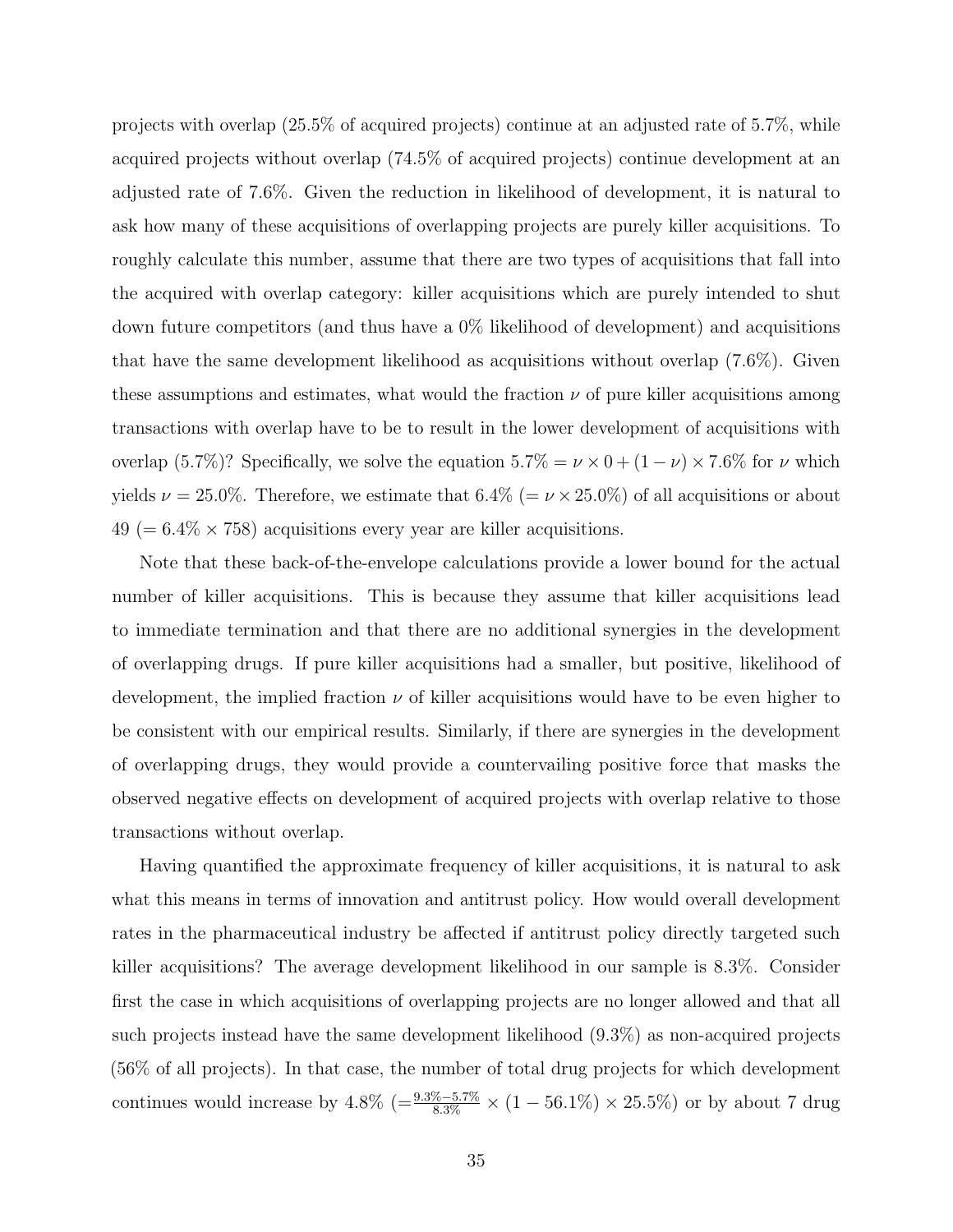projects per year (=  $8.3\% \times 4.8\% \times 1,727$ ) where 1,727 is the yearly average number of projects).

To give some sense of the magnitude of these results, we can compare them to estimates of the effects of targeted innovation policies in the pharmaceutical industry. One policy considered successful, but also high cost—is the Orphan Drug Act. The policy is focused on encouraging development of drugs for conditions with small patient pools (i.e., "orphan" diseases) by giving firms substantial tax breaks on clinical trials (up to 30 million USD per trial), grants, and extended market exclusivity. There are several hundred relevant diseases, including many cancers. Economic analysis by [Yin](#page-44-3) [\(2008,](#page-44-3) [2009\)](#page-44-4) suggests the policy resulted in roughly 25 additional clinical trials per year for 1981 to 1994, with the effect attenuating over time. Eliminating killer acquisitions would result in innovation effects that are, at a lower bound, larger than a quarter of the size of the Orphan Drug Act.

### 4.3. Ex-ante Innovation Incentives and Welfare

Our theoretical and empirical analysis focuses on the acquisition and project development incentives of incumbents and entrepreneurs. Killer acquisitions have an unambiguously negative effect on consumer surplus if, as in our model, they leave the ex-ante incentives to originate projects unaffected. Both the entrepreneur and the acquiring incumbent, as well as all the other incumbents, are better off when such acquisitions are allowed. But consumers are hurt both by the lack of competition and the elimination of innovative new products. In other words, patients suffer because there are fewer drugs, and the drugs that are developed and brought to market are sold at higher prices. $27$ 

A comprehensive welfare analysis of the impact of killer acquisitions is, however, much

<sup>&</sup>lt;sup>27</sup>Although killer acquisitions generally reduce consumer surplus, they need not reduce social surplus under a welfare standard that weights consumer surplus and producer surplus equally. This can occur if the entrepreneur's product does not provide a sufficiently large increase in consumer surplus to fully compensate the loss in producer surplus of the existing incumbents. In Appendix [A](#page-55-0) we derive a sufficient condition under which the loss in consumer surplus resulting from killer acquisitions outweighs the producer surplus gains and thus reduces social welfare overall. As long as there are few existing incumbents and the entrepreneur's drug project is not too similar to the existing drugs of the incumbents, killer acquisitions reduce not only consumer surplus but also total welfare. Put differently, killer acquisitions of "me-too" drugs (drugs that are very close substitutes) in markets in which there is more than a single incumbent need not be welfare-reducing because they destroy producer surplus of existing incumbents by more than they increase consumer surplus. However, as we show in Appendix [A](#page-55-0) it is precisely in cases in which killer acquisitions do not harm welfare that they are also unlikely to take place.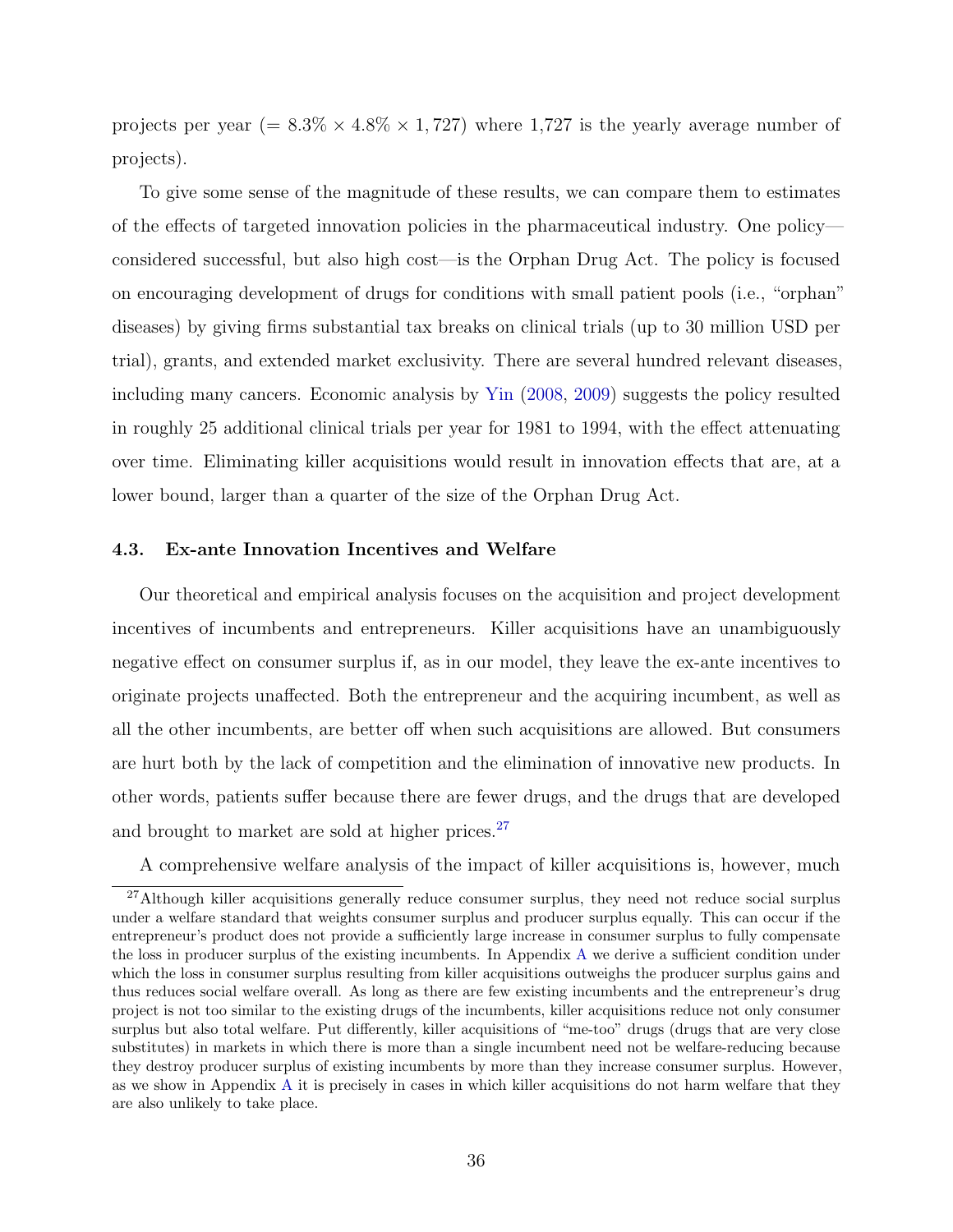more difficult given the many different forces involved in the innovation process. In particular, such an analysis would have to quantify, among other factors, the impact on patient mortality, consumer surplus, technological spillovers from innovation, and ex-ante incentives to generate new ideas. As a result, a formal welfare analysis is well beyond the scope of the present paper.

That said, patient mortality, consumer surplus, and technological spillovers are all likely negatively affected by killer acquisitions. At the same time, it is possible that the presence of an acquisition channel also has a positive effect on welfare if the prospect of entrepreneurial exit through acquisition (by an incumbent) spurs ex-ante innovation as in [Phillips and](#page-43-5) [Zhdanov](#page-43-5) [\(2013\)](#page-43-5). Whereas in our model entrepreneurs are born with a project and thus do not have to exert effort to come up with an idea, it is plausible that the prospect of later acquisition may motivate the origination of entrepreneurial ideas in the first place. Yet, it is important to note that killer acquisitions will motivate such idea origination only if the entrepreneur receives some of the surplus that accrues to the incumbent through the acquisition.[28](#page-0-0) If the entrepreneur is left with no surplus relative to the standalone value of her project, she will be unaffected by acquisitions and hence will not respond by increasing her innovation efforts. If, on the other hand, killer acquisitions do increase ex-ante innovation, this potential welfare gain will have to be weighed against the ex-post efficiency loss due to reduced competition. Whether the former positive or the latter negative effect dominates will depend on the elasticity of the entrepreneur's innovation response.

Furthermore, acquisitions may not only influence the intensity of entrepreneurial project generation, but they may also affect its direction. If entrepreneurs can choose between originating projects that overlap with existing products or those that do not, increased takeover activity and killer acquisitions by incumbents may spur innovation of very similar "me-too" drugs at the expense of the origination of truly novel products [\(Arcidiacono et al.,](#page-40-12) [2013\)](#page-40-12). This response to the prospect of acquisition would add to the negative welfare impact of killer acquisitions.[29](#page-0-0)

 $28$ For a model along these lines see [Phillips and Zhdanov](#page-43-5) [\(2013\)](#page-43-5) who show that increased takeover activity spurs innovation by small firms because this allows them to capture a larger share of the benefits of innovation. <sup>29</sup>[Rasmusen](#page-43-15) [\(1988\)](#page-43-15) considers a theoretical model in this vein in which entrants can blackmail the incumbent

by threatening to keep prices low, and buyout can make entry profitable when it otherwise would not be.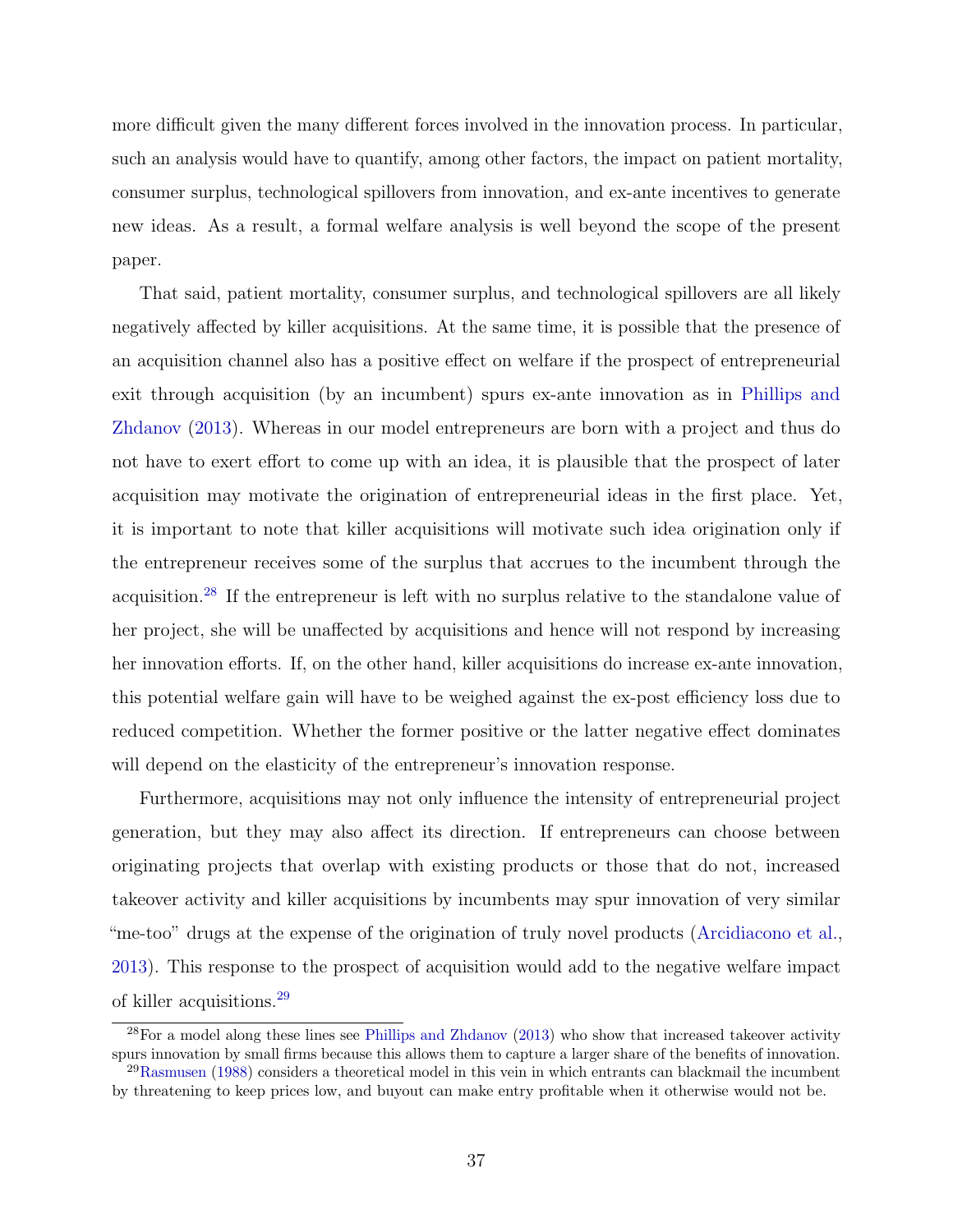Because killer acquisitions may motivate ex-ante innovation the overall effect of such acquisitions on social welfare remains unclear. However, we doubt that this acquisition channel which generates significant ex-post inefficiencies resulting from the protection of market power, is indeed the most effective way to motivate ex-ante innovation. This is particularly so because our analysis emphasizes the interplay between competition and innovation and the positive reinforcement loop that competition provides. Recall that killer acquisitions are less likely to occur when incumbents already face significant existing competition. Thus, raising the level of existing competition not only has the well-known immediate benefits for social welfare, but it also deters incumbents from engaging in killer acquisitions of future competitors.

### <span id="page-38-0"></span>5. Conclusion

In this article we documented that incumbent firms acquire innovative targets and terminate their innovative projects in order to preempt future competition. Empirically, we exploited the setting of drug development, in which we were able to track project development before and after acquisitions. We showed that acquired drugs are less likely to be developed, particularly when they overlap with the acquirer's product portfolio and when the acquirer has strong incentives to protect his existing market power. We also showed that alternative interpretations such as optimal project selection and the redeployment of human or technological capital do not explain our results.

Although our analyses focus on the pharmaceutical sector, the core insights extend beyond that specific setting. Acquisitions are the primary form of startup exit and have become increasingly popular as an exit strategy over time across various industries,  $30$  suggesting that the potentially damaging consequences reach beyond pharmaceuticals. Our results caution against interpreting acquisitions of nascent technologies solely as incumbents' efforts to integrate and foster entrepreneurial innovation. Instead, a significant source fueling this trend may actually be killer acquisitions that harm innovation.

Our results also suggest that antitrust policy should continue to closely scrutinize the

<sup>30</sup>For example, TechCrunch documents that more than 95% of VC-backed startup exits are through acquisitions rather than IPOs: [https://techcrunch.com/2017/01/31/](https://techcrunch.com/2017/01/31/cb-insights-3358-tech-exits-in-2016-unicorn-births-down-68/) [cb-insights-3358-tech-exits-in-2016-unicorn-births-down-68/](https://techcrunch.com/2017/01/31/cb-insights-3358-tech-exits-in-2016-unicorn-births-down-68/).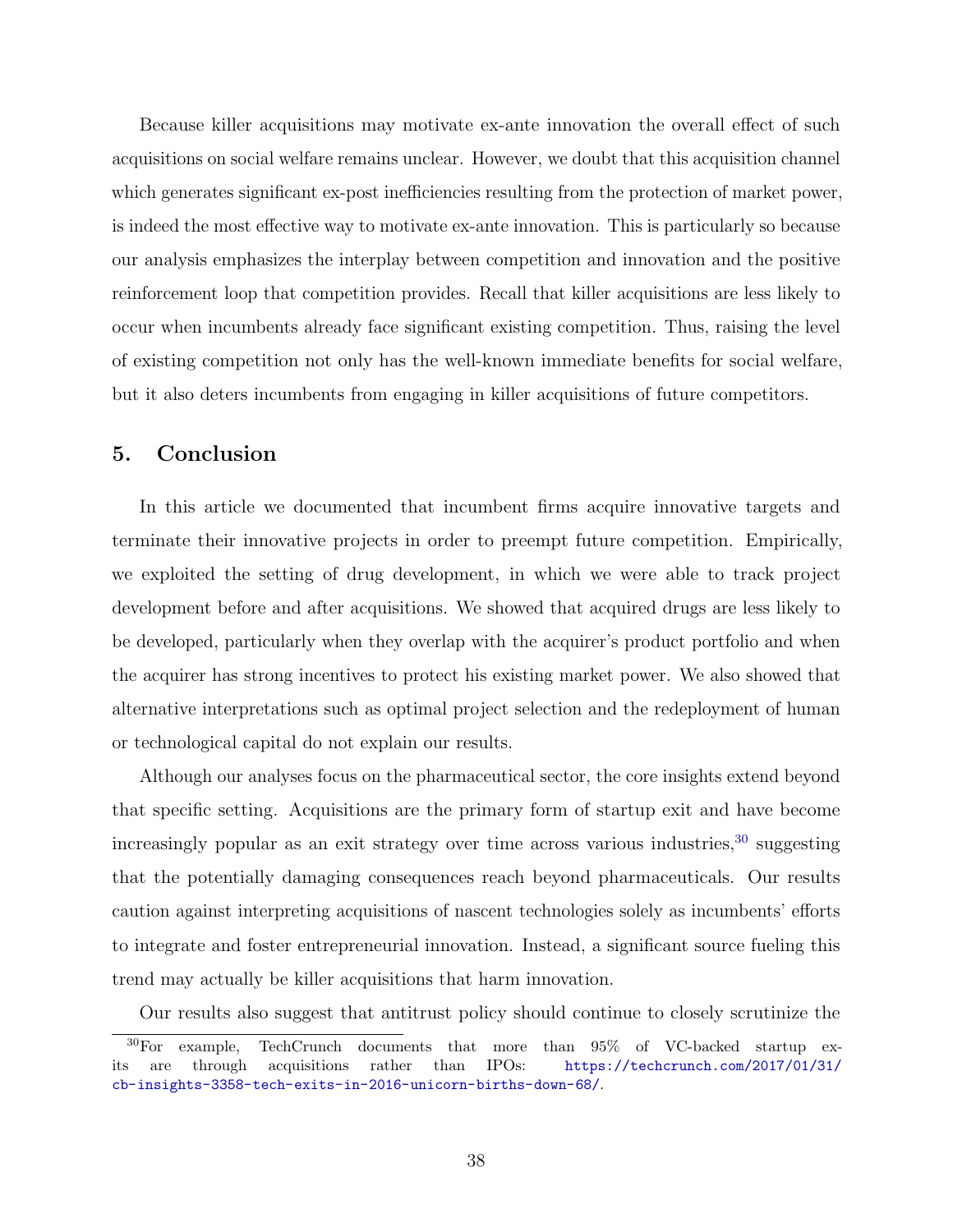impact of acquisitions on corporate innovation, in particular when such acquisitions plausibly prevent the development of future competing products and technologies. The fact that killer acquisitions routinely avoid regulatory scrutiny by acquiring entrepreneurial ventures at transaction values below the HSR review thresholds exacerbates the concern that some anticompetitive behavior currently goes unchecked.

Finally, the magnitude of the Schumpeterian gale of creative destruction—whereby startups' inventions topple entrenched and less innovative incumbents—may be smaller than previously documented. Rates of innovation may be lower not only because incumbents are reluctant to innovate, but also because incumbent firms with market power acquire innovators to eliminate future competition and thereby inhibit technological progress.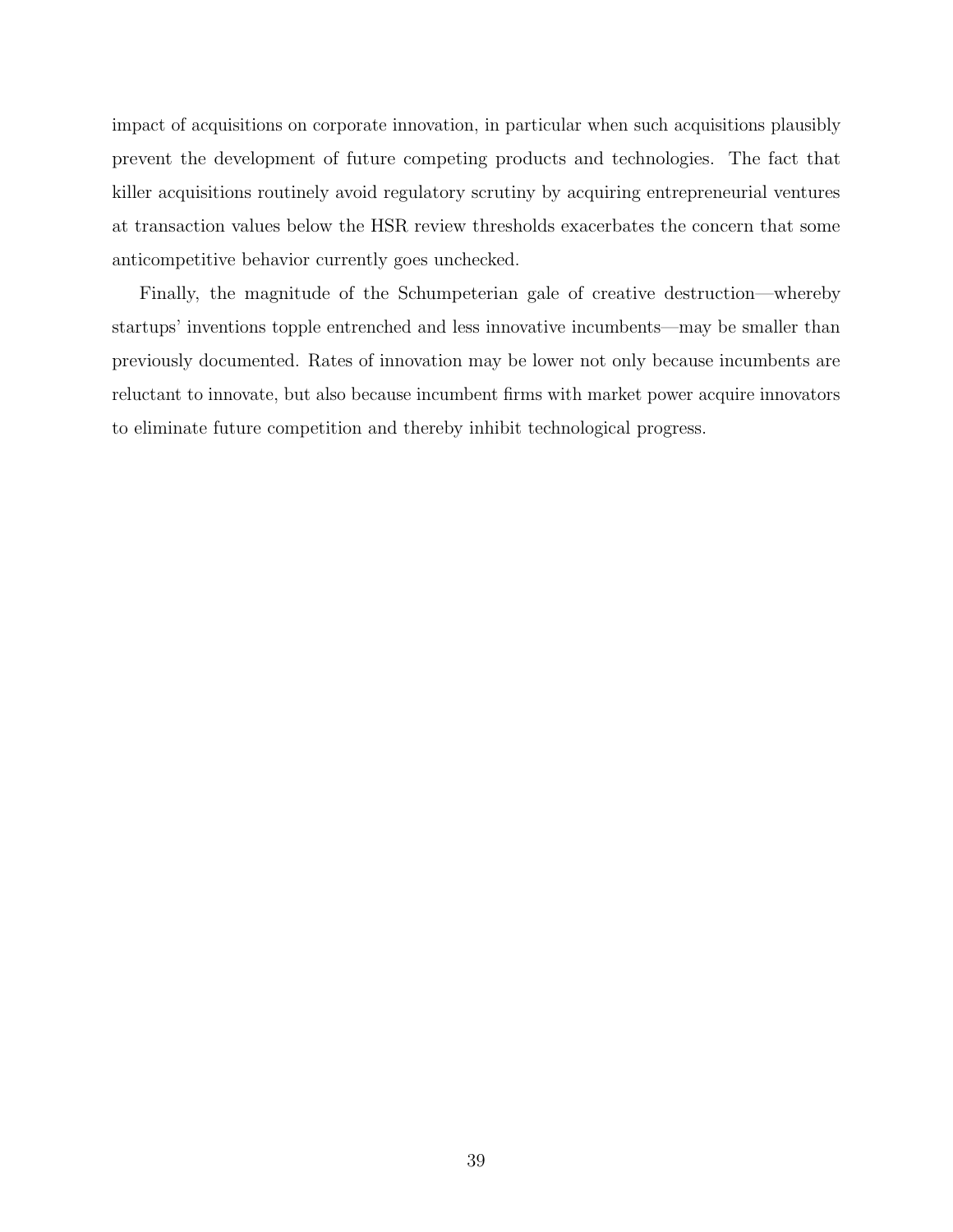### References

- <span id="page-40-7"></span>Adams, Christopher P. and Van V. Brantner, "Estimating The Cost Of New Drug Development: Is It Really \$802 Million?," Health Affairs, 2006, 25 (2), 420–428.
- <span id="page-40-8"></span> $\Box$  and  $\Box$ , "Spending on new drug development1," Health Economics, 2010, 19 (2), 130–141.
- <span id="page-40-4"></span>Andrade, Gregor, Mark Mitchell, and Erik Stafford, "New Evidence and Perspectives on Mergers," Journal of Economic Perspectives, June 2001, 15 (2), 103–120.
- <span id="page-40-6"></span>Anton, James J. and Dennis A. Yao, "The Sale of Ideas: Strategic Disclosure, Property Rights, and Contracting," Review of Economic Studies, 2002, 69 (3), 513–531.
- <span id="page-40-12"></span>Arcidiacono, Peter, Paul B. Ellickson, Peter Landry, and David B. Ridley, "Pharmaceutical followers," International Journal of Industrial Organization, 2013, 31 (5), 538 – 553.
- <span id="page-40-1"></span>Arora, Ashish and Alfonso Gambardella, "Chapter 15 - The Market for Technology," in "Handbook of The Economics of Innovation, Vol. 1," Vol. Volume 1, North-Holland, 2010, pp. 641–678.
- <span id="page-40-2"></span>, Wesley M. Cohen, and John P. Walsh, "The Acquisition and Commercialization of Invention in American Manufacturing: Incidence and Impact," Working Paper 20264, National Bureau of Economic Research June 2014. DOI: 10.3386/w20264.
- <span id="page-40-0"></span>Arrow, Kenneth, "Economic welfare and the allocation of resources for invention," in "The rate and direction of inventive activity: Economic and social factors," Princeton University Press: Princeton, NJ, 1962, pp. 609–626.
- <span id="page-40-3"></span>Baker, Jonathan B. and Timothy F. Bresnahan, "The Gains from Merger or Collusion in Product-Differentiated Industries," Journal of Industrial Economics, 1985, 33 (4), 427–444.
- <span id="page-40-5"></span>Bena, Jan and Kai Li, "Corporate Innovations and Mergers and Acquisitions," Journal of Finance, 2014, 69 (5), 1923–1960.
- <span id="page-40-9"></span>Berndt, Ernst R. and Joseph P. Newhouse, "Pricing and Reimbursement in US Pharmaceutical Markets," in Patricia M. Danzon and Sean Nicholson, eds., The Oxford Handbook of the Economics of the Biopharmaceutical Industry, New York: Oxford University Press, 2012, chapter 8, pp. 201–265.
- <span id="page-40-11"></span>Bernstein, Shai, "Does going public affect innovation?," Journal of Finance, 2015, 70 (4), 1365–1403.
- <span id="page-40-10"></span>Branstetter, Lee, Chirantan Chatterjee, and Matthew J. Higgins, "Starving (or Fattening) the Golden Goose?: Generic Entry and the Incentives for Early-Stage Pharmaceutical Innovation," Working Paper 20532, National Bureau of Economic Research September 2014.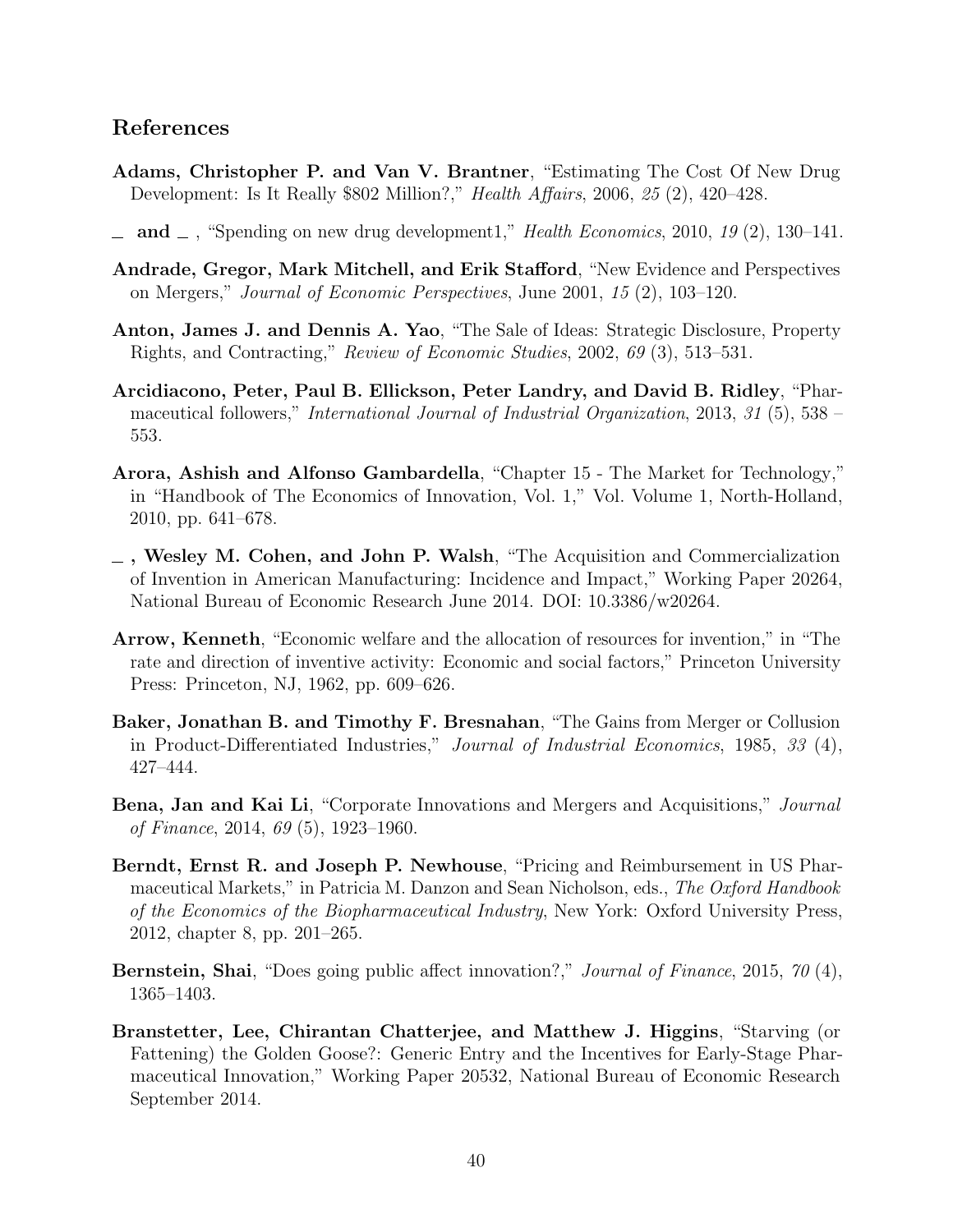- <span id="page-41-14"></span>Brav, Alon, Wei Jiang, Song Ma, and Xuan Tian, "How Does Hedge Fund Activism Reshape Corporate Innovation," Journal of Financial Economics, 2017, Forthcoming.
- <span id="page-41-9"></span>Cabral, Luís, "Standing on the Shoulders of Dwarfs: Dominant Firms and Innovation Incentives," NYU Stern Working Paper, 2017.
- <span id="page-41-12"></span>Cockburn, Iain M., "The Changing Structure Of The Pharmaceutical Industry," Health Affairs, January 2004, 23 (1), 10–22.
- <span id="page-41-4"></span>Cohen, Wesley M., "Fifty years of empirical studies of innovative activity and performance," Handbook of the Economics of Innovation, 2010, 1, 129–213.
- <span id="page-41-10"></span>DiMasi, Joseph A, Ronald W Hansen, and Henry G Grabowski, "The price of innovation: new estimates of drug development costs," Journal of Health Economics, 2003,  $22(2)$ ,  $151-185$ .
- <span id="page-41-11"></span>Dubois, Pierre, Olivier de Mouzon, Fiona Scott-Morton, and Paul Seabright, "Market size and pharmaceutical innovation," The RAND Journal of Economics, 2015, 46 (4), 844–871.
- <span id="page-41-6"></span>Federico, Giulio, Gregor Langus, and Tommaso Valletti, "A simple model of mergers and innovation," *Economics Letters*, 2017, 157, 136 – 140.
- <span id="page-41-7"></span> $\ldots$ , and  $\ldots$ , "Horizontal mergers and product innovation," International Journal of Industrial Organization, 2018, 59,  $1 - 23$ .
- <span id="page-41-5"></span>Gans, Joshua S. and Scott Stern, "Incumbency and R&D incentives: Licensing the gale of creative destruction," Journal of Economics & Management Strategy, 2000, 9 (4), 485–511.
- <span id="page-41-0"></span> $\Box$  and  $\Box$ , "The product market and the market for "ideas": commercialization strategies for technology entrepreneurs," Research Policy, February 2003, 32 (2), 333–350.
- <span id="page-41-3"></span> $\overline{\phantom{a}}$ , David H. Hsu, and Scott Stern, "When does start-up innovation spur the gale of creative destruction?," RAND Journal of Economics (RAND Journal of Economics), 2002,  $33(4)$ , 571–586.
- <span id="page-41-8"></span>**Gilbert, Richard, "**Mergers and R&D Diversity: How Much Competition is Enough?,"  $UC$ Berkeley Economics Working Paper, 2018.
- <span id="page-41-1"></span>Gilbert, Richard J and David M G Newbery, "Preemptive Patenting and the Persistence of Monopoly," American Economic Review, June 1982, 72 (3), 514–526.
- <span id="page-41-13"></span>Gompers, Paul, William Gornall, Steven N Kaplan, and Ilya A Strebulaev, "How Do Venture Capitalists Make Decisions?," Technical Report, National Bureau of Economic Research 2016.
- <span id="page-41-2"></span>Gowrisankaran, Gautam, "A dynamic model of endogenous horizontal mergers," RAND Journal of Economics, 1999, 30, 56–83.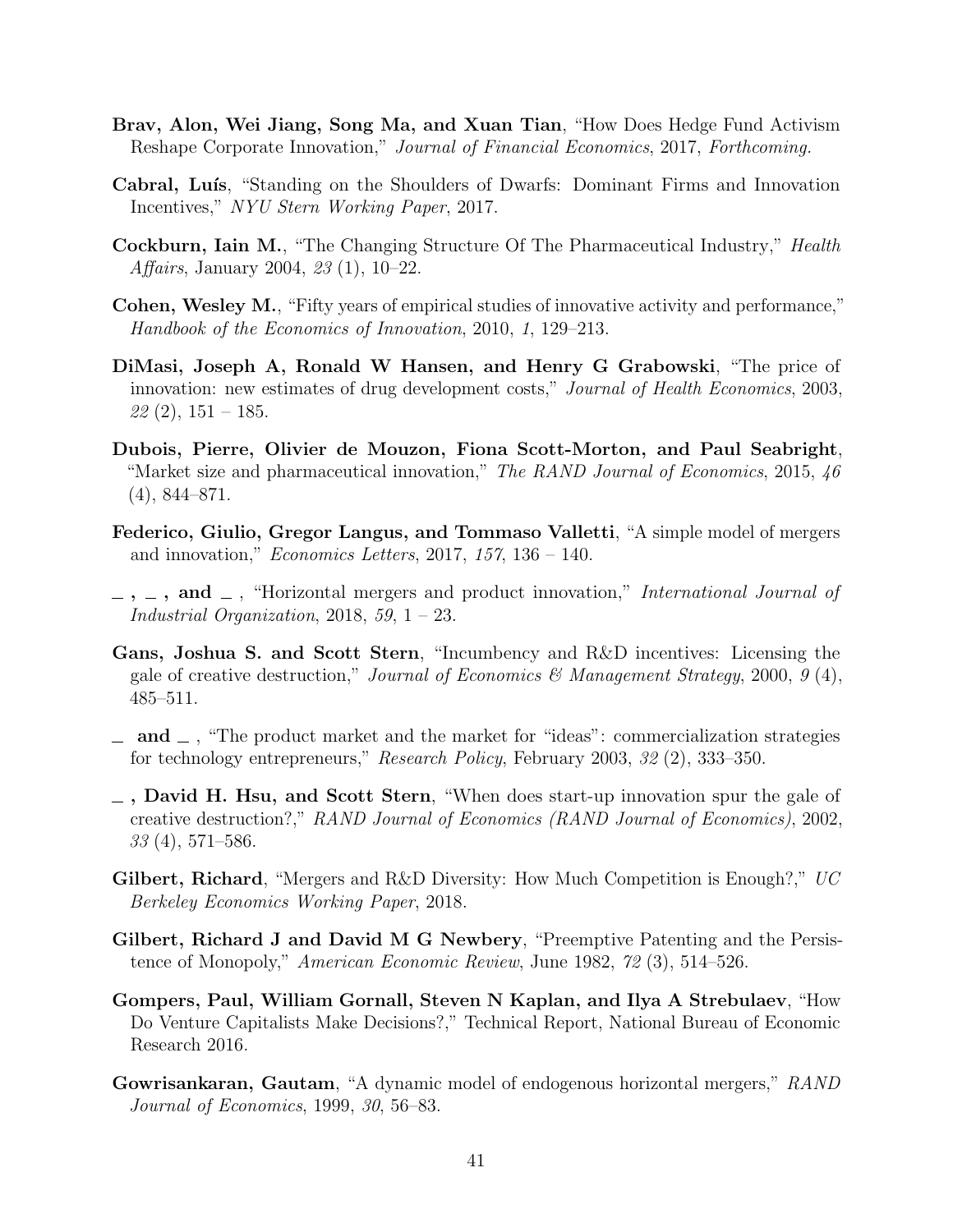- <span id="page-42-7"></span>and Thomas J. Holmes, "Mergers and the Evolution of Industry Concentration: Results from the Dominant-Firm Model," RAND Journal of Economics, 2004, 35 (3), 561–582.
- <span id="page-42-1"></span>Guedj, Ilan and David Scharfstein, "Organizational Scope and Investment: Evidence from the Drug Development Strategies and Performance of Biopharmaceutical Firms," NBER Working Paper, 2004.
- <span id="page-42-13"></span>**Häckner, Jonas,** "A Note on Price and Quantity Competition in Differentiated Oligopolies," Journal of Economic Theory, 2000, 93 (2), 233 – 239.
- <span id="page-42-2"></span>Healy, Paul M., Krishna G. Palepu, and Richard S. Ruback, "Does corporate performance improve after mergers?," Journal of Financial Economics, 1992, 31 (2), 135–175.
- <span id="page-42-8"></span>Henderson, Rebecca, "Underinvestment and Incompetence as Responses to Radical Innovation: Evidence from the Photolithographic Alignment Equipment Industry," RAND Journal of Economics, 1993, 24 (2), 248–270.
- <span id="page-42-3"></span>Hoberg, Gerard and Gordon M Phillips, "Product market synergies and competition in mergers and acquisitions: A text-based analysis," Review of Financial Studies, 2010, 23 (10), 3773–3811.
- <span id="page-42-4"></span> $\mu$  and  $\mu$ , "Product Integration and Merger Success," SSRN Working Paper, 2017.
- <span id="page-42-14"></span>Hsu, Judy and X. Henry Wang, "On Welfare under Cournot and Bertrand Competition in Differentiated Oligopolies," Review of Industrial Organization, Sep 2005, 27 (2), 185–191.
- <span id="page-42-9"></span>Igami, Mitsuru, "Estimating the Innovator's Dilemma: Structural Analysis of Creative Destruction in the Hard Disk Drive Industry, 1981–1998," Journal of Political Economy, 2017, 125 (3), 798–847.
- <span id="page-42-5"></span>Kamien, Morton I and Israel Zang, "The limits of monopolization through acquisition," Quarterly Journal of Economics, 1990, 105 (2), 465–499.
- <span id="page-42-6"></span> $\Box$  and  $\Box$ , "Monopolization by sequential acquisition," *Journal of Law, Economics, &* Organization, 1993, 9 (2), 205–229.
- <span id="page-42-10"></span>Katz, Michael L. and Carl Shapiro, "On the Licensing of Innovations," RAND Journal of Economics, 1985, 16 (4), 504–520.
- <span id="page-42-11"></span>Krieger, Joshua, Danielle Li, and Dimitris Papanikolaou, "Developing Novel Drugs," HBS Working Paper, 2017.
- <span id="page-42-0"></span>Krieger, Joshua L, "Trials and Terminations: Learning from Competitors' R&D Failures," HBS Working Paper, 2017.
- <span id="page-42-12"></span>Lai, Ronald, Alexander D'Amour, and Lee Fleming, "The careers and co-authorship networks of US patent-holders since 1975," Working paper, Harvard University, 2009.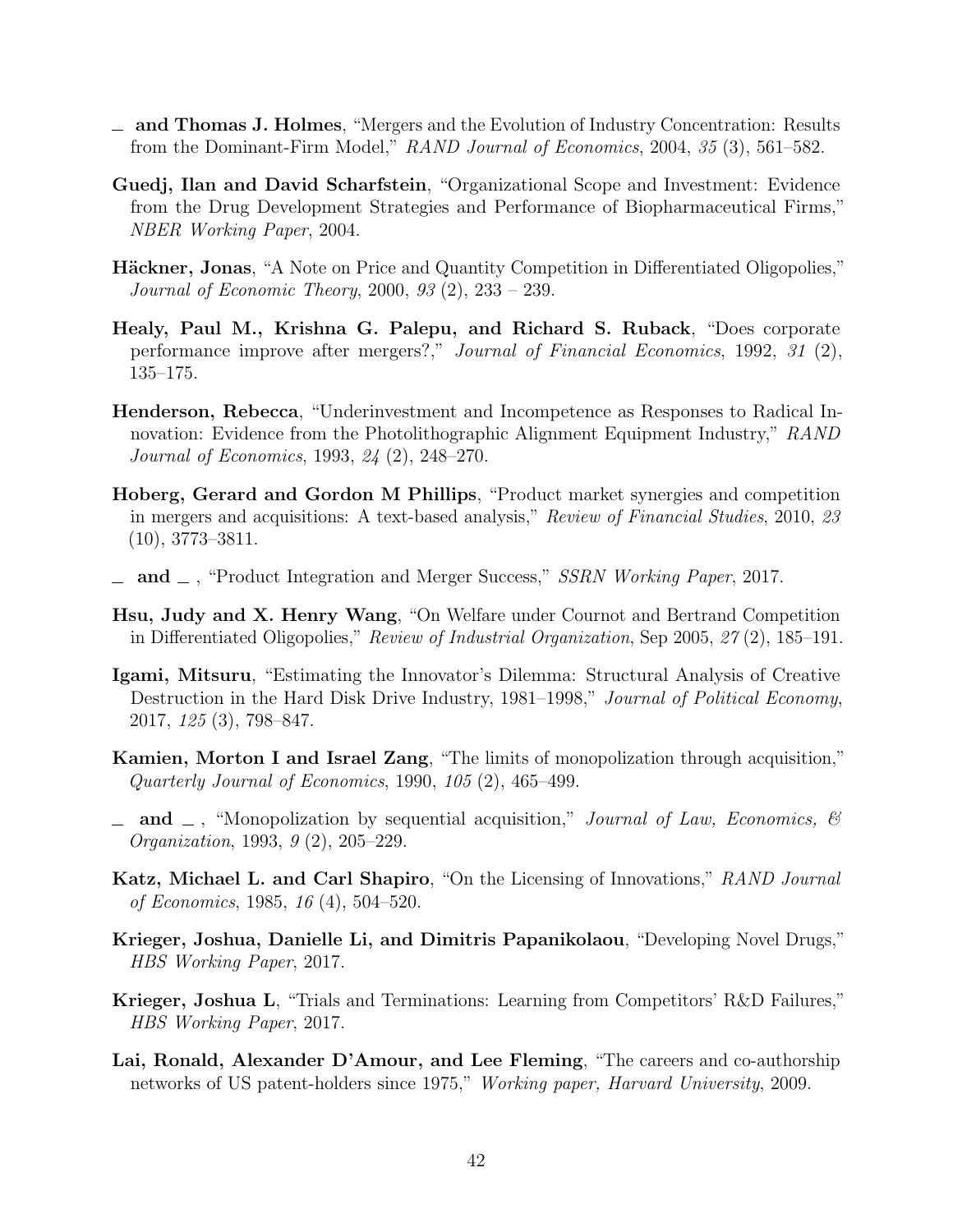- <span id="page-43-8"></span>Lerner, Josh and Robert P. Merges, "The Control of Technology Alliances: An Empirical Analysis of the Biotechnology Industry," The Journal of Industrial Economics, 1998, 46 (2), 125–156.
- <span id="page-43-4"></span>Maksimovic, Vojislav and Gordon M Phillips, "The Market for Corporate Assets: Who Engages in Mergers and Asset Sales and Are There Efficiency Gains?," The Journal of Finance, 2001, 56 (6), 2019–2065.
- <span id="page-43-2"></span>Morck, Randall, Andrei Shleifer, and Robert W. Vishny, "Do Managerial Objectives Drive Bad Acquisitions?," Journal of Finance, 1990, 45 (1), 31–48.
- <span id="page-43-10"></span>Morgan, Steve, Paul Grootendorst, Joel Lexchin, Colleen Cunningham, and Devon Greyson, "The cost of drug development: A systematic review," *Health Policy*, April 2011, 100 (1), 4–17.
- <span id="page-43-9"></span>Motta, Massimo and Emanuele Tarantino, "The effect of horizontal mergers, when firms compete in prices and investments," UPF Economics Working Papers, 2017.
- <span id="page-43-13"></span>Nikolova, Nina and Joanna Jaworska, "Approaches to measure chemical similarity–a review," Molecular Informatics, 2003, 22 (9-10), 1006–1026.
- <span id="page-43-14"></span>Ouimet, Paige Parker and Rebecca Zarutskie, "Acquiring labor," Working Paper, 2011.
- <span id="page-43-5"></span>Phillips, Gordon M and Alexei Zhdanov, "R&D and the Incentives from Merger and Acquisition Activity," Review of Financial Studies, 2013, pp. 34–78.
- <span id="page-43-15"></span>Rasmusen, Eric, "Entry for Buyout," Journal of Industrial Economics, 1988, 36, 281–299.
- <span id="page-43-3"></span>Rhodes-Kropf, Matthew and David T. Robinson, "The Market for Mergers and the Boundaries of the Firm," The Journal of Finance, 2008, 63 (3), 1169–1211.
- <span id="page-43-1"></span>Roll, Richard, "The Hubris Hypothesis of Corporate Takeovers," The Journal of Business, 1986, 59 (2), 197–216.
- <span id="page-43-11"></span>Scherer, F. M., "Pricing, Profits, and Technological Progress in the Pharmaceutical Industry," The Journal of Economic Perspectives, 1993, 7 (3), 97–115.
- <span id="page-43-0"></span>Schumpeter, Joseph Alois, *Socialism, capitalism and democracy*, Harper and Brothers, 1942.
- <span id="page-43-6"></span>Segal, Ilya, "Contracting with externalities," The Quarterly Journal of Economics, 1999, 114 (2), 337–388.
- <span id="page-43-7"></span>and Michael D. Whinston, "Antitrust in Innovative Industries," American Economic Review, December 2007, 97 (5), 1703–1730.
- <span id="page-43-12"></span>Seru, Amit, "Firm boundaries matter: Evidence from conglomerates and R&D activity," Journal of Financial Economics, 2014, 111 (2), 381–405.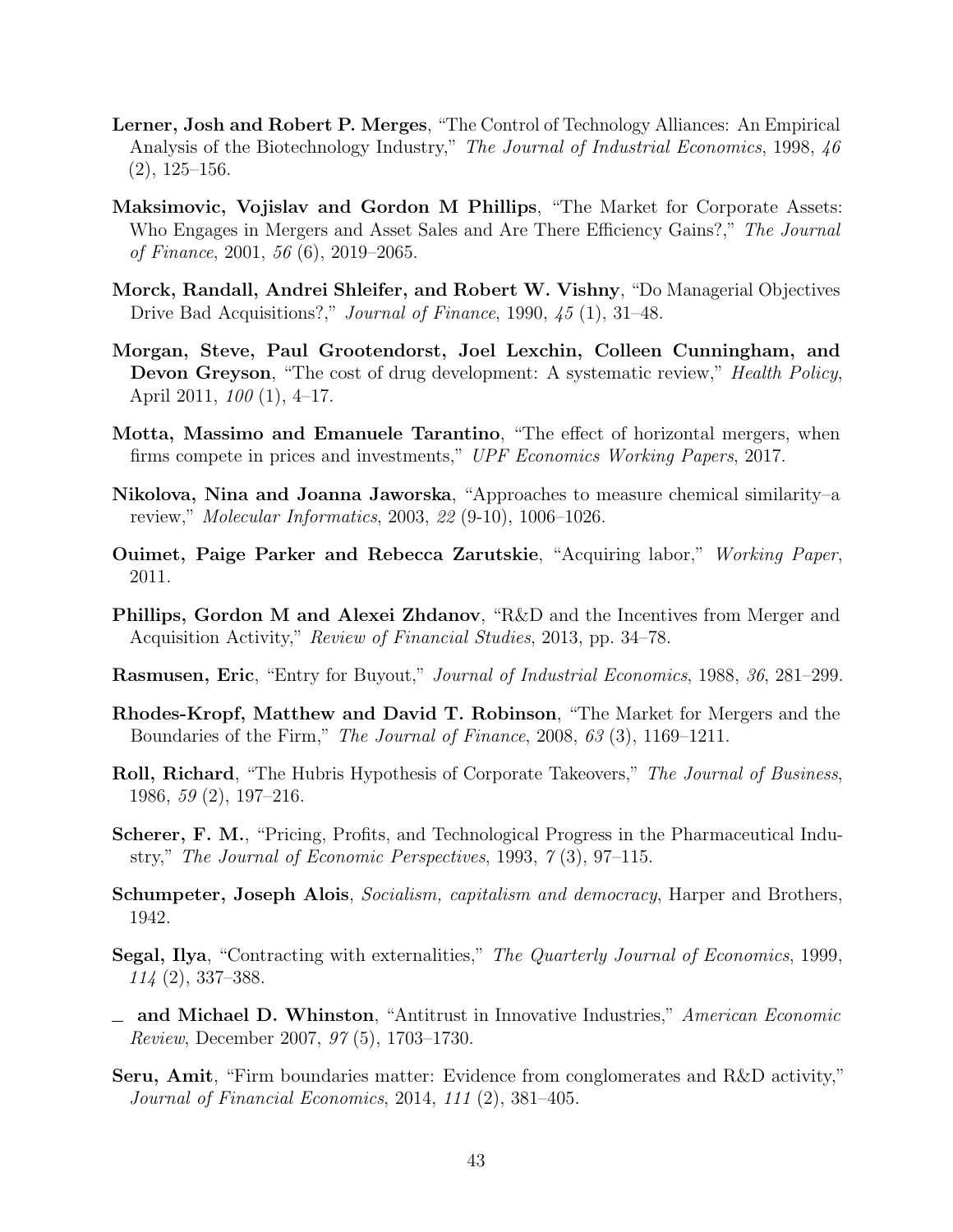- <span id="page-44-1"></span>US Food and Drug Administration, "The Drug Development Process," 2017.
- <span id="page-44-0"></span>US NSF, NCSES, "Business R&D and Innovation: 2014. Detailed Statistical Tables," Technical Report NSF 18-302, Alexandria, VA 2018.
- <span id="page-44-5"></span>Vives, Xavier, Oligopoly Pricing: Old Ideas and New Tools, MIT Press, 2000.
- <span id="page-44-6"></span>Wasi, Nada and Aaron Flaaen, "Record linkage using Stata: Preprocessing, linking, and reviewing utilities," Stata Journal, 2015, 15 (3), 672–697.
- <span id="page-44-2"></span>Wollmann, Thomas, "Stealth Consolidation: Evidence from the Hart-Scott-Rondino Act Amendment," Chicago Booth Working Paper, 2018.
- <span id="page-44-3"></span>Yin, Wesley, "Market incentives and pharmaceutical innovation," Journal of Health Economics, July 2008, 27 (4), 1060–1077.
- <span id="page-44-4"></span> $\overline{\phantom{a}}$ , "R&D policy, agency costs and innovation in personalized medicine," *Journal of Health* Economics, September 2009, 28 (5), 950–962.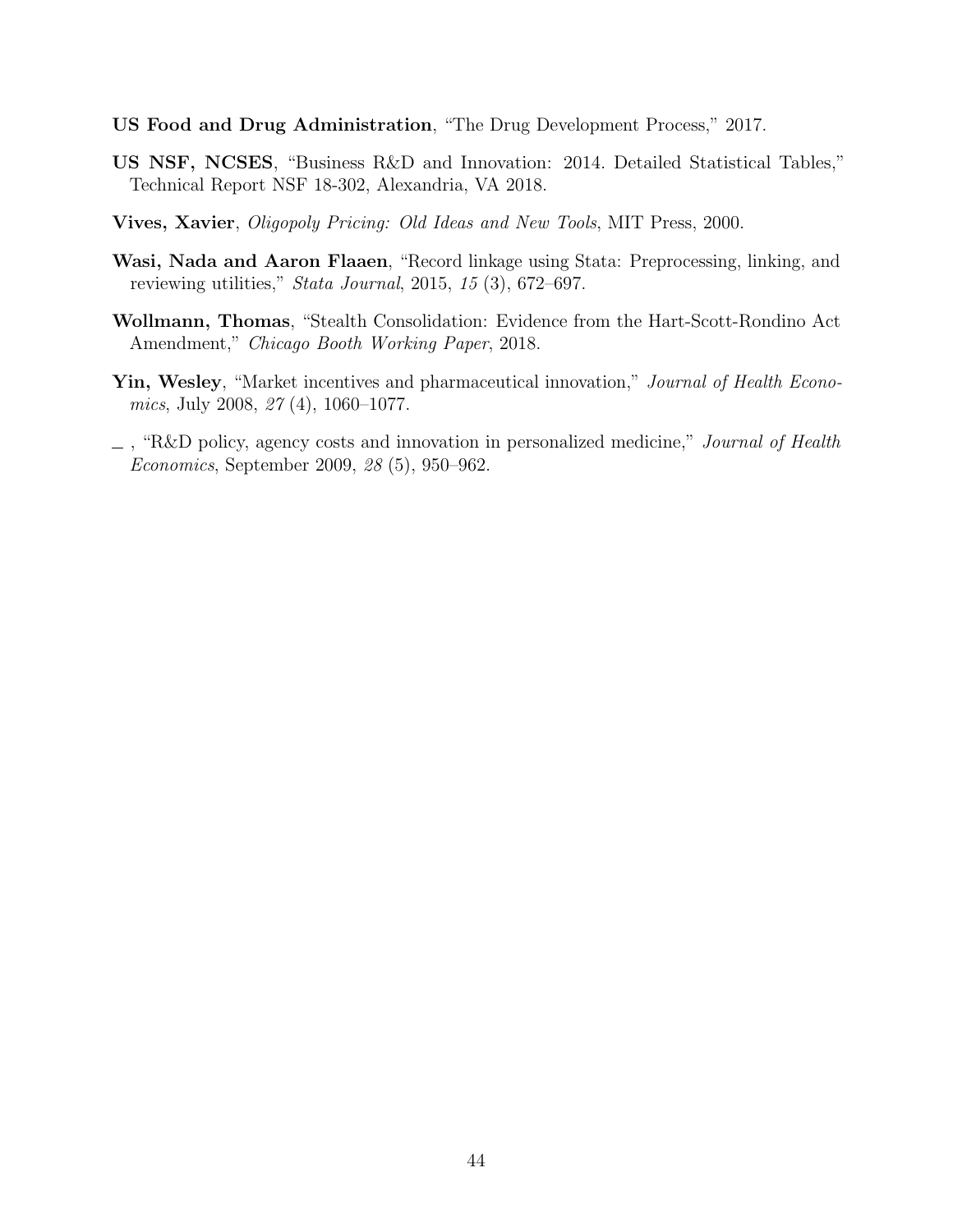Figure 2. Development Cost Thresholds and Competition

<span id="page-45-0"></span>

This graph plots the optimal development cost thresholds of the entrepreneur  $(k^E)$ , light gray) and the acquirer  $(k<sup>A</sup>$ , dark gray) as a function of the number of incumbents n. Other parameter values are held constant ( $\alpha = 100, \beta = 4, \gamma = 1.5, \rho = 0.75, \text{ and } L = 20$ ).

<span id="page-45-1"></span>

This graph plots the incumbent's payoff from pursuing one of the three acquisition strategies—"Don't Acquire" (light gray), "Acquire to Kill" (black), and "Acquire to Continue" (dark gray)—as a function of the development cost k. Other parameter values are held constant ( $\alpha = 100, \beta = 4$ ,  $\gamma = 1.5, \, \rho = 0.75, \, L = 20, \, \text{and} \, n = 2).$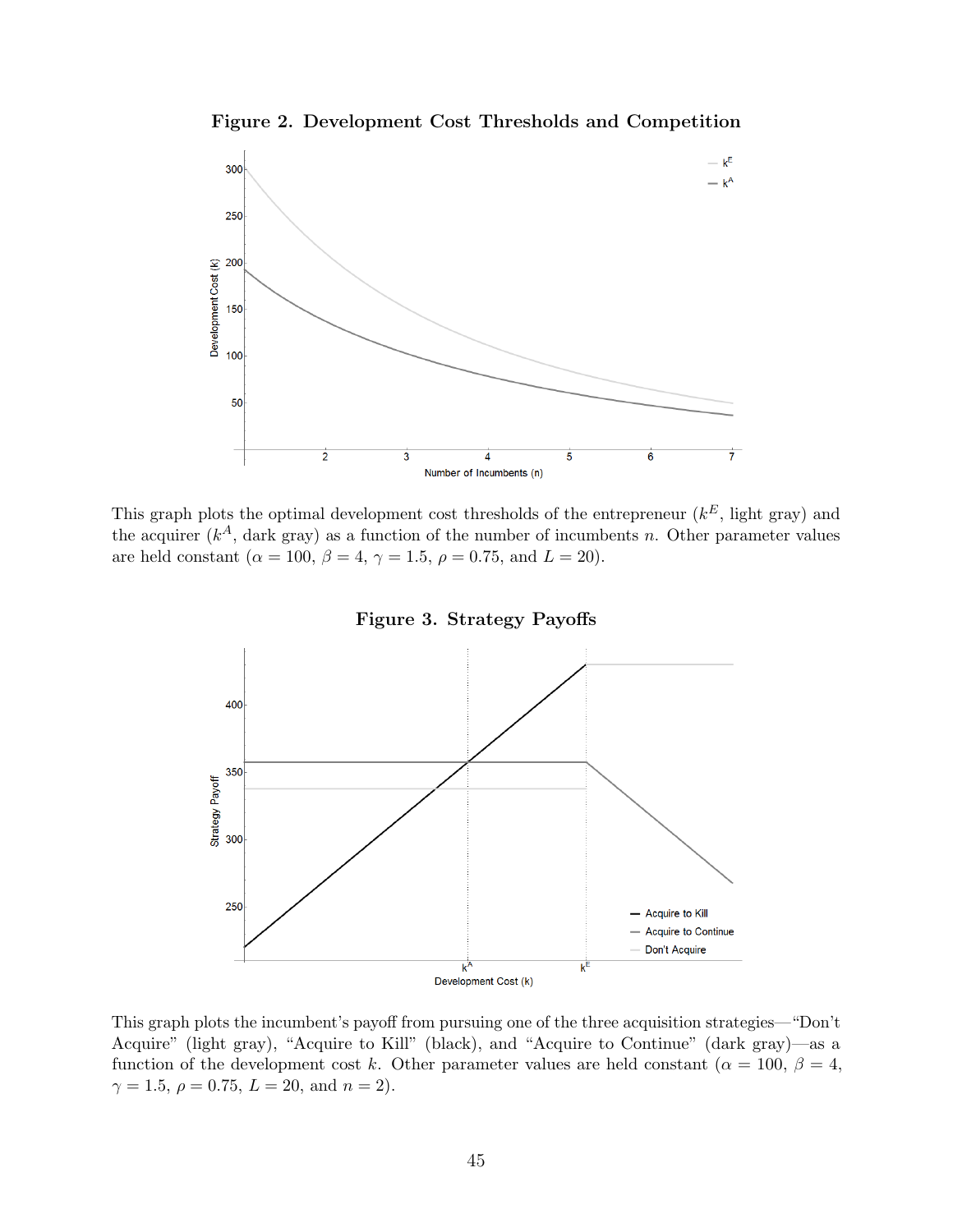<span id="page-46-0"></span>Figure 4. Firm Size (No. of New Drugs Originated) Distribution



This graph plots the distribution of the number of new drugs originated by a company between 1989 and 2010. We assign a drug to a company if the company was the first to own the drug development project, but we do not assign the drugs that were obtained through acquisitions. The drug origination data are from the Pharmaprojects database.





This graph plots the distribution of acquisition size near the Hart-Scott-Rodino review threshold. Acquisitions that fall into the [-5%,5%] around the threshold are kept, and the horizontal axis represents the distance to the review threshold (from -5% to 5%). The non-overlapping acquisitions are reported on the left panel, and overlapping acquisitions are reported on the right panel.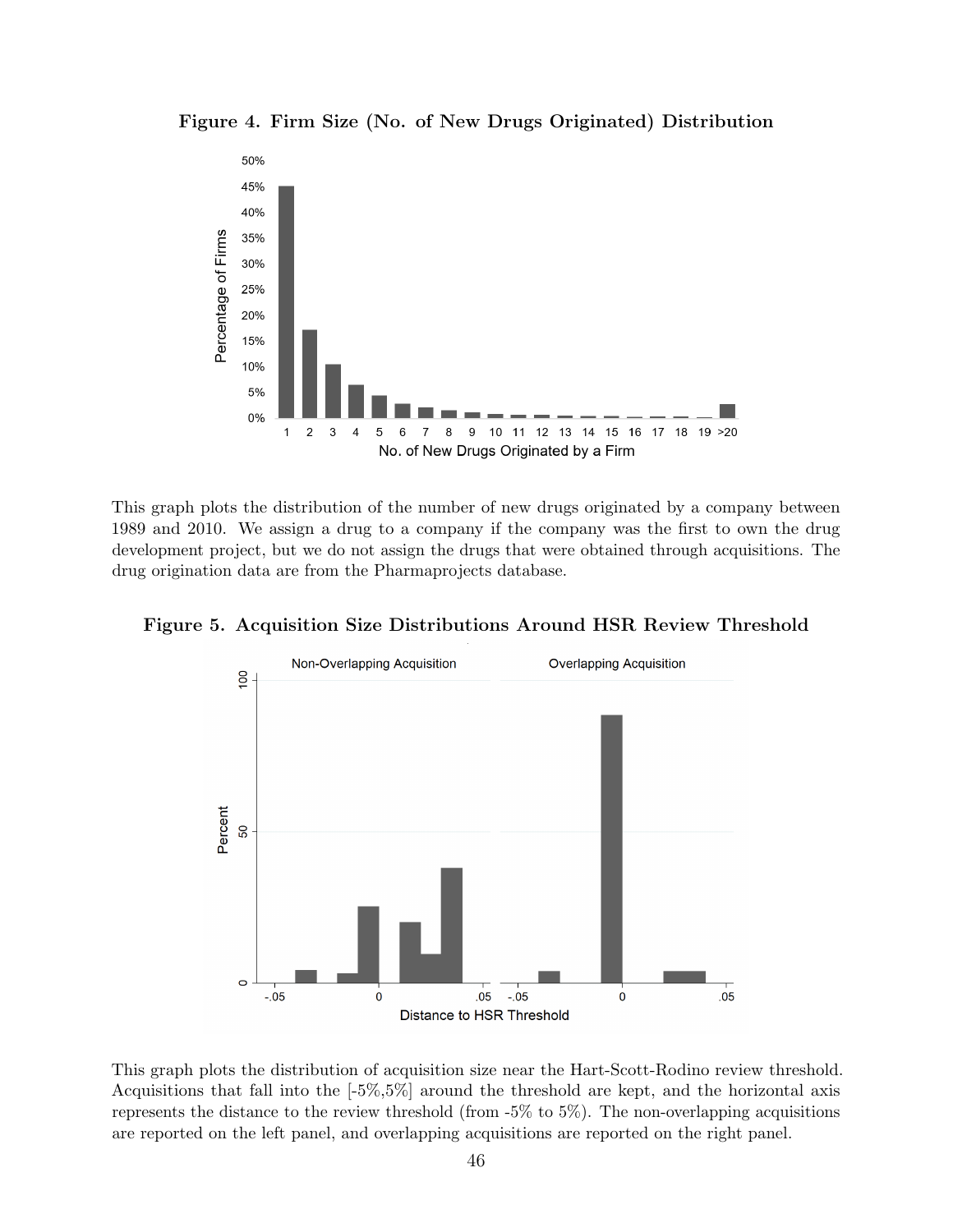<span id="page-47-0"></span>

| focal project). For illustrative purposes, we present top 5 broad disease groups by number of projects (out of 16 total groups).<br>overlapping acquirers (i.e. acquired by an incumbent with a project in the same therapeutic class and mechanism of action as the<br>The table describes the number of drugs originated over time and by consolidated disease<br>groups, and the proportion of projects that are non-acquired, acquired by non-overlapping acquirers, as well as acquired by<br>This table provides descriptive statistics on drug projects categorized into non-acquired, acquired by non-overlap acquirers, and<br>Disease groups are high-level categorizations, and each disease group includes a large number of therapeutic classes and mechanism<br>of action (ThC/MoA) pairs. These narrower categories are the basis for our measures of overlap and competition in the main<br>analysis. Drug projects are identified from initial origination from the Pharmaprojects database, and acquisitions are identified<br>from the SDC M&A database, RecapIQ, and VentureXpert.<br>acquired by overlappling acquirers. |           |                    |                         |                     |
|-----------------------------------------------------------------------------------------------------------------------------------------------------------------------------------------------------------------------------------------------------------------------------------------------------------------------------------------------------------------------------------------------------------------------------------------------------------------------------------------------------------------------------------------------------------------------------------------------------------------------------------------------------------------------------------------------------------------------------------------------------------------------------------------------------------------------------------------------------------------------------------------------------------------------------------------------------------------------------------------------------------------------------------------------------------------------------------------------------------------------------------------------|-----------|--------------------|-------------------------|---------------------|
|                                                                                                                                                                                                                                                                                                                                                                                                                                                                                                                                                                                                                                                                                                                                                                                                                                                                                                                                                                                                                                                                                                                                               | $\square$ | Non-Acquired       | Non-overlap<br>Acquired | Acquired<br>Overlap |
| Whole Sample                                                                                                                                                                                                                                                                                                                                                                                                                                                                                                                                                                                                                                                                                                                                                                                                                                                                                                                                                                                                                                                                                                                                  | 35,712    | 76%                | 19%                     | 5%                  |
| By Time Period                                                                                                                                                                                                                                                                                                                                                                                                                                                                                                                                                                                                                                                                                                                                                                                                                                                                                                                                                                                                                                                                                                                                |           |                    |                         |                     |
| Beginning-1995                                                                                                                                                                                                                                                                                                                                                                                                                                                                                                                                                                                                                                                                                                                                                                                                                                                                                                                                                                                                                                                                                                                                | 4,798     | $60\%$             | $31\%$                  | $9\%$               |
| 1996-2000                                                                                                                                                                                                                                                                                                                                                                                                                                                                                                                                                                                                                                                                                                                                                                                                                                                                                                                                                                                                                                                                                                                                     | 4,472     |                    | $26\%$                  |                     |
| 2001-2005                                                                                                                                                                                                                                                                                                                                                                                                                                                                                                                                                                                                                                                                                                                                                                                                                                                                                                                                                                                                                                                                                                                                     | 6,821     | $\frac{8}{4}$ $26$ | $18\%$                  | $\frac{28}{26}$     |
| 2006-2010                                                                                                                                                                                                                                                                                                                                                                                                                                                                                                                                                                                                                                                                                                                                                                                                                                                                                                                                                                                                                                                                                                                                     | 11,049    | 90%                | $8\%$                   | $2\%$               |
| Anti-cancer (13 therapeutic classes; 783 ThC/MoA)<br>5)<br>$By High-level Discase Group (top$                                                                                                                                                                                                                                                                                                                                                                                                                                                                                                                                                                                                                                                                                                                                                                                                                                                                                                                                                                                                                                                 | $4,673$   | 80%                | $15\%$                  | 5%                  |
| TnC/MoA)<br>Neurological (27 therapeutic classes; 986                                                                                                                                                                                                                                                                                                                                                                                                                                                                                                                                                                                                                                                                                                                                                                                                                                                                                                                                                                                                                                                                                         | 4,049     |                    | $21\%$                  | $4\%$               |
| $\rm InC/MoA'$<br>Anti-infectives (28 therapeutic classes; 452                                                                                                                                                                                                                                                                                                                                                                                                                                                                                                                                                                                                                                                                                                                                                                                                                                                                                                                                                                                                                                                                                | 3,911     | $75%$<br>75%       | $17\%$                  | $8\%$ 6%            |
| Biotechnology (26 therapeutic classes; 209 ThC/MoA)                                                                                                                                                                                                                                                                                                                                                                                                                                                                                                                                                                                                                                                                                                                                                                                                                                                                                                                                                                                                                                                                                           | 2,628     | 76%                | $18\%$                  |                     |
| TnC/MoA<br>Alimentary/Metabolism (24 therapeutic classes; 498                                                                                                                                                                                                                                                                                                                                                                                                                                                                                                                                                                                                                                                                                                                                                                                                                                                                                                                                                                                                                                                                                 | 2,246     | 79%                | $18\%$                  | $4\%$               |
|                                                                                                                                                                                                                                                                                                                                                                                                                                                                                                                                                                                                                                                                                                                                                                                                                                                                                                                                                                                                                                                                                                                                               |           |                    |                         |                     |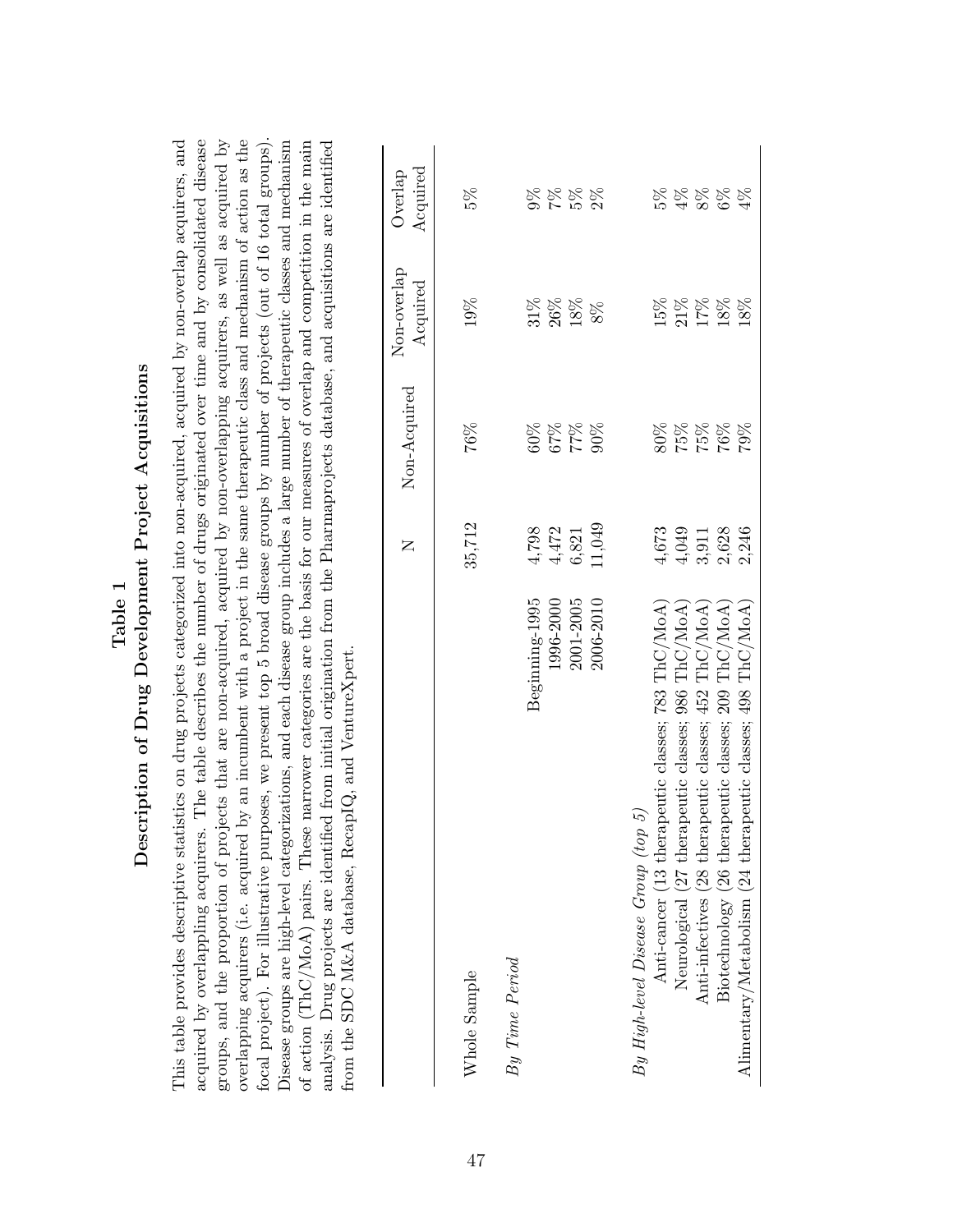| empirical specification uses the following model,                                                                                                                                                                                                                                                                                             |                                                                                                                                                 |                                         |                         |                                      |                  |                                                                                                          |
|-----------------------------------------------------------------------------------------------------------------------------------------------------------------------------------------------------------------------------------------------------------------------------------------------------------------------------------------------|-------------------------------------------------------------------------------------------------------------------------------------------------|-----------------------------------------|-------------------------|--------------------------------------|------------------|----------------------------------------------------------------------------------------------------------|
| $Development_{i,t} = \beta \cdot I(Aequired)_{i} \times I(Post)_{i,t} \times I(Overlap)_{i} + \gamma_1 \cdot I(Aequired)_{i} \times I(Post)_{i,t}$                                                                                                                                                                                            | $+ \gamma_2 \cdot I(Acquired)_i \times I(Overlap)_i + \gamma_3 \cdot I(Acquired)_i$<br>$+ \alpha_{age} + \alpha_{vintage} + \varepsilon_{i,t},$ |                                         |                         |                                      |                  |                                                                                                          |
| in year t. $I(Aequired)$ ; indicates whether drug i undergoes an acquisition event and $I(Post)_{i,t}$ indicates whether the<br>where the dependent variable $Development_{i,t}$ is a dummy variable indicating whether drug $i$ has a development event<br>drug-year $(\boldsymbol{i},t)$ observation                                        |                                                                                                                                                 |                                         |                         |                                      |                  | is after the drug is acquired. $I(Overlap)$ is a dummy variable indicating whether the acquired          |
| drug overlaps with the pipeline of the acquirer. In columns $(1)$ , $(3)$ and $(5)$ , we control for age and vintage (the year of<br>standard errors clustered at the drug project level are displayed in parentheses. ***, **, and * indicate significance at the<br>1%, 5%, and 10% levels, respectively.<br>origination) fixed effects; in |                                                                                                                                                 |                                         |                         |                                      |                  | columns $(2)$ , $(4)$ , and $(6)$ , we control for age and drug fixed effects. The t-statistics based on |
|                                                                                                                                                                                                                                                                                                                                               |                                                                                                                                                 |                                         |                         | Development $Event =$                |                  |                                                                                                          |
|                                                                                                                                                                                                                                                                                                                                               |                                                                                                                                                 | Originated before 2011<br>$\widehat{c}$ | $\widehat{\mathbb{C}}$  | Originated before 2000<br>$(\pm)$    | $\widetilde{5}$  | Single-Project Companies<br>$\odot$                                                                      |
| $\times$ Overlap<br>$I(\mbox{Acquired})\times I(\mbox{Post})$                                                                                                                                                                                                                                                                                 | $-0.019***$                                                                                                                                     | $-0.013*$                               | $-0.030***$             | $-0.017*$                            | $-0.128**$       | $-0.177***$                                                                                              |
|                                                                                                                                                                                                                                                                                                                                               | $(-2.894)$                                                                                                                                      | (1.747)                                 | $(-3.508)$              | $(-1.791)$                           | $(-2.392)$       | $(-2.688)$                                                                                               |
| $I(\mbox{Acquired})\times I(\mbox{Post})$                                                                                                                                                                                                                                                                                                     | $-0.017***$                                                                                                                                     | $-0.013***$                             | $-0.013***$             | $-0.016***$                          | $-0.041*$        | $-0.036$                                                                                                 |
| $I(\mbox{Acquired})\times\mbox{Overlap}$                                                                                                                                                                                                                                                                                                      | $(-5.239)$<br>$-0.001$                                                                                                                          | $(-3.684)$                              | $(-3.050)$<br>$-0.000$  | $(-3.471)$                           | (1.747)<br>0.040 | $(-1.376)$                                                                                               |
|                                                                                                                                                                                                                                                                                                                                               | $(-0.178)$                                                                                                                                      |                                         | $(-0.061)$              |                                      | (0.931)          |                                                                                                          |
| $I(\mbox{Acquired})$                                                                                                                                                                                                                                                                                                                          | $(-0.720)$<br>$-0.002$                                                                                                                          |                                         | $(-0.955)$<br>$-0.003$  |                                      | (0.501)<br>0.008 |                                                                                                          |
| Observations                                                                                                                                                                                                                                                                                                                                  | 311,501                                                                                                                                         | 311,501                                 | 127,910                 | 127,910                              | 17,780           | 17,780                                                                                                   |
| R-squared                                                                                                                                                                                                                                                                                                                                     | 0.018                                                                                                                                           | 0.243                                   | 0.009                   | 0.237                                | 0.028            | 0.166                                                                                                    |
| Project FE                                                                                                                                                                                                                                                                                                                                    | $\overline{M}$                                                                                                                                  | ${\rm Yes}$                             | $\overline{\mathsf{X}}$ | Yes                                  | $\overline{N}$   | Yes                                                                                                      |
| Age FE                                                                                                                                                                                                                                                                                                                                        | Yes                                                                                                                                             | ${\rm Yes}$                             | ${\rm Yes}$             | ${\rm Yes}$                          | Yes              | $Y$ es                                                                                                   |
| Vintage FE                                                                                                                                                                                                                                                                                                                                    | Yes                                                                                                                                             | $\overline{\mathsf{X}}^{\mathsf{o}}$    | Yes                     | $\overline{\mathsf{X}}^{\mathsf{o}}$ | $Y$ es           | $\overline{R}$                                                                                           |
|                                                                                                                                                                                                                                                                                                                                               |                                                                                                                                                 |                                         |                         |                                      |                  |                                                                                                          |

Table 2<br>Acquisitions, Product Overlap, and Project Development Acquisitions, Product Overlap, and Project Development This table presents the post-acquisition development likelihood of drug projects using a drug-year panel sample. The This table presents the post-acquisition development likelihood of drug projects using a drug-year panel sample. The £

<span id="page-48-0"></span>48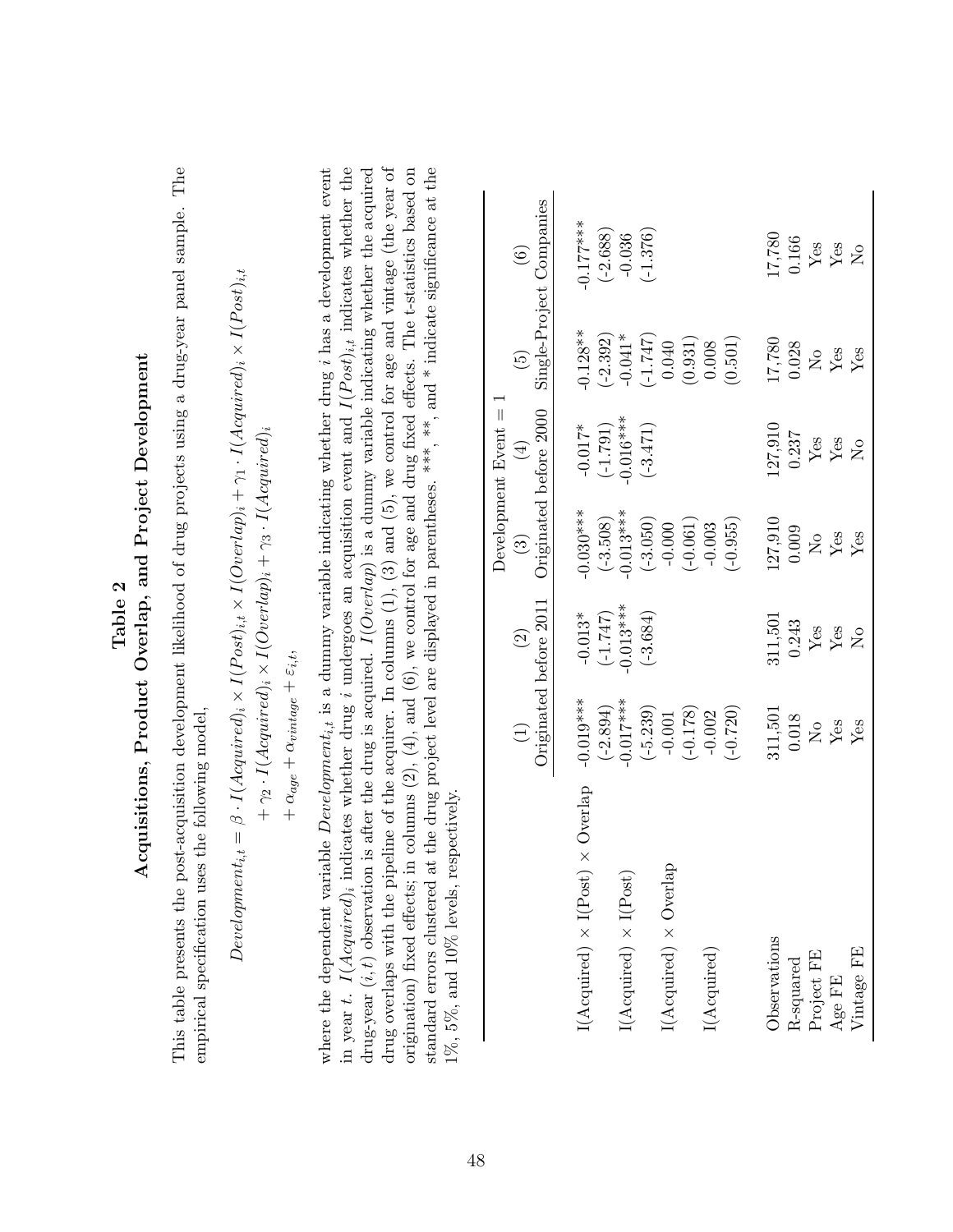### <span id="page-49-0"></span>Timing of Development Timing of Development

This table presents the post-acquisition development likelihood of a panel of acquired drug projects. The general empirical This table presents the post-acquisition development likelihood of a panel of acquired drug projects. The general empirical specification is, specification is,

Development<sub>i,t</sub> = 
$$
\beta \cdot I(\text{Acquired})_i \times I(\text{Post})_{i,t} \times I(\text{Overlap})_i + \gamma_1 \cdot I(\text{Acquired})_i \times I(\text{Post})_{i,t}
$$

\n $+ \gamma_2 \cdot I(\text{Acquired})_i \times I(\text{Overlap})_i + \alpha_{age} + \alpha_{vimage} + \varepsilon_{i,t},$ 

event in period  $t$ . In column (1) the dependent variable=1 if the drug had NO development event in period  $t$ , where the  $I(Overlap)$  indicates whether the acquired drug overlaps with the pipeline of the acquirer. The sample in column  $(1)$  focus where the dependent variable  $Development_{i,t}$  is a dummy variable indicating whether or not drug *i* has a development period is either pre- or post-acquisition years. In column  $(2)$  the dependent variable=1 if the drug had a development event in year t. I(Acquired) × I(Post) indicates whether the drug-period( $i, t$ ) observation is after the drug is acquired. event in year t. I(Acquired)  $\times$  I(Post) indicates whether the drug-period(i, t) observation is after the drug is acquired.<br>  $\sim$ on all acquired drug projects. The sample in column (2) focus on acquired projects that never have a development event in the years post-acquisition (here we are examining whether the "never-developed" projects are driving our results in Table 2). In both analyses, we control for vintage (the year of origination) fixed effects; we also control for age via age at acquisition fixed effects (in column  $(1)$ ), and age fixed effects (in column  $(2)$ ). The t-statistics based on standard errors clustered at the drug project level are displayed in parentheses. \*\*\*, \*\*, and \* indicate significance at the  $1\%$ ,  $5\%$ , and where the dependent variable  $Development_{i,t}$  is a dummy variable indicating whether or not drug i has a development event in period t. In column (1) the dependent variable=1 if the drug had NO development event in period t, where the period is either pre- or post-acquisition years. In column (2) the dependent variable=1 if the drug had a development  $I(Overlap)$  indicates whether the acquired drug overlaps with the pipeline of the acquirer. The sample in column (1) focus on all acquired drug projects. The sample in column (2) focus on acquired projects that never have a development event in the years post-acquisition (here we are examining whether the "never-developed" projects are driving our results in Table [2\)](#page-48-0). In both analyses, we control for vintage (the year of origination) fixed effects; we also control for age via age at acquisition fixed effects (in column (1)), and age fixed effects (in column (2)). The t-statistics based on standard errors clustered at the drug project level are displayed in parentheses. \*\*\*, and \* indicate significance at the  $1\%$ ,  $5\%$ , and 10% levels, respectively. 10% levels, respectively.

|                                             | $\begin{pmatrix} 1 \end{pmatrix}$                  | $\odot$                 |
|---------------------------------------------|----------------------------------------------------|-------------------------|
|                                             | No Development Event $= 1$ Development Event $= 1$ |                         |
|                                             |                                                    |                         |
| $I(Acquired) \times I(Post) \times Overlap$ | $0.049***$                                         | 0.020                   |
|                                             | (2.702)                                            | $(0.609)$<br>-0.012     |
| $I(Acquired) \times I(Post)$                | $0.214***$                                         |                         |
|                                             | (24.269)                                           | $(-0.832)$              |
| $I(Acquired) \times Overlap$                | 0.008                                              | 0.000                   |
|                                             | (0.686)                                            | (0.002)                 |
|                                             |                                                    |                         |
| Observations                                | 14,761                                             | 8,810                   |
| R-squared                                   | 0.084                                              | 0.016                   |
| Age FE                                      | $\rm Yes$                                          | ${\rm Yes}$             |
| Vintage FE                                  | $Y_{\text{ess}}$                                   | $\mathbf{Y}\mathsf{es}$ |
| Acquired projects only                      |                                                    | Yes                     |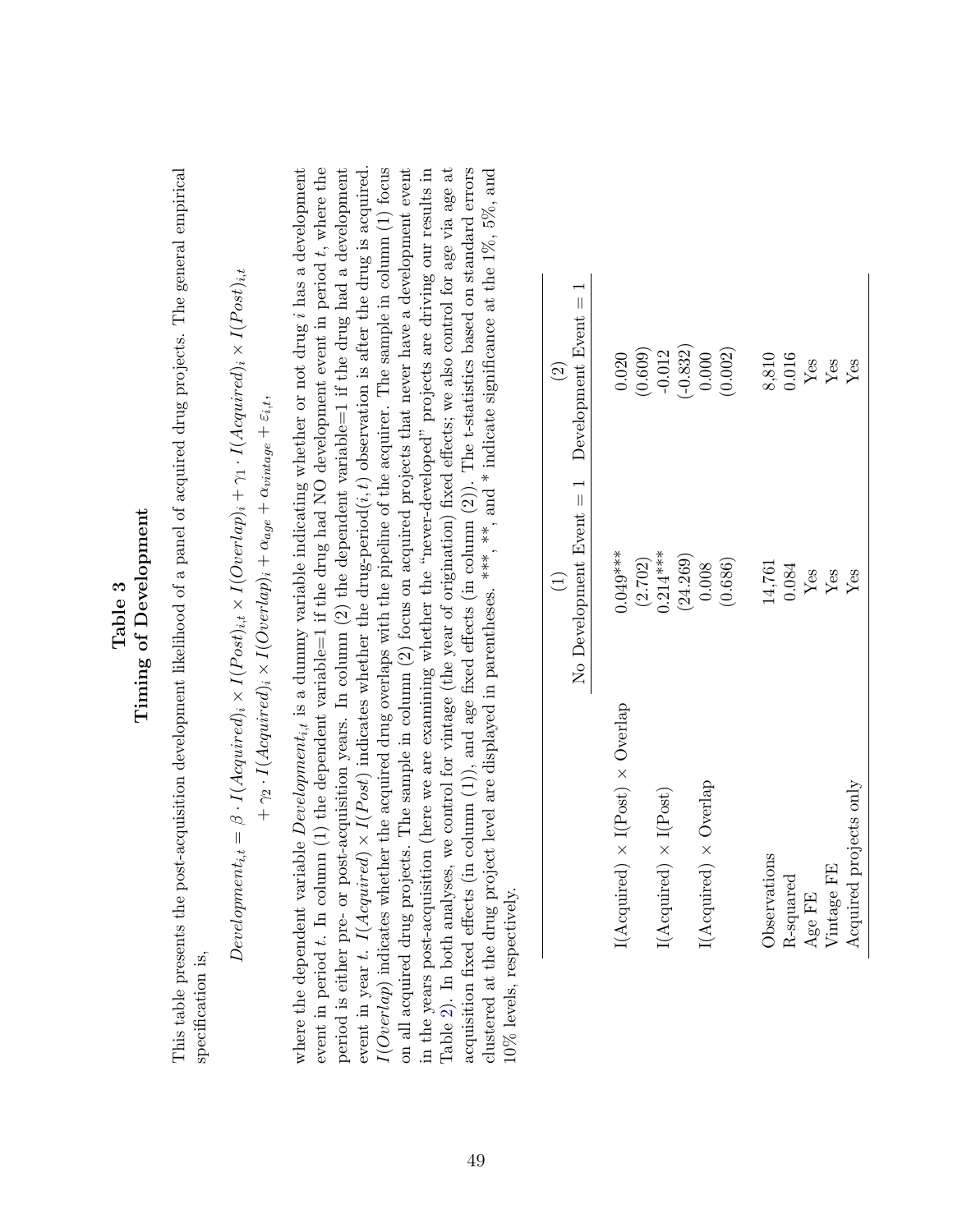<span id="page-50-0"></span>

|                                                                                                                                                                                                                                                                                                                                                                                                                                                                                                                                                                                                                                                                  |                                                        |                                                                                                                                                  | Table~4                                           |                                            | Acquisitions and Project Development: Market Competition                                                                 |                                                      |                                                     |                                                  |
|------------------------------------------------------------------------------------------------------------------------------------------------------------------------------------------------------------------------------------------------------------------------------------------------------------------------------------------------------------------------------------------------------------------------------------------------------------------------------------------------------------------------------------------------------------------------------------------------------------------------------------------------------------------|--------------------------------------------------------|--------------------------------------------------------------------------------------------------------------------------------------------------|---------------------------------------------------|--------------------------------------------|--------------------------------------------------------------------------------------------------------------------------|------------------------------------------------------|-----------------------------------------------------|--------------------------------------------------|
| This table presents the post-acquisition development likelihood of drug projects using a drug-year panel sample.<br>empirical specification uses the following model,                                                                                                                                                                                                                                                                                                                                                                                                                                                                                            |                                                        |                                                                                                                                                  |                                                   |                                            |                                                                                                                          |                                                      |                                                     | The                                              |
| $\label{eq:level} Development_{i,t} = % \begin{cases} \sum_{i=1}^n \left\vert \rho^{n-1}_i \right\vert & \text{if } i \in I_{i,t} \end{cases} % \vspace{-1.5mm}$                                                                                                                                                                                                                                                                                                                                                                                                                                                                                                 |                                                        | $+ \gamma_2 \cdot I(Aequired)_{i} \times I(Overlap)_{i} + \gamma_3 \cdot I(Aequired)_{i}$<br>$+\alpha_{age}+\alpha_{vintage}+\varepsilon_{i,t},$ |                                                   |                                            | $\beta \cdot I(Aequired)_i \times I(Post)_{i,t} \times I(Overlap)_i + \gamma_1 \cdot I(Aequired)_i \times I(Post)_{i,t}$ |                                                      |                                                     |                                                  |
| where the dependent variable $Development_{i,t}$ is a dummy variable indicating whether drug <i>i</i> has a development event<br>in year t. $I(Acquired)_i$ indicates whether drug i undergoes an acquisition event and $I(Post)_{i,t}$ indicates whether the<br>drug-year $(i, t)$ observation is after the drug is acquired. We count the number of firms with a drug or drug project that is<br>in the same technology-market                                                                                                                                                                                                                                 |                                                        |                                                                                                                                                  |                                                   |                                            | as the focal product. In columns $(1)$ to $(4)$ , the competition measure is calculated using                            |                                                      |                                                     |                                                  |
| projects are categorized into high and low competition by the median of competition measures. In columns $(1)$ , $(3)$ , $(5)$ ,<br>existing launched products, while in columns $(5)$ to $(8)$ , the measure is calculated using the pipeline. Drug development<br>for age and drug fixed effects. The t-statistics based on standard errors clustered at the drug project level are displayed in<br>and $(7)$ , we control for age and vintage (the year of origination) fixed effects; in columns $(2)$ , $(4)$ , $(6)$ , and $(8)$ , we control<br>parentheses. ***, **, and * indicate significance at the $1\%$ , $5\%$ , and $10\%$ levels, respectively. |                                                        |                                                                                                                                                  |                                                   |                                            |                                                                                                                          |                                                      |                                                     |                                                  |
|                                                                                                                                                                                                                                                                                                                                                                                                                                                                                                                                                                                                                                                                  | $\widehat{\Xi}$                                        | $\widehat{\infty}$                                                                                                                               | $\widehat{\mathbb{G}}$                            | $(\pm)$                                    | Development $Event = 1$<br>$\widetilde{G}$                                                                               | $\widehat{6}$                                        | $(\tilde{\zeta})$                                   | $\circledS$                                      |
|                                                                                                                                                                                                                                                                                                                                                                                                                                                                                                                                                                                                                                                                  | Low Competition                                        |                                                                                                                                                  | High Competition                                  |                                            | Low Competition                                                                                                          |                                                      | High Competition                                    |                                                  |
| $I(\text{Acquired}) \times I(\text{Post}) \times \text{Overallap}$<br>$I(Aequired) \times I(Post)$                                                                                                                                                                                                                                                                                                                                                                                                                                                                                                                                                               | $-0.021***$<br>$-0.016***$<br>$(-3.156)$<br>$(-5.349)$ | $-0.013***$<br>$-0.018**$<br>$(-2.288)$<br>$(-3.557)$                                                                                            | $(-0.118)$<br>$(-1.826)$<br>$-0.023*$<br>$-0.002$ | $(-0.892)$<br>(1.254)<br>$-0.014$<br>0.027 | $-0.030***$<br>$-0.016***$<br>$(-3.082)$<br>$(-3.853)$                                                                   | $-0.016***$<br>$(-1.396)$<br>$(-3.405)$<br>$-0.016$  | $-0.017***$<br>$(-3.760)$<br>$(-1.549)$<br>$-0.013$ | $(-0.717)$<br>$(-1.257)$<br>$-0.012$<br>$-0.004$ |
| Competition Measure<br>Originating Year FE<br>Project FE<br>Age FE                                                                                                                                                                                                                                                                                                                                                                                                                                                                                                                                                                                               | Yes<br>Yes<br>$\mathsf{S}^{\mathsf{O}}$                | Existing Product<br>$Y$ es<br>Yes<br>$\overline{M}$                                                                                              | Yes<br>Yes<br>$\mathsf{S}^{\mathsf{O}}$           | Yes<br>${\rm Yes}$<br>$\overline{S}$       | ${\rm Yes}$<br>Yes<br>$\mathsf{S}^{\mathsf{O}}$                                                                          | Pipeline<br>$Y$ es<br>Yes<br>$\overline{\mathsf{X}}$ | ${\rm Yes}$<br>Yes<br>$\overline{\mathsf{z}}$       | Yes<br>${\rm Yes}$<br>$\overline{R}$             |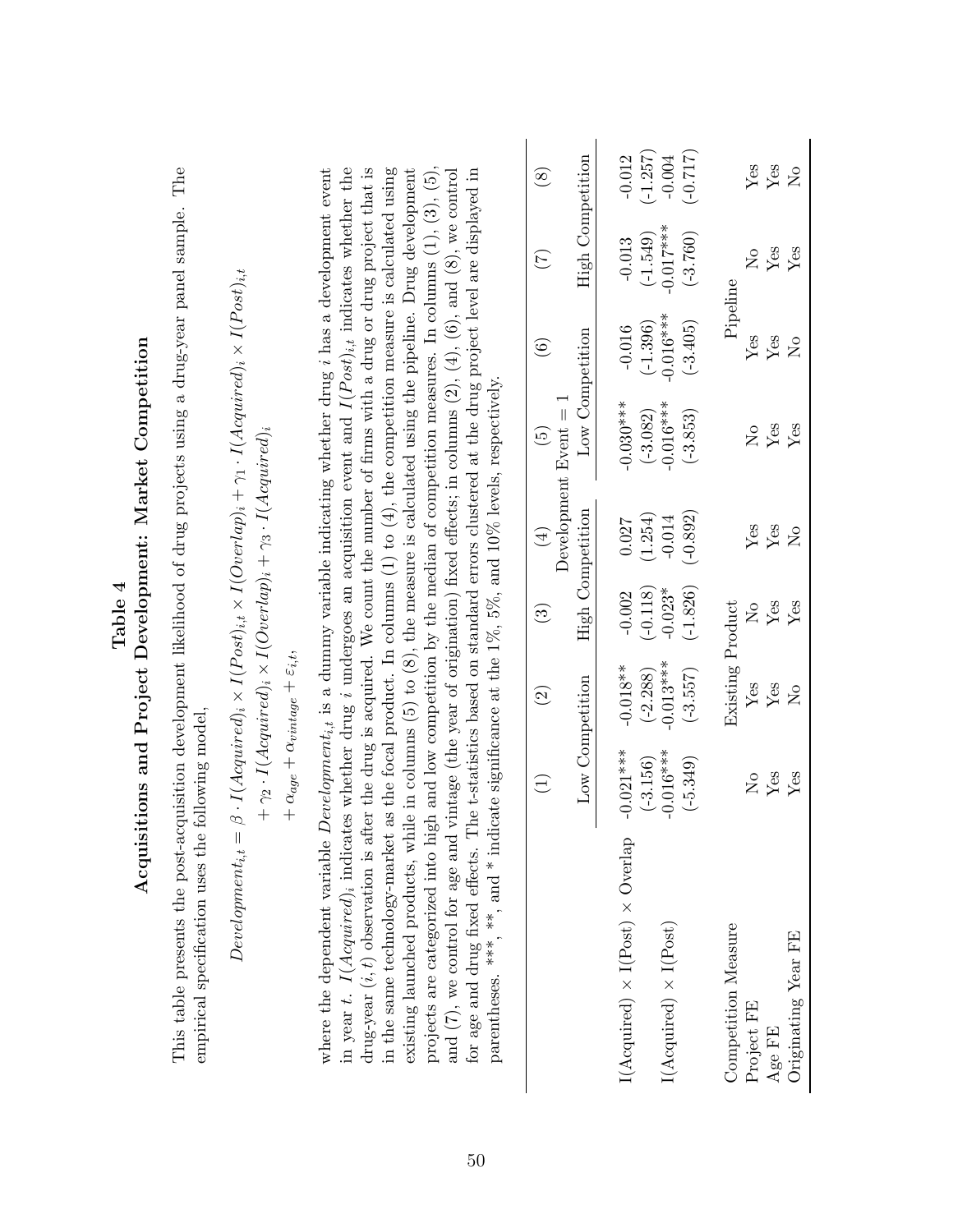### <span id="page-51-0"></span>Table 5 Acquisitions and Project Development: Patent Life Among Overlaps

This table presents the differing post-acquisition development likelihood of drug projects using a drug-year panel sample. The sample for this analysis is acquired projects where the acquirer has overlap with the target firm. The analysis investigates how remaining patent term length influences the effect of acquisition on the likelihood of development. The empirical specification uses the following model,

$$
Development_{i,t} = \beta_O \cdot I(Post)_{i,t} + \beta \cdot I(NearPatExpiry)_i
$$

$$
+ \gamma_O \cdot I(NearPatExpiry)_i \times I(Post)_{i,t}
$$

$$
+ \alpha_{age} + \alpha_{vintage} + \varepsilon_{i,t}.
$$

where the dependent variable  $Development_{i,t}$  is a dummy variable indicating whether drug i has a development event in year t.  $I(Post)_{i,t}$  indicates whether the drug-year  $(i, t)$  observation is after the drug is acquired.  $I(NeatPatExpire)$  is a dummy variable indicating whether the overlapping acquirer drug is within 5 years of patent expiry. We control for age and vintage (the year of origination) fixed effects. Column (2) also includes acquirer firm FE. The t-statistics based on standard errors clustered at the drug project level are displayed in parentheses. \*\*\*, \*\*, and \* indicate significance at the 1%, 5%, and 10% levels, respectively.

|                                         | (1)                                     | (2)                                     |
|-----------------------------------------|-----------------------------------------|-----------------------------------------|
|                                         |                                         | Development Event $= 1$                 |
| $I(Post) \times I(Near Patent)$ Expiry) | 0.045<br>$(-1.640)$                     | $0.068*$<br>$(-1.674)$                  |
| I(Post)                                 | $-0.089***$                             | $-0.055***$                             |
| I(Near Patent Expiry)                   | $(-3.650)$<br>$-0.079***$<br>$(-3.235)$ | $(-2.633)$<br>$-0.045***$<br>$(-2.151)$ |
| Observations                            | 3,216                                   | 3,216                                   |
| R-squared                               | 0.041                                   | 0.152                                   |
| Age FE                                  | Yes                                     | Yes                                     |
| Originating Year FE                     | Yes                                     | Yes                                     |
| Acquirer FE                             | No                                      | Yes                                     |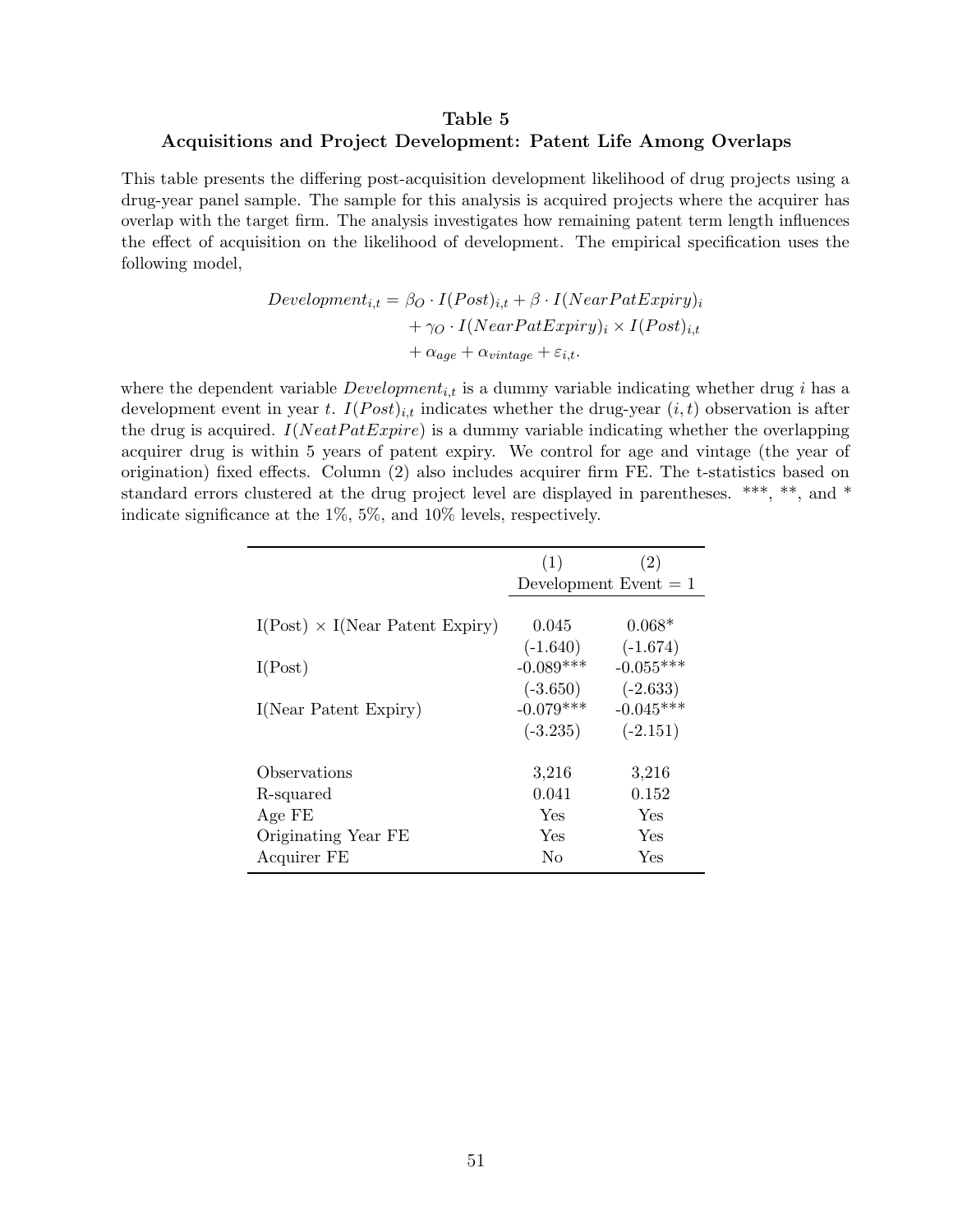<span id="page-52-0"></span>

|                                                       |                                                                                                                                                                                                                                                                                                                                                                                            |                                                                                                                |                                                                                                                                                                                                                                                                                                                                                                                                         | <b>High Competition</b><br>$\odot$                                 | $-0.238***$<br>(0.770)<br>$(-5.298)$<br>$-0.062$      | 1,644<br>0.243<br>Yes<br>${\rm Yes}$                                                     |
|-------------------------------------------------------|--------------------------------------------------------------------------------------------------------------------------------------------------------------------------------------------------------------------------------------------------------------------------------------------------------------------------------------------------------------------------------------------|----------------------------------------------------------------------------------------------------------------|---------------------------------------------------------------------------------------------------------------------------------------------------------------------------------------------------------------------------------------------------------------------------------------------------------------------------------------------------------------------------------------------------------|--------------------------------------------------------------------|-------------------------------------------------------|------------------------------------------------------------------------------------------|
|                                                       | This table presents the differing likelihood of entering Phase II trials for drug projects. The sample for this analysis is<br>overlap with the acquirer on the likelihood that the project enters Phase II trials. The empirical specification uses the<br>drugs that entered Phase I trials (for which we have detailed trial data). The analysis looks at the effect of acquisition and |                                                                                                                | drug overlaps with the pipeline of the acquirer. In Column (2) we control for vintage (the year of origination) fixed effects.<br>where the dependent variable $PhaseII_i$ is a dummy variable indicating whether drug <i>i</i> enters Phase II. I(Acquired PI) <sub>i</sub><br>indicates whether the drug (i) is acquired in Phase I. $I(Overlap)$ is a dummy variable indicating whether the acquired | $Phase II = 1$<br>Low Competition<br>$\widetilde{\mathbf{e}}$      | $-0.222***$<br>$(-1.678)$<br>$(-5.749)$<br>$-0.185*$  | Pipeline<br>1,938<br>0.083<br>Yes<br>${\rm Yes}$                                         |
| Acquisitions and Project Development: Clinical Trials |                                                                                                                                                                                                                                                                                                                                                                                            | $Acquired\,PI)_i + \gamma\cdot I (Acquired\,PI)_i \times I (Overlap)_i + \alpha_{vin \, age} + \varepsilon_i.$ |                                                                                                                                                                                                                                                                                                                                                                                                         | High Competition<br>$\left( \frac{4}{2} \right)$<br>Phase $II = 1$ | $-0.242***$<br>$(-2.519)$<br>$(-0.327)$<br>$-0.046$   | 0.229<br>436<br>${\rm Yes}$<br>$Y_{\rm \small \textrm{ess}}$<br>Existing Product         |
| Table 6                                               |                                                                                                                                                                                                                                                                                                                                                                                            |                                                                                                                | at the $1\%$ , $5\%$ , and $10\%$ levels, respectively.                                                                                                                                                                                                                                                                                                                                                 | Low Competition<br>$\widehat{\mathbb{G}}$                          | $-0.220***$<br>$-0.146**$<br>$(-1.989)$<br>$(-7.129)$ | 3,146<br>0.069<br>Yes<br>$Y_{\rm \small \textrm{ess}}$                                   |
|                                                       |                                                                                                                                                                                                                                                                                                                                                                                            |                                                                                                                |                                                                                                                                                                                                                                                                                                                                                                                                         | $\widehat{\mathfrak{O}}$<br>$\frac{1}{\sqrt{2}}$                   | $-0.144***$<br>$-0.226***$<br>$-8.253$<br>$-8.253$    | 0.079<br>4,171<br>Yes<br>${\rm Yes}$                                                     |
|                                                       |                                                                                                                                                                                                                                                                                                                                                                                            | $Phase II_i = \beta \cdot I$                                                                                   |                                                                                                                                                                                                                                                                                                                                                                                                         | Phase II                                                           | $-0.254***$<br>$(-10.223)$                            | 120.0<br>$4,\!171$<br>Yes<br>Yes                                                         |
|                                                       | following model,                                                                                                                                                                                                                                                                                                                                                                           |                                                                                                                |                                                                                                                                                                                                                                                                                                                                                                                                         |                                                                    | $I(Acquired \, PI) \times Overlap$<br>I(Acquired PI)  | Competition Measure<br>Phase Start Year FE<br>Observations<br>Vintage FE<br>$R$ -squared |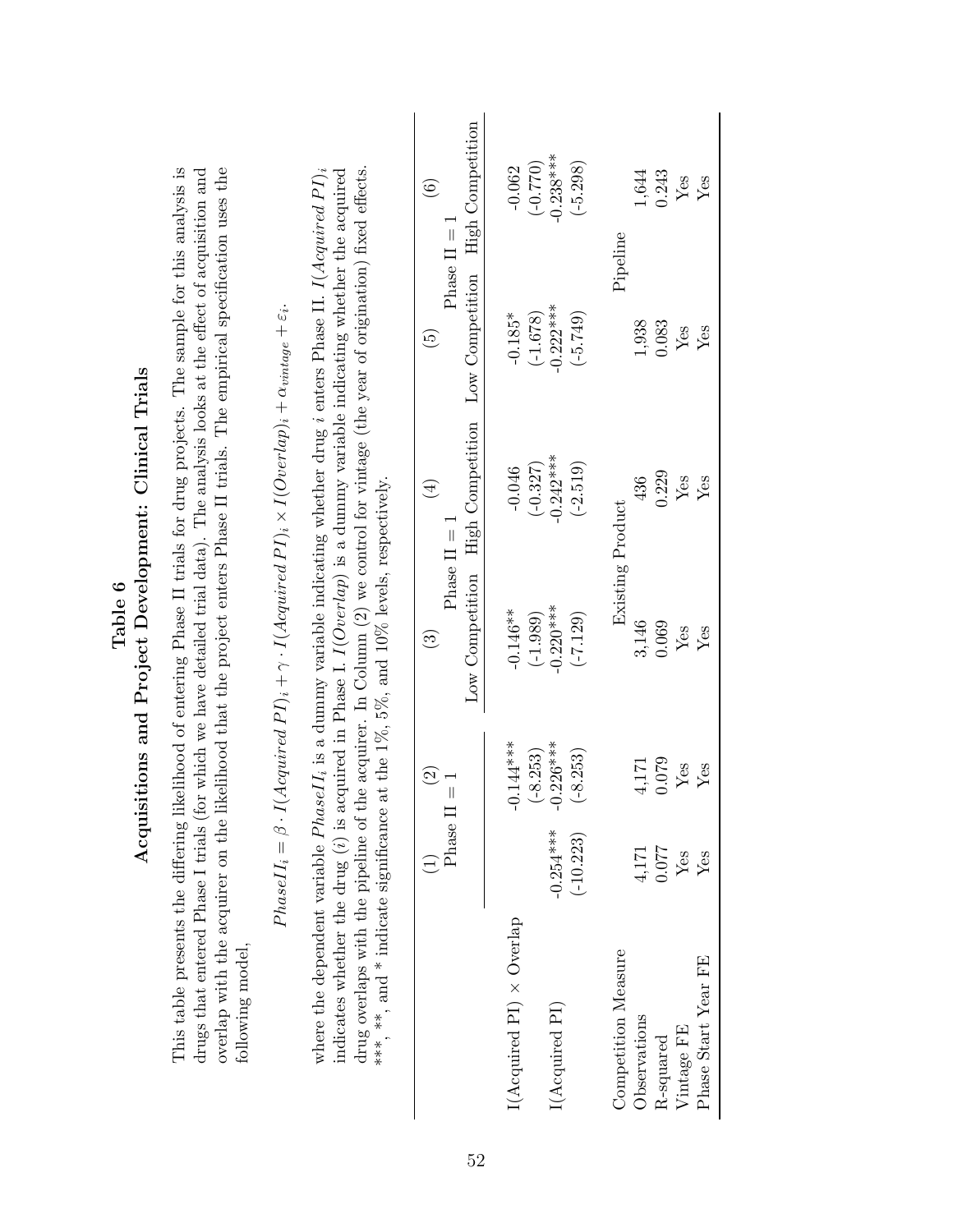## Table 7<br>Acquisitions and Assets Redeployment Acquisitions and Assets Redeployment

<span id="page-53-0"></span>**Panel A:** Acquisitions and Project Similarities to Acquired Drugs Panel A: Acquisitions and Project Similarities to Acquired Drugs

The t-statistics based on standard errors clustered at the drug project level are displayed in parentheses. \*\*\*, \*\*, and \* The t-statistics based on standard errors clustered at the drug project level are displayed in parentheses. \*\*\*, \*\*, and \* This table studies chemical similarities of drug projects between acquired drugs and drugs originated by the acquirer firm. Each observation in the sample is a drug pair of an acquired drug and a drug from the acquirer originated within the 5-year windows around the acquisition event. The key independent variable,  $I(Post)$ , indicates whether the acquirer drug was initiated after the acquisition event and takes value 1 if so. To measure chemical similarity, we use the Tanimoto effects; in column  $(2)$ , we control for acquirer firm fixed effects; in column  $(3)$ , we control for case-specific fixed effects. This table studies chemical similarities of drug projects between acquired drugs and drugs originated by the acquirer firm. distance (Nikolova and Jaworska, 2003; Krieger, Li and Papanikolaou, 2017). In column (1), we do not control for fixed effects; in column (2), we control for acquirer firm fixed effects; in column (3), we control for case-specific fixed effects. Each observation in the sample is a drug pair of an acquired drug and a drug from the acquirer originated within the 5-year windows around the acquisition event. The key independent variable,  $I(Post)$ , indicates whether the acquirer drug was initiated after the acquisition event and takes value 1 if so. To measure chemical similarity, we use the Tanimoto distance [\(Nikolova](#page-43-13) and Jaworska, [2003;](#page-43-13) Krieger, Li and [Papanikolaou,](#page-42-11) [2017\)](#page-42-11). In column (1), we do not control for fixed indicate significance at the 1%, 5%, and 10% levels, respectively. indicate significance at the 1%, 5%, and 10% levels, respectively.

|                                                     | $\overline{1}$                                                                                               | Chemical Similarity<br>$\widehat{2}$      | ನ                                                               |
|-----------------------------------------------------|--------------------------------------------------------------------------------------------------------------|-------------------------------------------|-----------------------------------------------------------------|
| $I(Post) \times Overlap$                            | $0.001\,$                                                                                                    | 0.000                                     | 0.002                                                           |
| I(Post)                                             | $(-0.609)$<br>$-0.002$<br>(0.481)                                                                            | $-0.295$<br>(0.111)<br>$-0.001$           | $(-1.364)$<br>(0.872)<br>$-0.004$                               |
| Overlap                                             | (1.263)<br>0.004                                                                                             | (1.206)<br>0.004                          |                                                                 |
| Observations<br>Acquirer FE<br>R-squared<br>Case FE | 154,896<br>0.001<br>$\rm \stackrel{\circ}{\rm \stackrel{\circ}{\rm \scriptscriptstyle M}}$<br>$\overline{R}$ | 154,896<br>0.014<br>Yes<br>$\overline{S}$ | 154,896<br>0.361<br>Yes<br>$\overline{\mathsf{X}}^{\mathsf{o}}$ |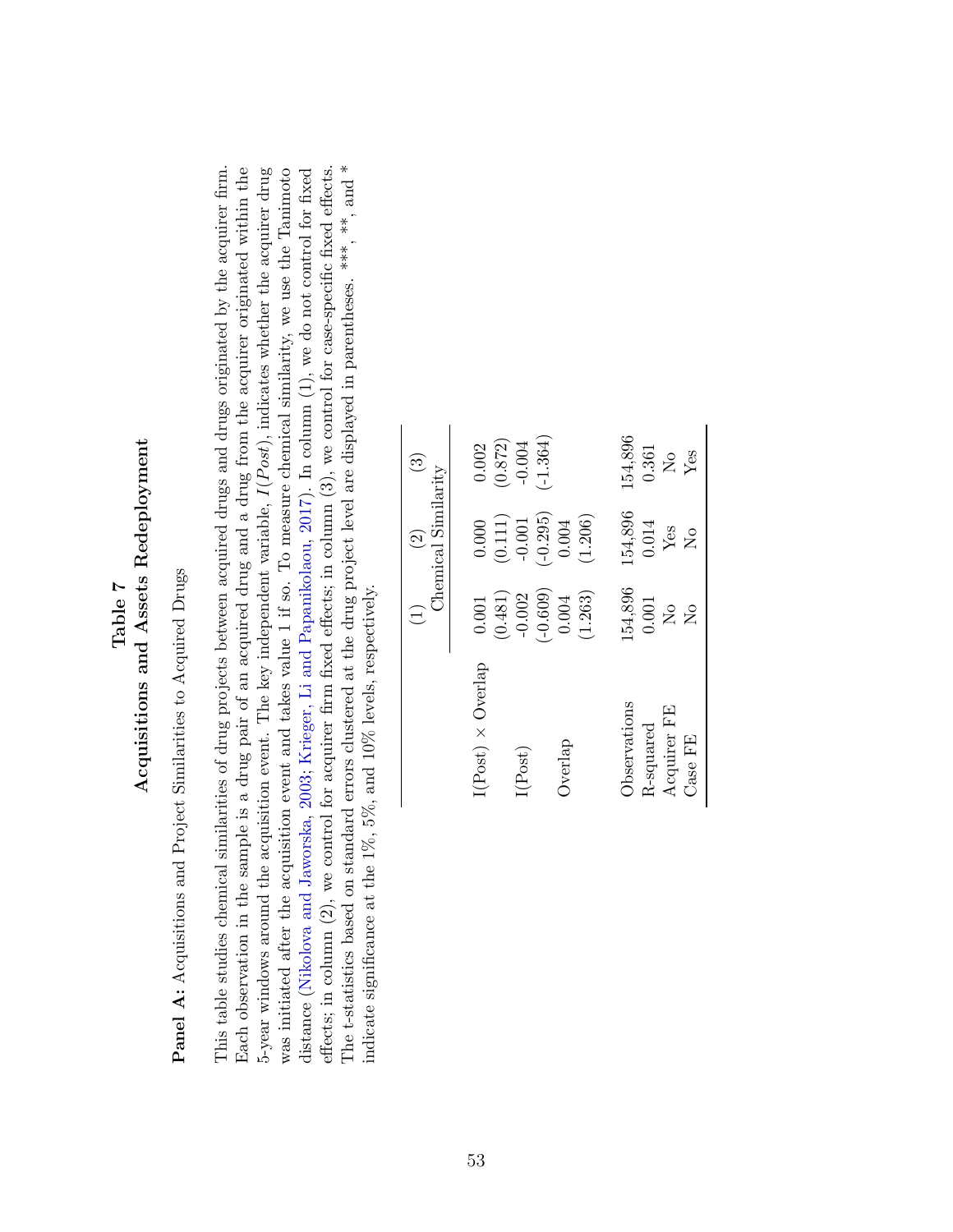<span id="page-54-0"></span>**Panel B:** Inventor Productivity (Number of New Patents) Within Five-year Window Panel B: Inventor Productivity (Number of New Patents) Within Five-year Window This table presents inventor mobility and productivity around acquisition events of drug projects. We construct a list of event from the HBS inventor database. We show the number of new patent applications in the 5-year window before the acquisition and the 5-year window after the acquisition for subsamples of inventors who moved to the acquirer and those This table presents inventor mobility and productivity around acquisition events of drug projects. We construct a list of pre-acquisition inventors by identifying those who filed at least one patent within the 5-year window prior to the acquisition who moved to other firms. T-test for subsample differences, and \*\*\*,  $**$ , and \* indicate significance at the  $1\%$ ,  $5\%$ , and pre-acquisition inventors by identifying those who filed at least one patent within the 5-year window prior to the acquisition event from the HBS inventor database. We show the number of new patent applications in the 5-year window before the acquisition and the 5-year window after the acquisition for subsamples of inventors who moved to the acquirer and those who moved to other firms. T-test for subsample differences, and \*\*\*, and \* indicate significance at the  $1\%$ ,  $5\%$ , and 10% levels, respectively. 10% levels, respectively.

|                                                          |       | Before Acquisition After Acquisition Difference |            |
|----------------------------------------------------------|-------|-------------------------------------------------|------------|
| to Acquirer After Acquisition (22%)<br>Those Who Move    | 4.572 | 3.160                                           | $1.412***$ |
| to Other Firms After Acquisition (78%)<br>Those Who Move | 4.357 | 4.089                                           | $-0.267*$  |
| <b>Difference</b>                                        | 0.215 | $0.929***$                                      | $.144***$  |

# The Intensity of Project Discontinuation around FTC Review Threshold<br>The Intensity of Project Discontinuation around FTC Review Threshold The Intensity of Project Discontinuation around FTC Review Threshold

This table presents univariate survival tests on the drugs that are acquired just below  $[-5\%, 0]$  and just above  $[0, 5\%]$  the using the development status of each project as of June 2017. To ensure that we leave adequate room for acquisitions FTC review threshold. Specifically, we examine the rates of being active, being discontinued, and being fully launched to occur, we focus on drug projects originated before 2011. We report the rate of being active, being discontinued, and being fully launched separately for the two samples and the difference between them. T-test of the sample means and the This table presents univariate survival tests on the drugs that are acquired just below [−5%, 0] and just above [0, 5%] the FTC review threshold. Specifically, we examine the rates of being active, being discontinued, and being fully launched using the development status of each project as of June 2017. To ensure that we leave adequate room for acquisitions to occur, we focus on drug projects originated before 2011. We report the rate of being active, being discontinued, and being fully launched separately for the two samples and the difference between them. T-test of the sample means and the significance levels are reported. \*\*\*, \*\*, and \* indicate significance at the  $1\%$ ,  $5\%$ , and  $10\%$  levels, respectively, significance levels are reported. \*\*\*, \*\*, and \* indicate significance at the 1%, 5%, and 10% levels, respectively.

| Stat Significanc             |                         | $\stackrel{*}{\ast}$                | $*$                                        |     |
|------------------------------|-------------------------|-------------------------------------|--------------------------------------------|-----|
| T-statistics                 | $\frac{-1.176}{-2.293}$ |                                     | 2.509                                      |     |
|                              |                         | $-4.00\%$<br>$-7.31\%$<br>$11.31\%$ |                                            |     |
| 5% Above Threshold Diff      |                         | 7.58%<br>9.09%<br>33.33%            |                                            | ತಿ  |
| Below Threshold<br>.<br>ಶ್ರೇ |                         |                                     | $\frac{3.57\%}{1.79\%}$<br>1.79%<br>94.64% | 112 |
|                              |                         | aunched                             | iscontinue                                 |     |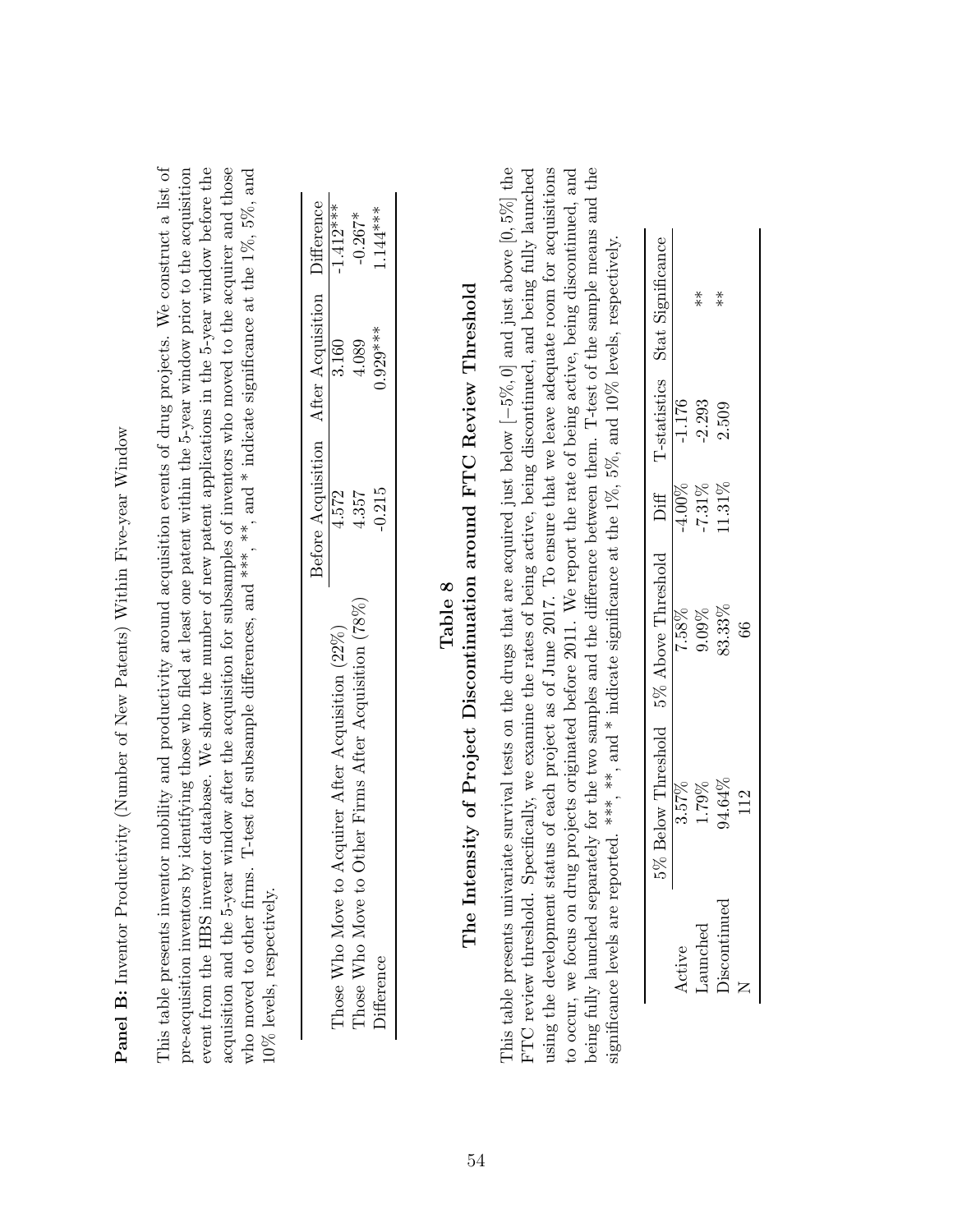### Appendix (Not For Publication)

### <span id="page-55-0"></span>A. Omitted Proofs

### A.1. Bertrand Competition

In this section, we present the proofs of the main model of Bertrand competition that are omitted from the main text.

**A.1.1. Consumer Demand.** We follow [Vives](#page-44-5) [\(2000\)](#page-42-13) and Häckner (2000) and consider an industry with  $n$  products that are produced at 0 marginal cost. We derive demand from the behavior of a representative consumer with a quadratic utility function

(11) 
$$
U(q) = \alpha \sum_{i=1}^{n} q_i - \frac{1}{2} \left( \beta \sum_{i=1}^{n} q_i^2 + 2\gamma \sum_{i \neq j} q_i q_j \right)
$$

where  $q_i$  is the quantity of product  $i, \alpha > 0$  represents overall product quality,  $\beta > 0$  measures the concavity of the utility function, and  $\gamma$  represents the degree of substitutability between products i and j.  $\beta > \gamma > 0$  ensures that the products are (imperfect) substitutes. The higher the  $\gamma$ , the more alike are the products. The resulting consumer maximization problem yields linear inverse demand for each product i given by  $p_i = \alpha - \beta q_i - \gamma \sum_{j \neq i}^n q_j$  where  $p_i$  is the price of product i.

A.1.2. No Acquisition. Consider first the product market choices of an entrepreneur that is not acquired  $(\neg acq)$ . If the project is successful  $(S)$ , the resulting newly developed product competes against  $n$  other single-product incumbent firms. The entrepreneur's objective function is

$$
\max_{p_E} p_E q_E
$$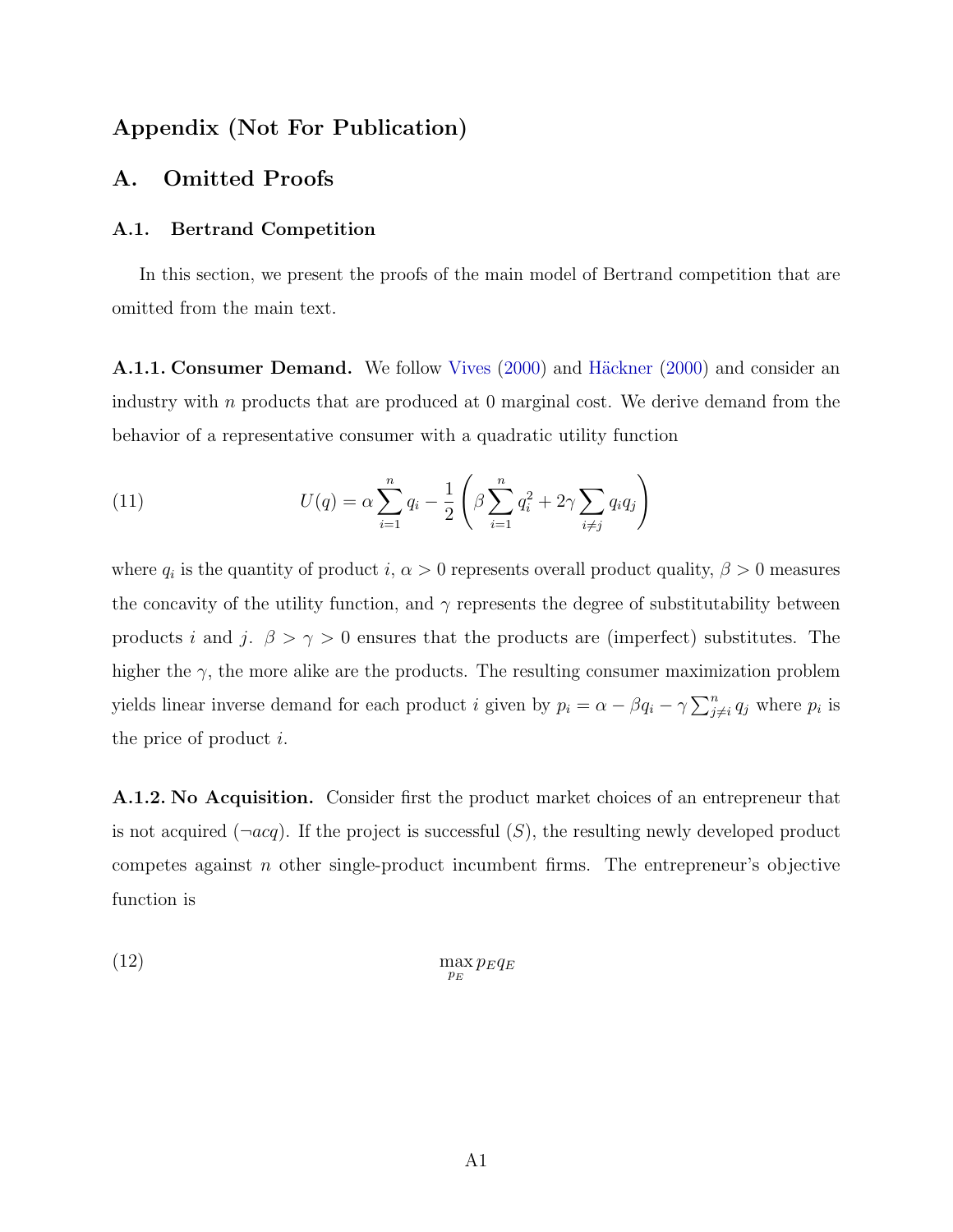Given that all  $n+1$  single-product firms are symmetric we solve for the symmetric equilibrium which yields profits

(13) 
$$
\pi_{-acq,S}^{E} = \frac{\alpha^2(\beta - \gamma)(\beta + (n-1)\gamma)}{(2\beta + (n-2)\gamma)^2(\beta + n\gamma)} = \pi_{-acq,S}^{A}.
$$

If the new project fails  $(F)$ , the entrepreneur does not have any product to sell in  $t = 2$ , and thus her profit is equal to  $\pi_{\neg acq,F}^E = 0$ . The *n* incumbent firms each have a single existing product to sell, and thus their profit is equal to

(14) 
$$
\pi_{\neg acq,F}^A = \frac{\alpha^2(\beta - \gamma)(\beta + (n-2)\gamma)}{(2\beta + (n-3)\gamma)^2(\beta + (n-1)\gamma)} = \pi_{\neg acq,F}^I.
$$

A.1.3. Acquisition. Next consider the product market choices of an acquirer in the case of an acquisition  $(acq)$ . If the project is successful, he becomes a two-product oligopolist who optimally chooses quantities for his new and his old product and competes against  $n-1$ other single-product incumbents. The acquirer's objective function is

(15) 
$$
\max_{p_1, p_2} p_1 q_1 + p_2 q_2
$$

whereas the remaining  $n-1$  other single-product firms maximize single-product profits. Given our symmetry assumptions, in equilibrium,  $p_1^* = p_2^* = p^A$  and  $p_i^* = p^I$  for any  $i \neq 1, 2$ .

The profit of the multi-product incumbent acquirer is

(16) 
$$
\pi_{acq,S}^A = \frac{\alpha^2 (\beta - \gamma)(\beta + (n-2)\gamma)(2\beta + \gamma(2n-1))^2}{2(\beta + n\gamma)(2\beta^2 + (3n-4)\beta\gamma + (1 + (n-3)n)\gamma^2)^2}
$$

If the project is unsuccessful, the acquirer can still sell the existing product in  $t = 2$  and only has to compete against  $n - 1$  other single-product incumbents. In this case the resulting profit for the acquirer is

.

(17) 
$$
\pi_{acq,F}^A = \frac{\alpha^2(\beta - \gamma)(\beta + (n-2)\gamma)}{(2\beta + (n-3)\gamma)^2(\beta + (n-1)\gamma)}.
$$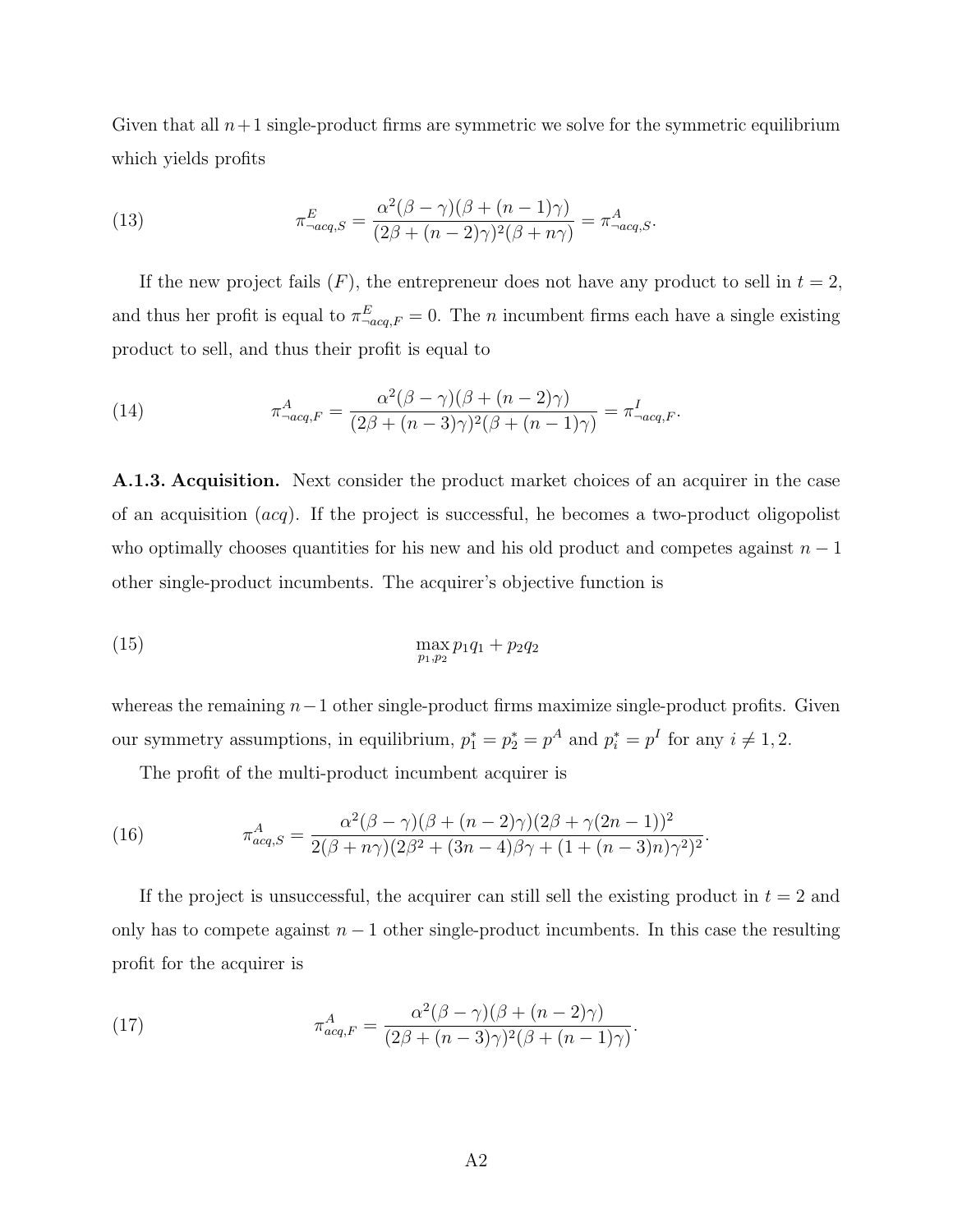Comparing these expressions yields the following profit ranking if  $\beta > \gamma > 0$ 

(18) 
$$
\pi_{acq,S}^{A} > \pi_{acq,F}^{A} = \pi_{-acq,F}^{A} > \pi_{-acq,S}^{A} = \pi_{-acq,S}^{E} > \pi_{-acq,F}^{E} = 0
$$

as well as the following inequality

(19) 
$$
\Delta^E \equiv \pi^E_{\neg acq,S} - \pi^E_{\neg acq,F} > \pi^A_{acq,S} - \pi^A_{acq,F} \equiv \Delta^A.
$$

### A.1.4. Product Market Overlap.

Proof of Proposition [1.](#page-11-1) From the inequality [\(3\)](#page-10-0) it immediately follows that an incumbent firm acquires a project and continues development if  $k \leq k^A$  and that an independent entrepreneur continues if  $k \leq k^E$ . Equation [\(4\)](#page-10-1) shows that the thresholds  $k^E$  and  $k^A$  are identical if and only if  $\Delta^E = \Delta^A$ . Thus, it remains to show that for any positive product market overlap  $\beta > \gamma > 0$ , we have  $\Delta^{E} > \Delta^{A}$  and hence  $k^{E} > k^{A}$ .

Recall  $\Delta^E \equiv \pi^E_{-acq,S} - \pi^E_{-acq,F}$  and  $\Delta^A \equiv \pi^A_{acq,S} - \pi^A_{acq,F}$ . It is immediately apparent that for  $\gamma = 0$  and  $\gamma = \beta$  we have  $\Delta^{E} = \Delta^{A}$ . Rewriting the inequality  $\Delta^{E} > \Delta^{A}$  to solve for  $\gamma$ and  $\beta$  establishes that  $\beta > \gamma > 0$  is necessary and sufficient for this inequality to hold.  $\Box$ 

### A.1.5. Competition.

*Proof of Proposition [2.](#page-11-0)* Note that the difference between the thresholds is given by  $k^E - k^A =$  $\rho(\Delta^E - \Delta^A)$ . Proposition [1](#page-11-1) establishes that  $\Delta^E - \Delta^A > 0$  for any  $\beta > \gamma > 0$ . Substituting the profit expressions  $\pi_{\text{-acq},S}^E$ ,  $\pi_{\text{-acq},F}^A$ ,  $\pi_{\text{acq},S}^A$ , and  $\pi_{\text{-acq},F}^A$  and differentiation of  $\Delta^E - \Delta^A$  with respect to *n* establishes the result. Furthermore, we have  $\lim_{n\to\infty} (k^E - k^A) = 0$ .  $\Box$ 

### A.1.6. Patent Life and Future Competition.

Proof of Proposition [3.](#page-13-0) Due to Bertrand competition, profits of the incumbent drop to zero after  $T^A$  years. Thus, his development gain until then is  $T^A \Delta^A$ . The entrepreneur's development gain over that time span is  $T^A \Delta^E$ .

Denote the development gains for the entrepreneur and the acquirer in the presence of undifferentiated generic competition after the expiry of the acquirer's existing product's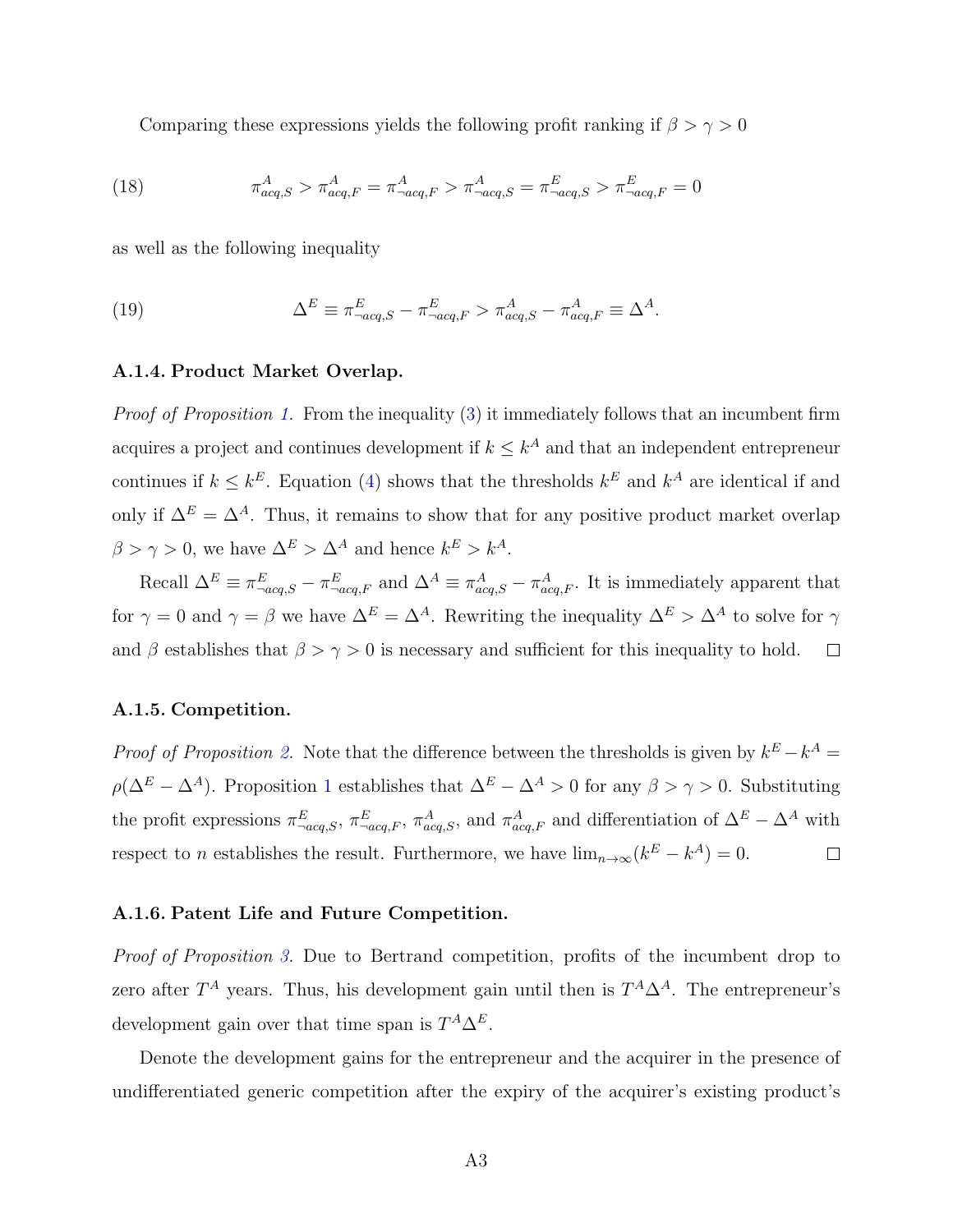patent in  $T^A$  years by  $\Delta_{gen} = \Delta_{gen}^E = \Delta_{gen}^A$ . These (equal) development gains are different from the previous expressions  $\Delta^E$  and  $\Delta^A$ . This is because when a generic product (that is undifferentiated from the acquirer's existing product) enters, it not only drives profits of that product to zero, but due to its low price it also reduces the profits of the other products that are differentiated from it. Thereafter, the profits for the acquirer's existing product drop to 0, and hence his incentives to develop coincide with those of the entrepreneur.

Thus, the development decisions of the entrepreneur  $d_{gen}^{E}$  and the acquiring incumbent  $d_{gen}^A$  are given by inequalities [\(5\)](#page-13-1) and [\(6\)](#page-13-2). And therefore, the resulting difference in the development thresholds is given by  $\rho T^A(\Delta^E - \Delta^A)$ . This difference is increasing in  $T^A$  which establishes the proposition.  $\Box$ 

### A.1.7. Acquisition Decision.

*Proof of Proposition [4.](#page-15-0)* The acquirer decides to acquire at a takeover price  $P$  if

<span id="page-58-1"></span>(20) 
$$
d^{A}[\rho \pi_{acq,S}^{A} + (1 - \rho) \pi_{acq,F}^{A} - k] + (1 - d^{A})(L + \pi_{acq,F}^{A}) - P \ge
$$

$$
d^{E}[\rho \pi_{-acq,S}^{A} + (1 - \rho) \pi_{-acq,F}^{A}] + (1 - d^{E}) \pi_{-acq,F}^{A}
$$

where  $d^i \in \{0,1\}$  for  $i = \{E, A\}$  is the development decision for the owner of the project in  $t=1$ .

To compensate the entrepreneur for selling the project, the acquirer must pay a price  $P$ that is equal to the expected payoff of the project when the entrepreneur remains independent. Thus,

<span id="page-58-0"></span>(21) 
$$
P = d^{E}(\rho \Delta^{E} - k) + (1 - d^{E})L.
$$

Substituting the takeover price [\(21\)](#page-58-0) into the inequality for the acquisition decision [\(20\)](#page-58-1) and solving for each of the three cases of  $\rho$  establishes the proposition.  $\Box$ 

A.1.8. Welfare. We now show under what conditions killer acquisitions are welfare-decreasing. This is the case whenever  $k^E \geq k > k^A$  and the social surplus resulting from no acquisition (and continued development) is higher than when there is no acquisition (and termination).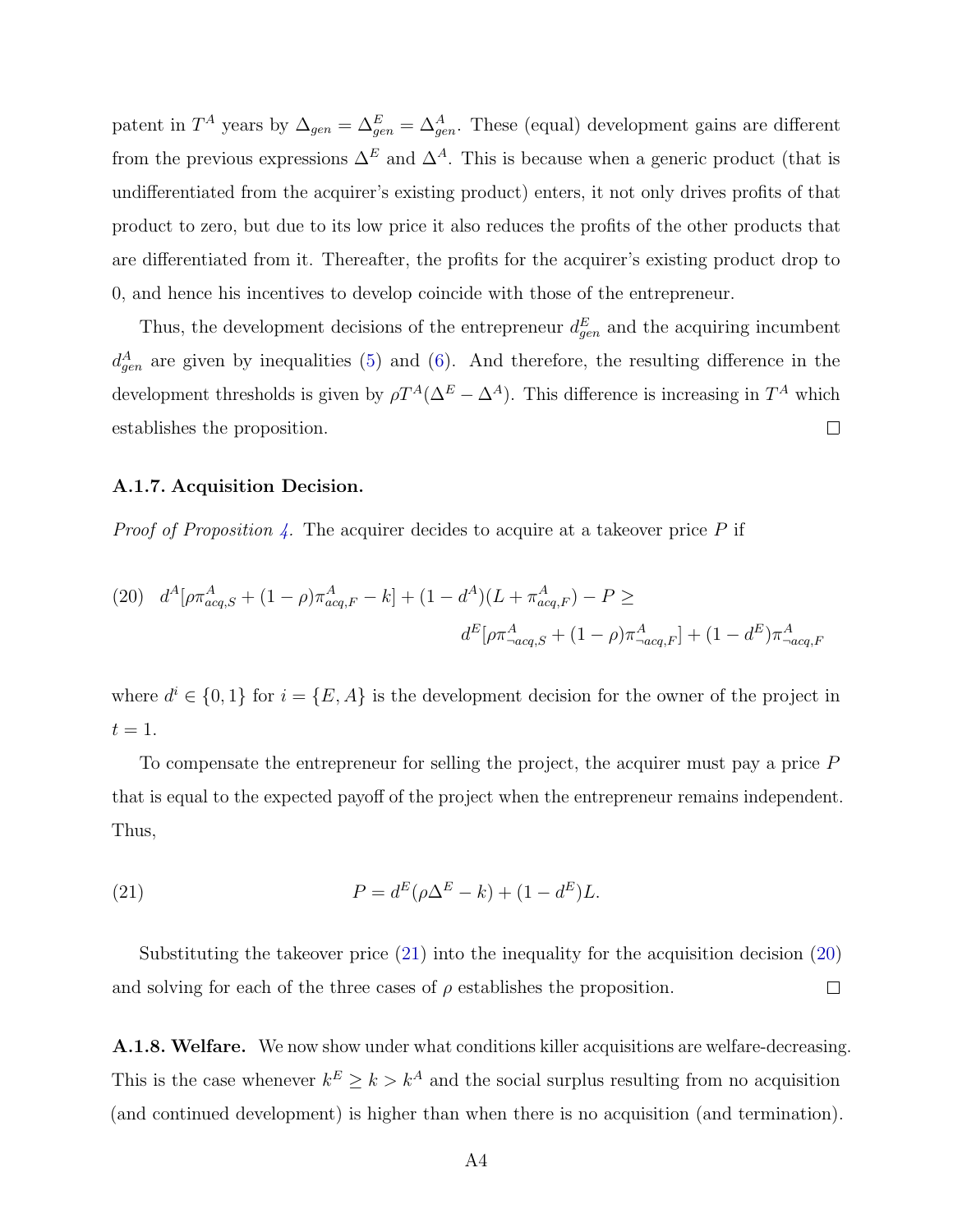Under a social welfare standard which uses the unweighted sum of consumer surplus and producer surplus, this is given by the following inequality

(22) 
$$
\rho \pi_{-acq,S}^{E} - k + n[\rho \pi_{-acq,S}^{A} + (1 - \rho) \pi_{-acq,F}^{A}] + \rho CS_{-acq,S} + (1 - \rho) CS_{-acq,F} \ge
$$

$$
P + (\pi_{acq,F}^{A} + L - P) + CS_{acq,F}
$$

where  $P$  is the transaction price which is just a transfer between incumbent and entrepreneur and  $CS$ <sub> $\neg acq$ </sub>, and  $CS$ <sub> $\neg acq$ </sub>,  $\equiv CS_{acq}$ , are the consumer surplus values under the different scenarios. Recall that  $\pi^A_{\text{--}acq,F} = \pi^A_{acq,F}$  then rewriting this condition yields

(23) 
$$
(\rho \pi_{\neg acq,S}^{E} - k - L) + \rho (CS_{\neg acq,S} - CS_{\neg acq,F}) \geq n\rho (\pi_{\neg acq,F}^{A} - \pi_{\neg acq,S}^{A}).
$$

The first term in brackets on the left-hand side is the entrepreneur's net expected profit gain from continuing development. This is positive in the killer acquisitions region  $k^E \geq k > k^A$ . The second term is the expected increase in consumer surplus due to continued development which is also positive both because there is more product variety and because prices are lower. The term on the right-hand side of the inequality is the expected loss in profit for the  $n$ incumbents, and it is also positive. We can derive a sufficient condition for killer acquisitions to be welfare-reducing by setting the first term to zero (i.e.,  $k = k<sup>E</sup>$  so the entrepreneur just wants to develop it). This yields the following condition

<span id="page-59-0"></span>(24) 
$$
CS_{\neg acq,S} - CS_{\neg acq,F} \ge n(\pi^A_{\neg acq,F} - \pi^A_{\neg acq,S}).
$$

[Hsu and Wang](#page-42-14) [\(2005\)](#page-42-14) derive expressions for consumer surplus and total welfare under differentiated goods oligopoly. Using their expressions, we obtain the following expression for the increase in consumer surplus

(25) 
$$
CS_{\neg acq,S} - CS_{\neg acq,F} = \frac{(n+1)[\beta + \gamma n]}{2}q_{n+1}^2 - \frac{n[\beta + \gamma(n-1)]}{2}q_n^2
$$

It is now straightforward to show that the sufficient condition for killer acquisitions to be welfare-reducing given by inequality [\(24\)](#page-59-0) is always satisfied for any degree of product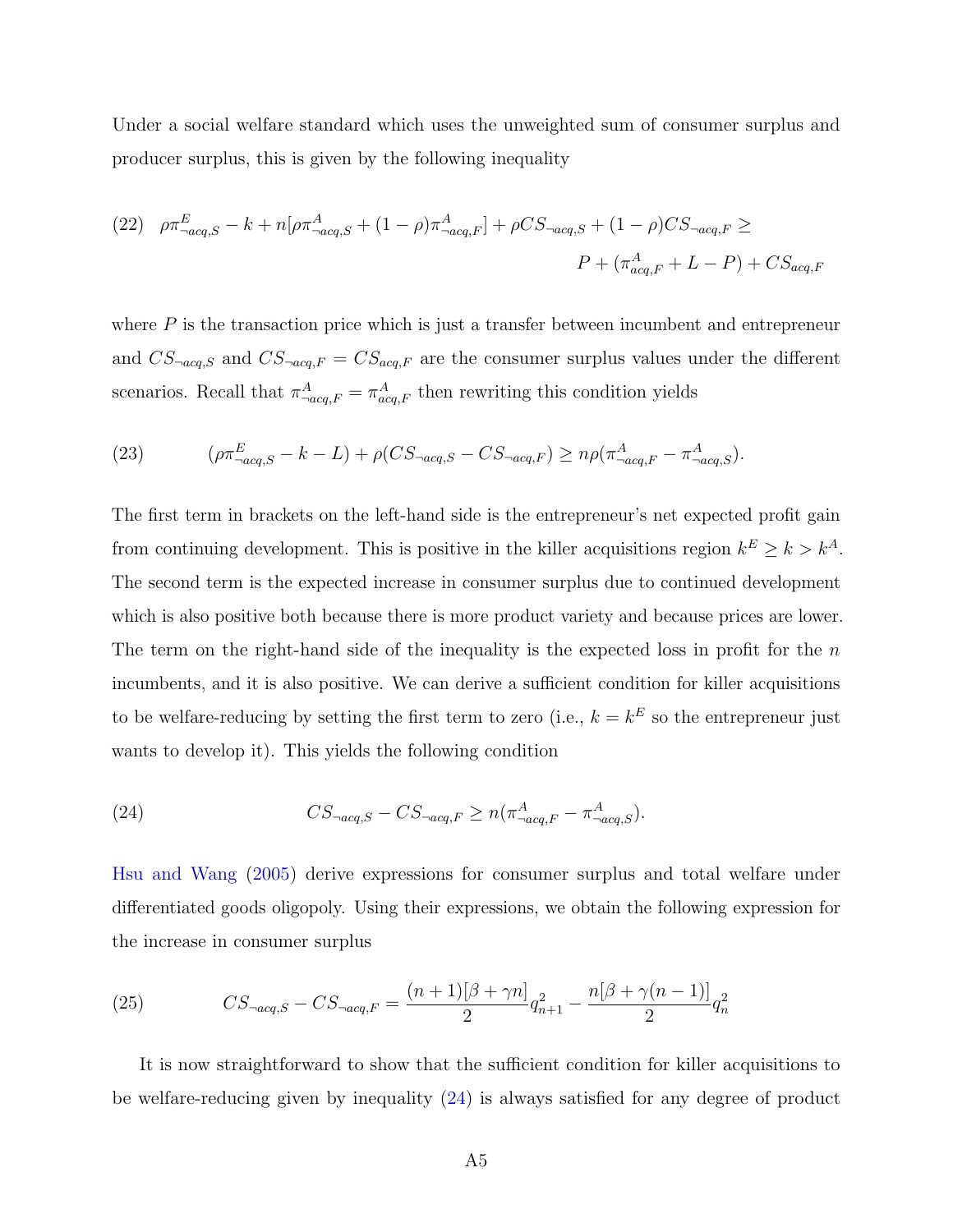substitution under differentiated Bertrand competition with a single incumbent  $(n = 1)$ . For  $n \geq 2$  the inequality is satisfied under differentiated Bertrand competition as long as the entrant's product is sufficiently differentiated (i.e.,  $\gamma < \gamma^{W}$ ) from the existing incumbents.

Furthermore, as n increases the threshold  $\gamma^W$  below which killer acquisitions decrease, welfare also decreases, thus increasing the region under which killer acquisitions do not necessarily reduce welfare. However, from Proposition [2](#page-11-0) we know that as  $n$  increases, the region in which killer acquisitions occur shrinks. Thus, it is precisely in the cases in which killer acquisitions do not occur for a large set of parameter values that their social welfare impact is also potentially beneficial.

### <span id="page-60-0"></span>A.2. Cournot Competition

Consider the same setting as in our main model, but assume that firms compete in quantities in the competition stage in  $t = 2$ .

If the entrepreneur remains independent in  $t = 0$ , the payoffs in  $t = 2$  are

$$
\pi^{E}_{\neg acq,F} = 0
$$
  
\n
$$
\pi^{A}_{\neg acq,F} = \frac{\beta \alpha^{2}}{(2\beta + \gamma(n-1))^{2}}
$$
  
\n
$$
\pi^{E}_{\neg acq,S} = \frac{\beta \alpha^{2}}{(2\beta + \gamma n)^{2}}
$$
  
\n
$$
\pi^{A}_{\neg acq,S} = \frac{\beta \alpha^{2}}{(2\beta + \gamma n)^{2}}
$$

If the incumbent acquires the entrepreneur in  $t = 0$ , the payoffs in  $t = 2$  are

$$
\pi_{acq,F}^{E} = \frac{\beta \alpha^2}{(2\beta + \gamma(n-1))^2}
$$

$$
\pi_{acq,S}^{A} = \frac{(2\beta - \gamma)^2 (\beta + \gamma)\alpha^2}{2(2\beta^2 + \beta\gamma n - \gamma^2)^2}
$$

<span id="page-60-1"></span>Defining  $\Delta^E$  and  $\Delta^A$  with these new payoffs and the same logic of proofs above establishes all the propositions as in our main model.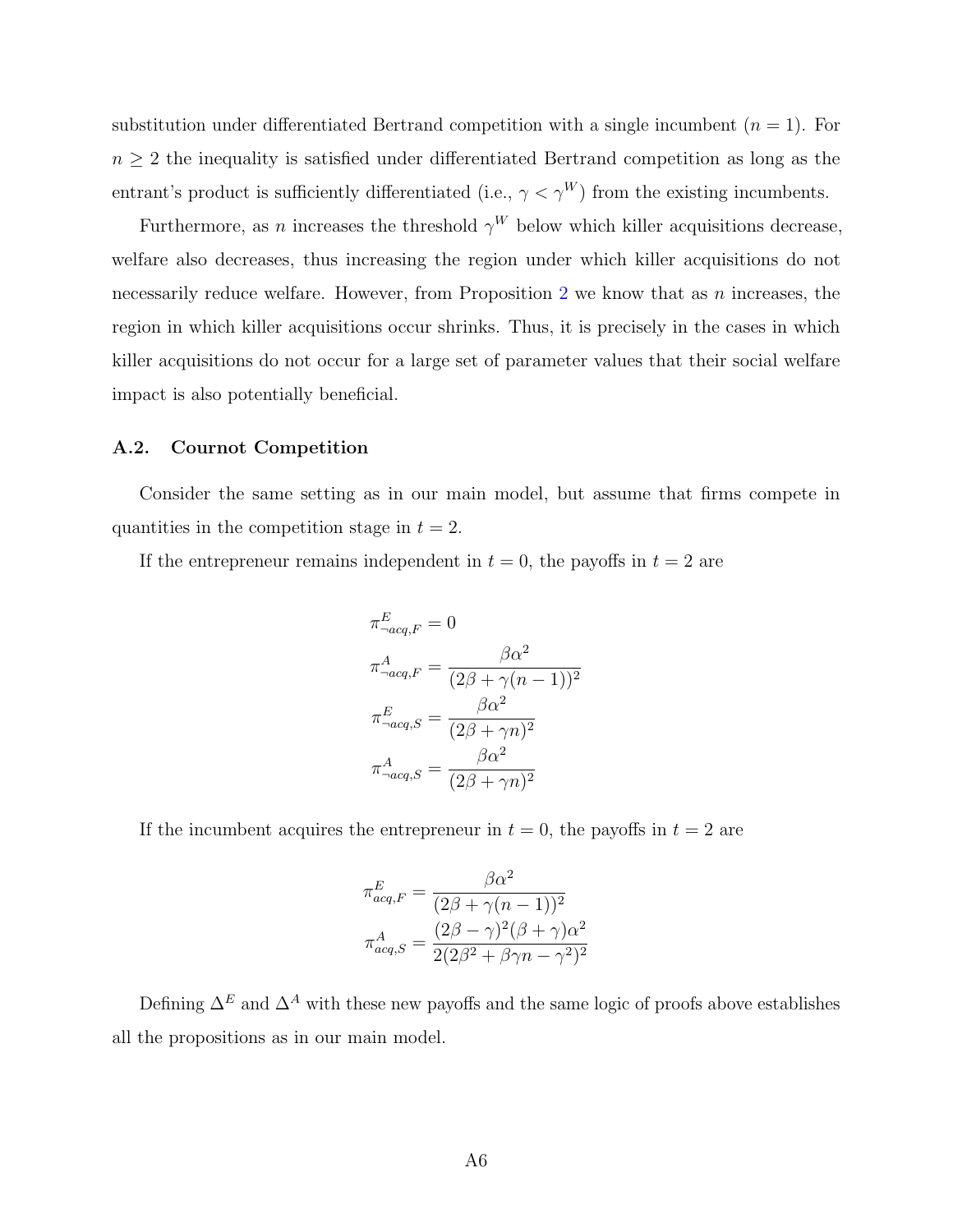### B. Cleaning Pharmaprojects Data

To build our analytical dataset at the drug project level, we use Pharmaprojects from Pharma intelligence. Pharmaprojects is a comprehensive dataset that tracks drug projects from a very early stage through to launch or discontinuation. Pharmaprojects provides nearly universal coverage of all candidate drugs developed or under development for eventual sale in the U.S. market, along with the originating firm associated with each drug project. In this Appendix, we describe the process involved in cleaning the data.

### B.1. Identifying Originators of Drug Projects

Our first challenge in using Pharmaprojects data for our analyses was to identify the developer of each drug project at teach point in time, particularly prior to and post acquisition. In the raw dataset, Pharmaprojects typically updates the "originator" firm name associated with each project when and if it is acquired. More specifically, if the project was acquired, the acquiring firm is typically erroneously listed as the "originator" of the project in raw Pharmaprojects data. We therefore needed to re-construct the original "originator" firm in such cases.

To do so, we make use of two additional fields in the dataset. The first is the "overview" field, which intends to provide background of the drug project and thus often includes the name of the original firm associated with the project in the case of acquisitions. For example, the drug Trastuzumab had the originator as "Roche" when it was initially developed by Genetech. The overview text reads "Trastuzumab is a humanized MAb to HER2, a cell surface oncoprotein which is overproduced in breast and ovarian cancers, under development by Genentech (Roche)" and hence we could use this information to extract the original originator as Genentech.

The second is the "latest change" field, which also would often contain details of acquisition events, including the associated firm names. For example, the field often read "Firm XYZ acquired by Firm ABC", which we would use to impute the orginal originator name as "Firm XYZ".

To extract the original "originator" firm from these fields, we used regular expressions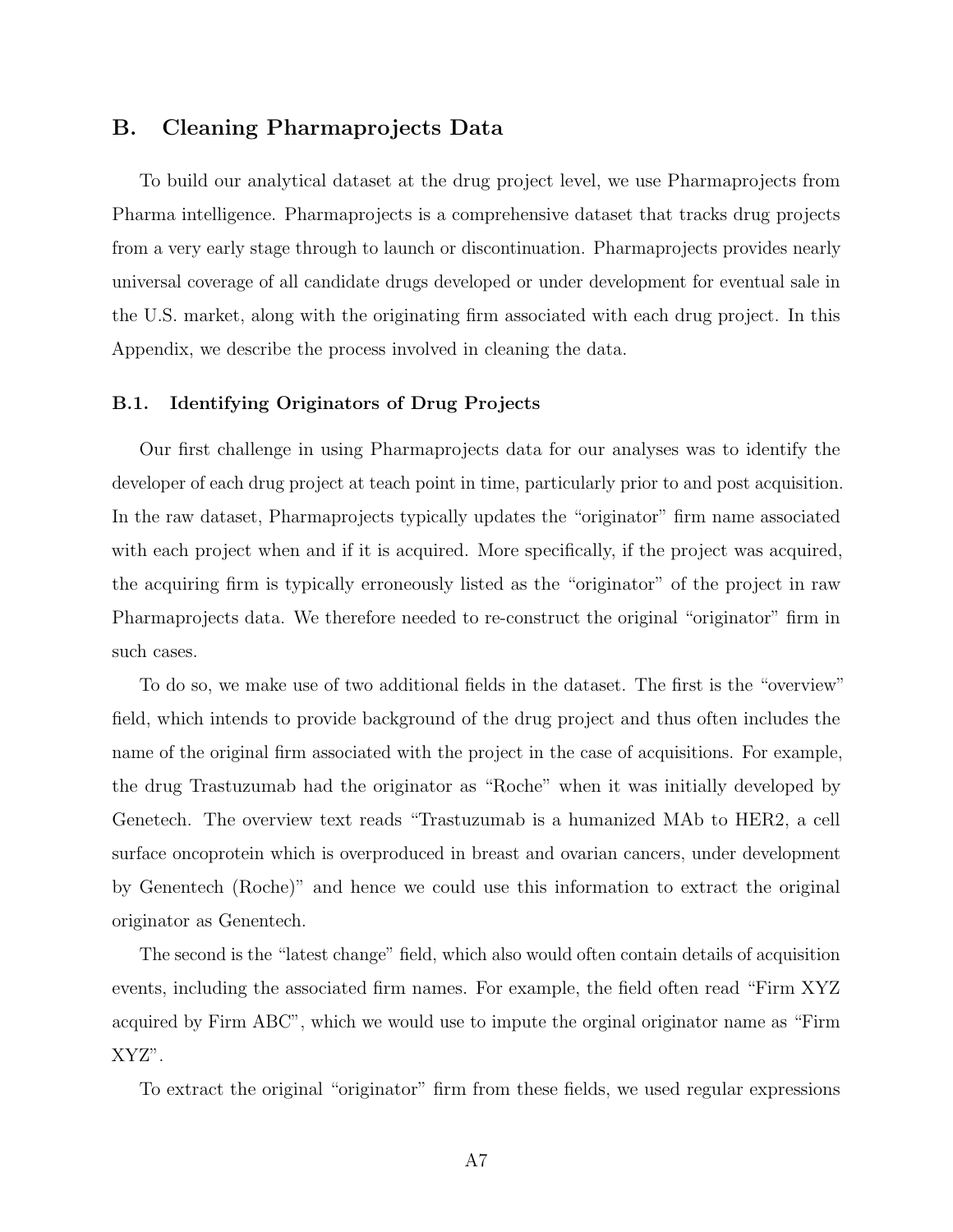and phrases such as "X acquired by Y" or "developed by X." We algorithmically created a list of original originators and the acquiring firms, and we checked them against our M&A datasets from SDC and Recap IQ.

### B.2. Merging Pharmaprojects with Acquisition Data

Once we had a dependable measure of the true originator firms, our second challenge in using Pharmaprojects was to standardize originator firm names for matching with other datasets, including M&A events. We do so first by using the Stata program "stnd compname" [\(Wasi and Flaaen,](#page-44-6) [2015\)](#page-44-6), which isolated the stem name for each originator firm associated with each project in Pharmaprojects. We then checked all non-exact matching manually to confirm accuracy.

### B.3. Categorizing Development Milestones

Pharmaprojects comprehensively documents the occurrence and timing of key product development milestones (e.g., "new patent application", "target identified", "first launch", and "additional registration for clinical trial"), including drug discontinuations. We aggregate the 28 events tracked by Pharmaprojects into three categories: development events, termination events, and neutral events that impart little information regarding the progress (or termination) of drug development. Development events reflect both research and development milestones and important steps in the commercialization process for the underlying drug project. Pharmaprojects therefore allows us to identify and capture milestones that signify development of a drug, including, but not limited to, progress through clinical trials. The Table "Measuring Drug Development" details all events that comprise our main development milestone dependent variable.

### B.4. Clinical Trials Information

We supplement the Pharmaprojects data with Pharma Intelligence's Trialtrove data on clinical trials, linked at the project level. Drug clinical trials comprise three main phases: Phase I trials, which are small (20 and 100 healthy volunteers), short, and are intended to test safety; Phase II trials, which are larger (100s of affected patients), typically randomized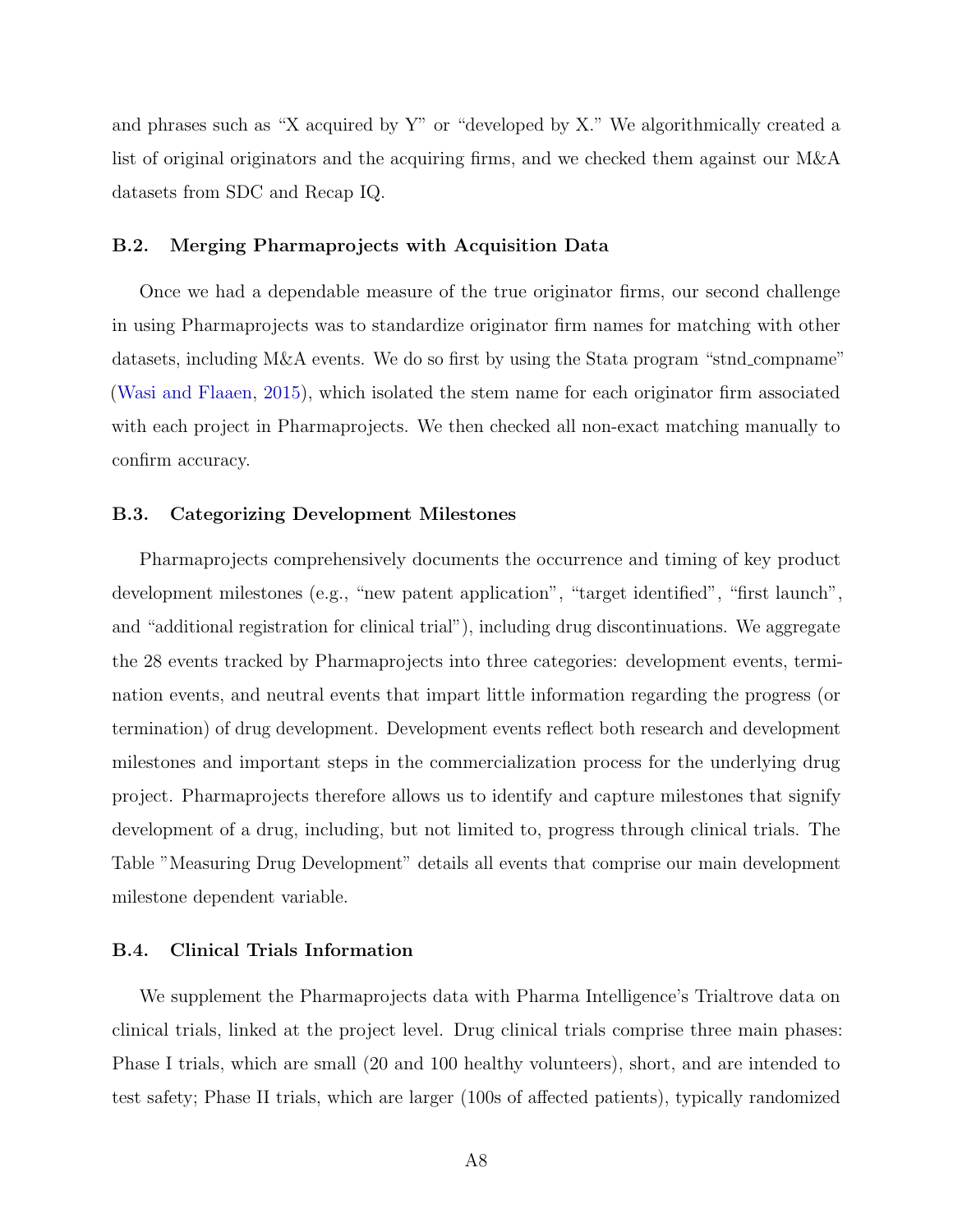control trials lasting up to two years, and are intended to test efficacy; and Phase III trials, which are expanded versions of Phase II trials, involving hundreds or thousands of participants, and typically lasting one to four years [\(US Food and Drug Administration,](#page-44-1) [2017\)](#page-44-1). Following successful trials, firms may submit a New Drug Application (NDA) to the FDA, which then determines if, and under what conditions, the drug can be marketed to U.S. patients. We use Trialtrove data to identify the initiation of clinical trials by phase, including the timing of trial initiation.

Notably, clinical trial data are widely available only from 1997 onward, when the U.S. Federal government first mandated the National Institutes of Health (NIH) to collect and make publicly available a comprehensive, clinical trials database.<sup>[31](#page-0-0)</sup> Therefore, we have comprehensive trial data only for a limited subset of all projects in our sample, specifically those initiated after 1997. Within this limited sample, we identify projects for which we observe the start date of the first round of Phase I trials and track their progression to future trial phases, following prior studies that use progression through phases of clinical trials as a measure of project development [\(Krieger,](#page-42-0) [2017;](#page-42-0) [Guedj and Scharfstein,](#page-42-1) [2004\)](#page-42-1).

 $31$ More details on the timeline of publicly available clinical trials database can be found at  $http://www.$ [clinicaltrials.gov](http://www.clinicaltrials.gov).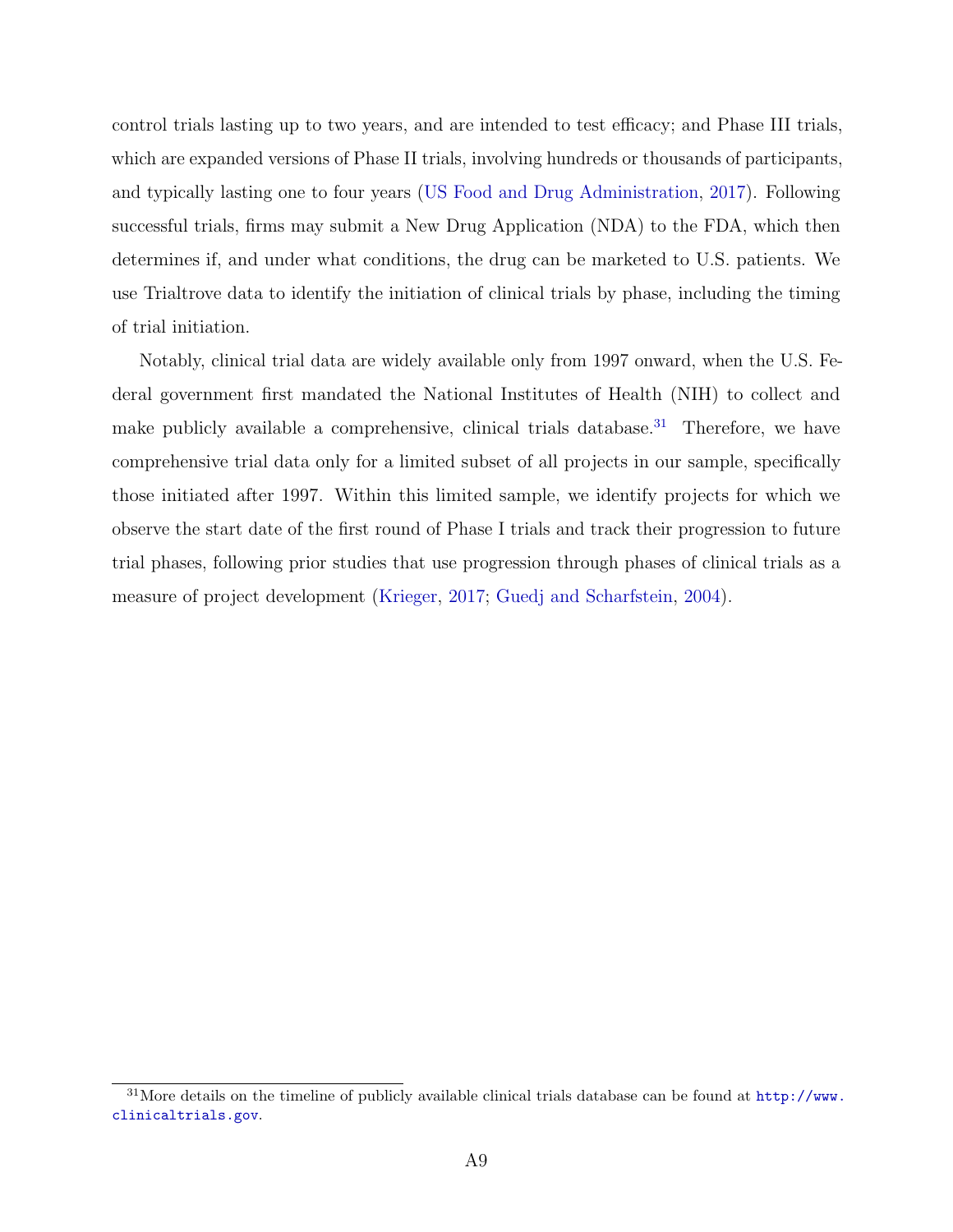### Measuring Drug Development

This table presents a list of events recorded in Pharmaprojects to track the development process of each drug. The events are listed in alphabetical order. Each of these events is coded into one of the three categories: development events, discontinuation events, and neutral events with little information regarding drug development progress (denoted as "–" in the table).

| Events                     | Development Event? |
|----------------------------|--------------------|
| Additional Launches        | Yes                |
| Additional Registrations   | Yes                |
| Change in Disease Status   |                    |
| Change in Global Status    |                    |
| Change in Licensee Status  |                    |
| Compounds Identified       | Yes                |
| Development Continuing     | Yes                |
| Discontinued Products      | $\rm No$           |
| First Launches             | Yes                |
| First Registrations        |                    |
| Global Status Reversion    |                    |
| Licenses Discontinued      |                    |
| Licensing Opportunities    |                    |
| Mechanism Identified       | Yes                |
| Names Granted              | Yes                |
| New Chemical Structure     | Yes                |
| New Disease                | Yes                |
| New Licensees              | Yes                |
| New Patent Applications    | Yes                |
| New Product                |                    |
| New Therapeutic Activity   | Yes                |
| No Development Reported    |                    |
| Novel Target Reported      | Yes                |
| Orphan Drug Status Granted | Yes                |
| Registration Submissions   |                    |
| Suspended Products         | No                 |
| Target Identified          | Yes                |
| Withdrawn Products         | No                 |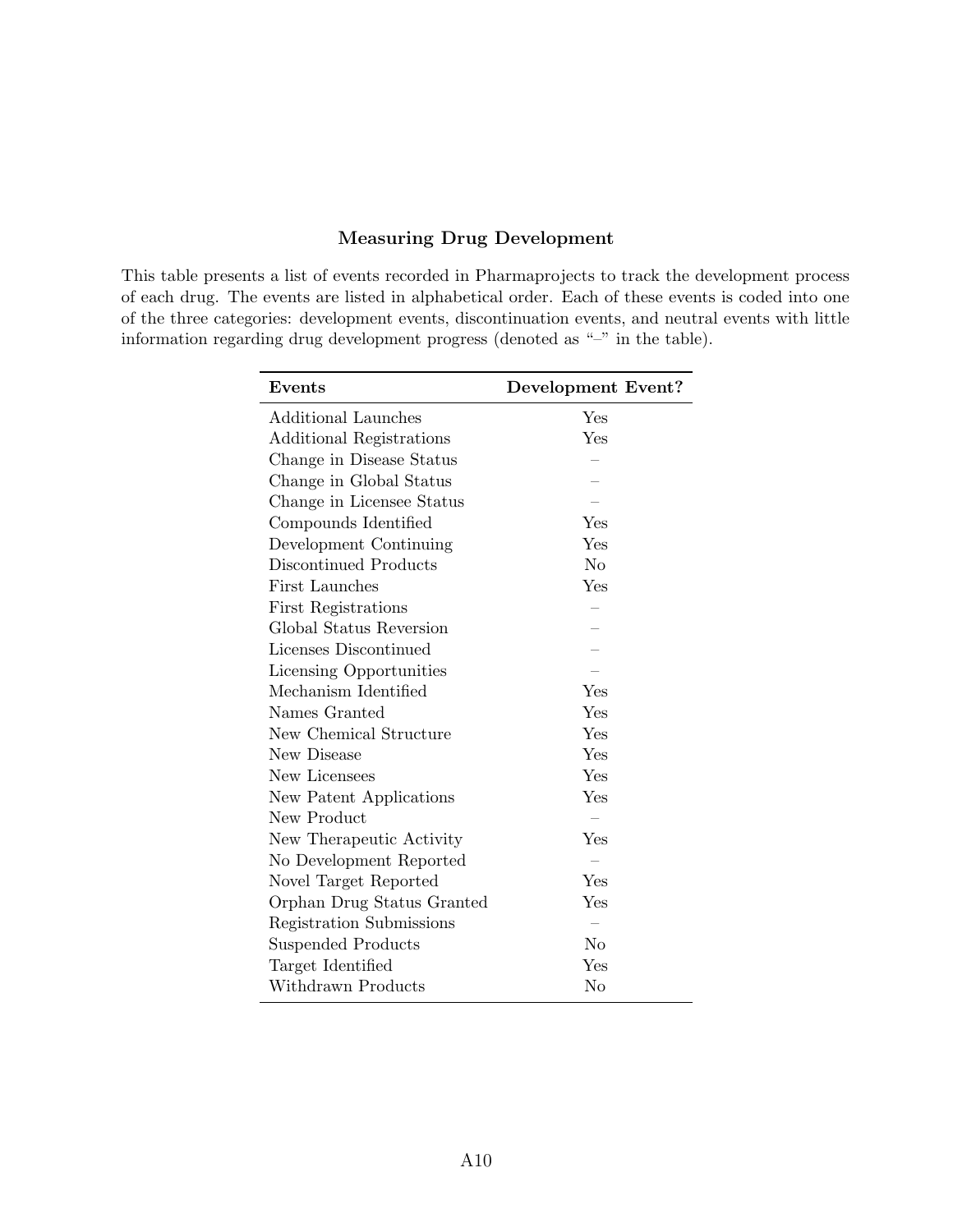### C. Merging Drug Development and Acquisition Data with Patent Databases

In this section, we describe the process to merge drug development and acquisition data with USPTO patent databases through matching company names with assignee names in the USPTO patent database. To minimize potential problems introduced by the minor discrepancy between different versions of the USPTO database, we use both NBER and Harvard patent databases to provide patent assignee information. After this step, each company in the drug development and acquisition database will have its original name, standardized name, and a stem name; it is similar for USPTO assignees.

### C.1. Name Standardization

We begin by standardizing company names in the drug development and acquisition database ("drug data," hereafter) and assignee names from NBER and Harvard patent databases using the name standardization algorithm developed by the NBER Patent Data Project. This algorithm standardizes common company prefixes and suffixes and strips names of punctuation and capitalization. It also isolates a company's stem name (the main body of the company name) excluding these prefixes and suffixes.

### C.2. The Matching Procedure

With these standardized and stem company (assignee) names and demographic information provided by both the drug data and the USPTO, we merge the databases following the matching procedures below:

- 1. Each standardized drug originator and owner name is matched with standardized names from the NBER data and HBS data.
	- (a) If an exact match is identified, we consider this as a "successful match." The company is removed from the set of names waiting to be matched on both sides.
	- (b) Otherwise, next step.